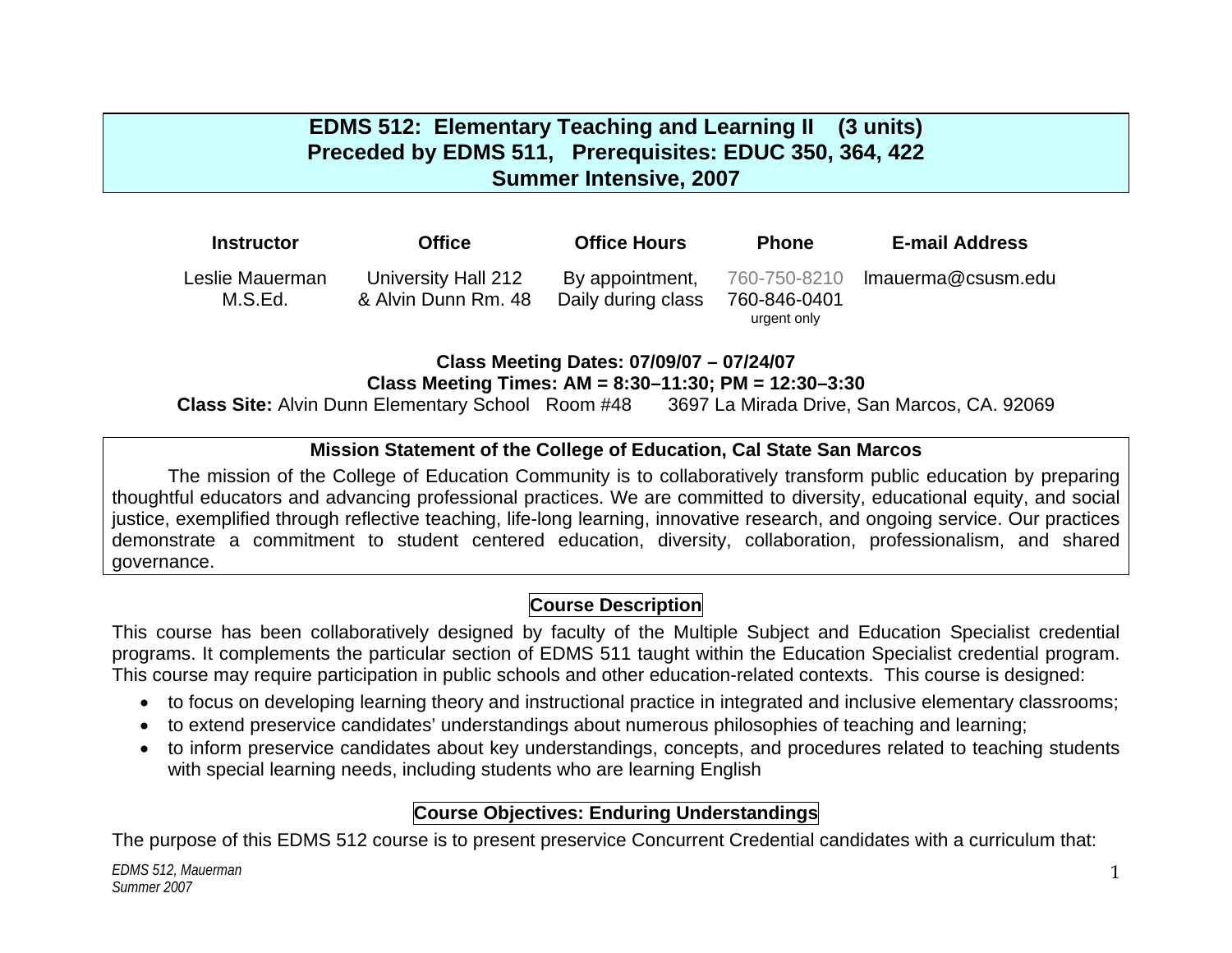- expands their knowledge and experiences with standards-based teaching, general learning theories, and a range of pedagogical practices;
- guides development of skills, knowledge, attitudes/dispositions necessary to implement effective programs for all students;
- enhances their awareness of multiple perspectives and learning styles that exist in diverse classrooms and other education-related settings;
- provides a safe environment in which they can discuss and experiment with various instructional techniques and methods;
- provides an introduction to and preparation for presenting content to K-12 learners using and infusing education technology;
- provides an introduction to and preparation for teaching K-12 learners about, through, and with music, visual arts, theater, and dance (VAPA standards).

### **Activities and Instructional Methods for Realizing Objectives**

class discussions group work lectures readings web site access quick writes videos demonstrations reflections

#### **Evaluation of Attainment of These Knowledge Bases and Skills**

attendance punctuality quizzes reflections creativity class dynamics active participation in class collaborative activities group presentations lesson plan design lesson presentation critique of lessons

### **Teaching Performance Expectations (TPE) Competencies**

The Teaching Performance Expectations (TPEs) were developed by the California Commission on Teacher Credentialing (CCTC) through rigorous research and consultation with California educators. The TPEs fall into the following six broad domains, which describe the set of knowledge, skills, and abilities beginning teachers should be able to demonstrate: (For full text of TPEs, go to http://www.csun.edu/~sb4310/tpes.htm) Teacher Performance Expectation (TPE) Competencies The course objectives, assignments, and assessments have been aligned with the CTC standards for both a general and Special Education Credential. This course is designed to help teachers seeking a California teaching credential to develop the skills, knowledge, and attitudes necessary to assist schools and district in implementing effective programs for all students. The successful candidate will be able to merge theory and practice in order to realize a comprehensive and extensive educational program for all students. You will be required to formally address the following TPEs in this course:

| Making Subject Matter Comprehensible to Students                 | Assessing Student Learning                     |
|------------------------------------------------------------------|------------------------------------------------|
| Engaging and Supporting Students in Learning                     | <b>Planning Instruction/Designing Learning</b> |
|                                                                  | <b>Experiences for Students</b>                |
| Creating/Maintaining Effective Environments for Student Learning | Developing as a Professional Educator          |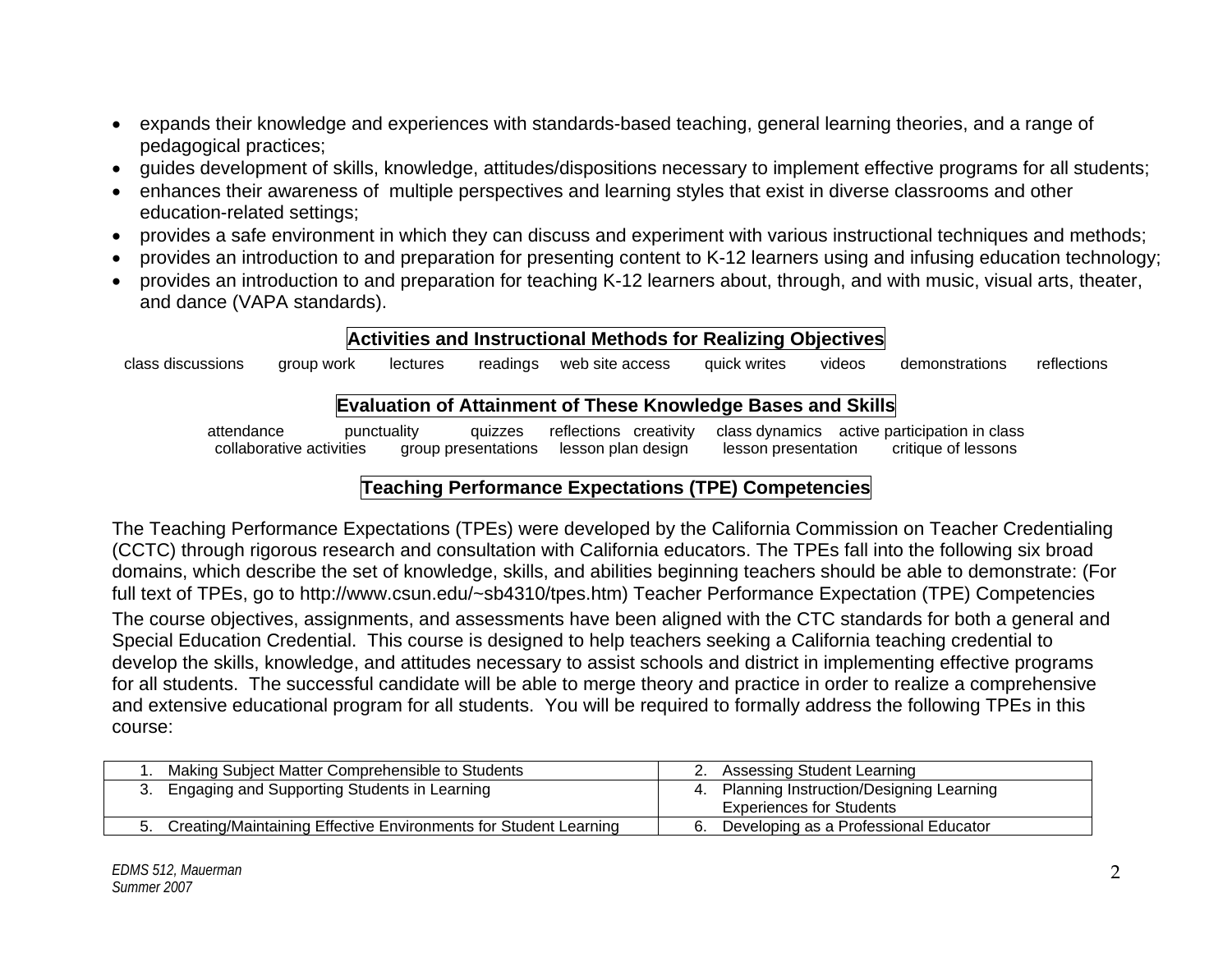### **This section of EDMS 512** *primarily* **addresses three (3) Special Education TPEs, although we will secondarily address others throughout the course. You will post reflections and artifacts for the primary TPEs in TaskStream:**

TPE 6d - Engaging and supporting **all** learners

 *(Student Study Team Assignment)* 

- TPE 8 Learning about students: Demonstrate ability to identify and design effective instruction for all students  *(The Differentiation/Characteristics Matrix Assignment, Family Centered Perspective assignment)*
- TPE 10 Creating & managing effective instructional time  *(Differentiated Understanding by Design Project Assignment)*

### **EDMS 512 (Concurrent program) also responds,** *in part***, to the following TPEs:**

- TPE 2 Monitor and support student learning during instruction
- TPE 5 Ensure the active and equitable engagement of all students in the learning process
- TPE 6 Employ developmentally appropriate teaching practices to all learners
- TPE 9 Plan/ design learning experiences for children and adolescents that include goals, strategies, activities, and materials that effectively coordinate academic content and all students' needs, abilities, and development
- TPE 11 Demonstrate ability to maintain effective social environments for student learning by including positive behavior supports and addressing social and emotional development of students in a classroom management plan

### **Required Texts & Web Sites**

**Rosenberg, M., O'Shea, L. & O'Shea, D.** (2006). *Student teacher to master teacher: A practical guide for educating students with special needs* 

(4<sup>th</sup> ed.). Upper Saddle River, NJ: Merrill.

**Turnbull, A., Turnbull, R., & Wehmeyer, M. L**. (2007). *Exceptional lives: Special education in today's schools* (5th ed.). Upper Saddle River, NJ: Pearson.

**Villa, R. & Thousand, J.** (2005) *Creating an inclusive school* (2nd ed.). Alexandria, VA: Association for Supervision and Curriculum Development.

**Task Stream Electronic Portfolio**: Students must register & pay fee online prior to first class: www.TaskStream.com (register for 1 year minimum

- For TaskStream Directions, go to: http://lynx.csusm.edu/coe/eportfolio/Task.Stream.Directions.htm)
- For directions on writing TaskStream Narratives, go to: http://lynx.csusm.edu/coe/eportfolio/Narrative.Directions.htm

Teacher Performance Expectations (TPEs): TPEs At-a-Glance: http://lynx.csusm.edu/COE/fieldExperience/TPEs.at.a.Glance.pdf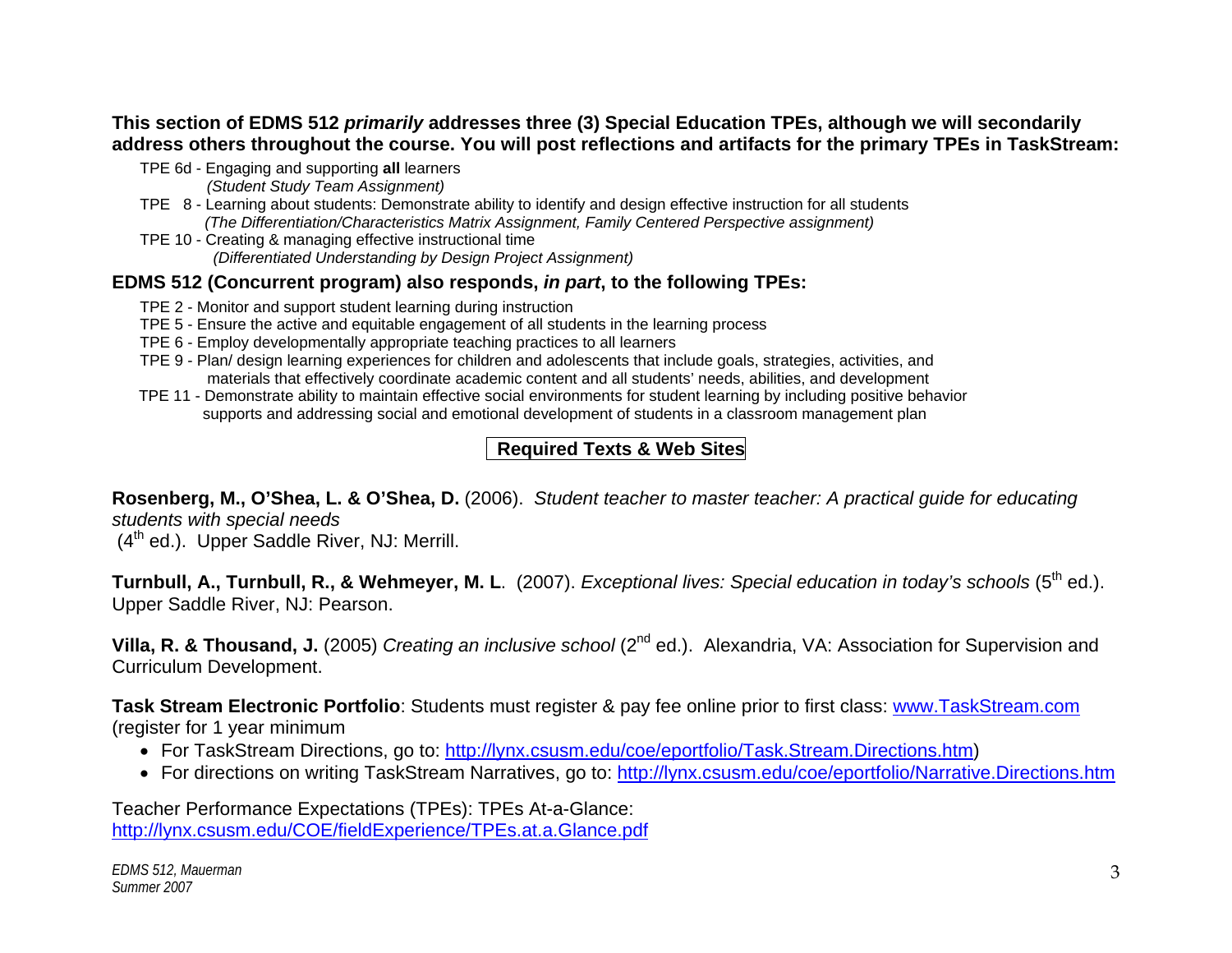• Full Text: http://lynx.csusm.edu/coe/fieldExperience/Handbook.MS/TPEs.FullText.doc

Bloom's Taxonomy: http://www.officeport.com/edu/bloomq.htm

California Content Standards: http://www.cde.ca.gov/be/st/ss/

### **Additional Websites for Differentiated Instruction**

- CAST Universal Design for Learning: Differentiated Instruction (http://www.cast.org/publications/ncac/ncac\_diffinstruc.html)
- Enhancing Learning with Technology: Differentiating Instruction (http://members.shaw.ca/priscillatheroux/differentiating.html)
- Technology and Differentiated Instruction Web Resources (http://k12.albemarle.org/Technology/DI/)
- OSBI Toolkit 9 Differentiated Instruction Using the Grow Network (http://sbci.cps.k12.il.us/professional.html)
- Differentiation of Instruction in the Elementary Grades (http://www.ericdigests.org/2001-2/elementary.html)

### Other Books worth Reading Early in your Career—However, NOT required reading for this course

Tomlinson, Carol Ann and Caroline Cunningham Edison. (2003). *Differentiation in Practice: A Resource Guide for Differentiating Curriculum Grades 5-9.* Alexandria, VA.: Association for Supervision & Curriculum Development. Cusman, (2003). *Fires in the Bathroom: Advice for Teachers from High School Students.* What Kids Can Do, Inc. Gardner, Howard. (2000). *Intelligence Reframed: Multiple Intelligences for the 21st Century.* Basic Books. Gruwell, Erin. (1999). *The Freedom Writers Diary*. Doubleday. Kohn, Alfie. (1996). *Beyond Discipline: From Compliance to Community*. Association for Supervision and Curriculum. Marzano, Robert J. (2000). *Transforming Classroom Grading.* VA: Association for Supervision and Curriculum. Pipher, Mary. (1995). *Reviving Ophelia: Saving the Selves of Adolescent Girls.* Ballantine Books. Pollack, William S. and Mary Pipher. (1999) *Real Boys: Rescuing Our Sons from the Myths of Boyhood*. Owl Books. Fried, Robert L. (1995). *The Passionate Teacher*. Boston, MA: Beacon Press.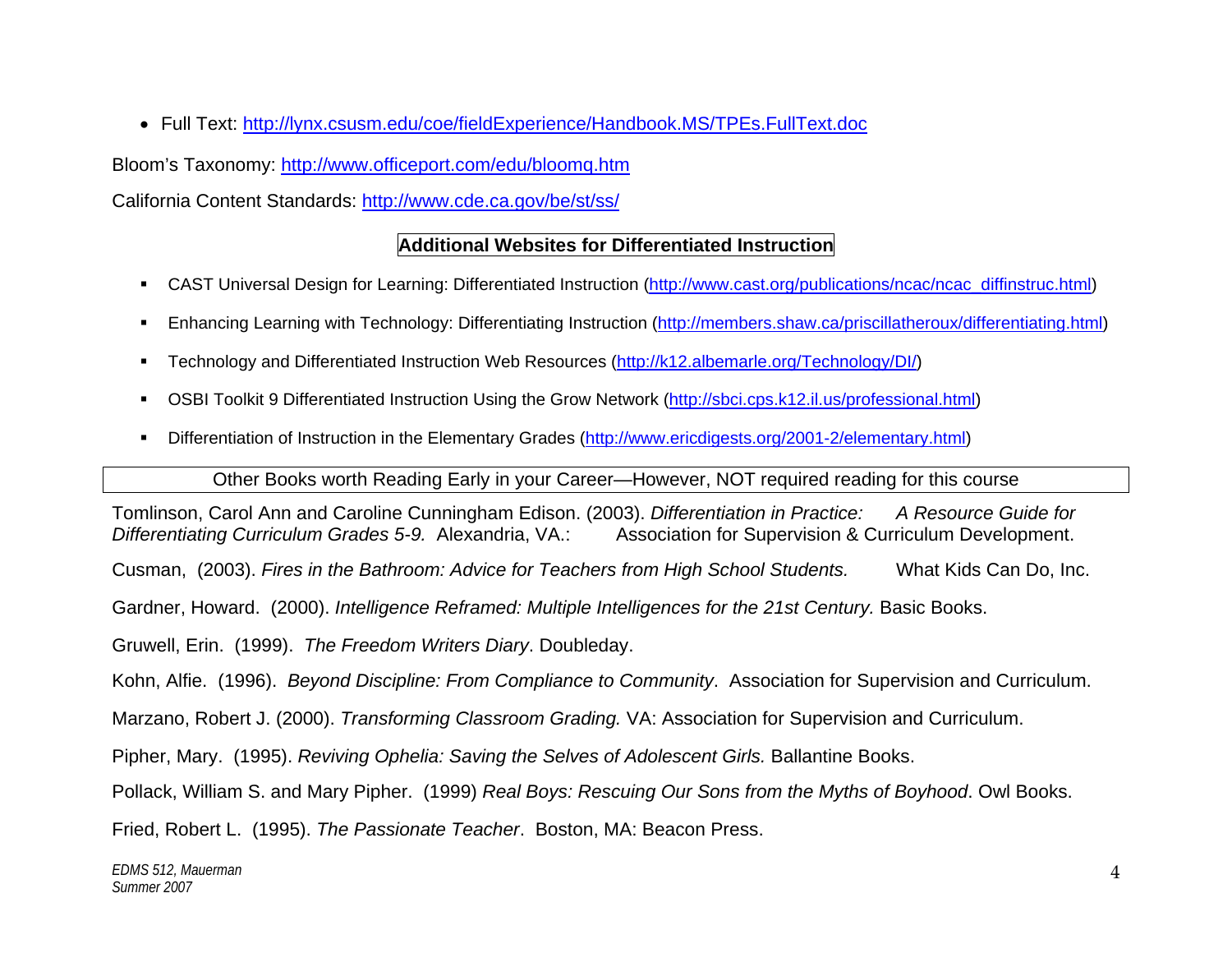Nelson, J., Lott, L., & Glenn, H.S. (1997). *Positive Discipline in the Classroom.* (2<sup>nd</sup> ed.). Rocklin, CA: Prima Publishing.

Palmer, Parker. *The Courage to Teach* 

### **Infused Competencies**

### **Authorization to Teach English Learners Senate Bill (SB) 2042**

This credential program has been specifically designed to prepare teachers for the diversity of languages often encountered in California public school classrooms. The authorization to teach English learners is met through the infusion of content and experiences within the credential program, as well as additional coursework. Students successfully completing this program receive a credential with authorization to teach English learners. [See *Competencies for the Instruction of English Learners* on the following page of this syllabus.]

(Approved by CCTC in SB 2042 Program Standards, August 2002)

### **Special Education**

Consistent with the intent to offer a seamless teaching credential in the College of Education, this course will demonstrate the collaborative infusion of special education competencies that reflect inclusive educational practices.

### **Technology**

This course infuses technology competencies to prepare candidates to use technologies, emphasizing their use in both teaching practice and student learning. Candidates are expected to use technology as part of their professional practice, as well as to research the topics discussed in this course.

### **Visual and Performing Arts**

This course infuses and integrates the California Visual and Performing Arts Standards to prepare candidates for presenting content to K-12 learners through music, visual arts, theater, and dance.

### **Accommodation for Disabilities**

Students requiring reasonable accommodations need to contact Disabled Student Services in order to make the necessary arrangements. Please also discuss your needs with the instructor within the first week of the semester. Disabled Student Services is located in Craven Hall 5025a, and can be reached by telephone at (760) 750-4905 or (760) 750-4909 (TDD users).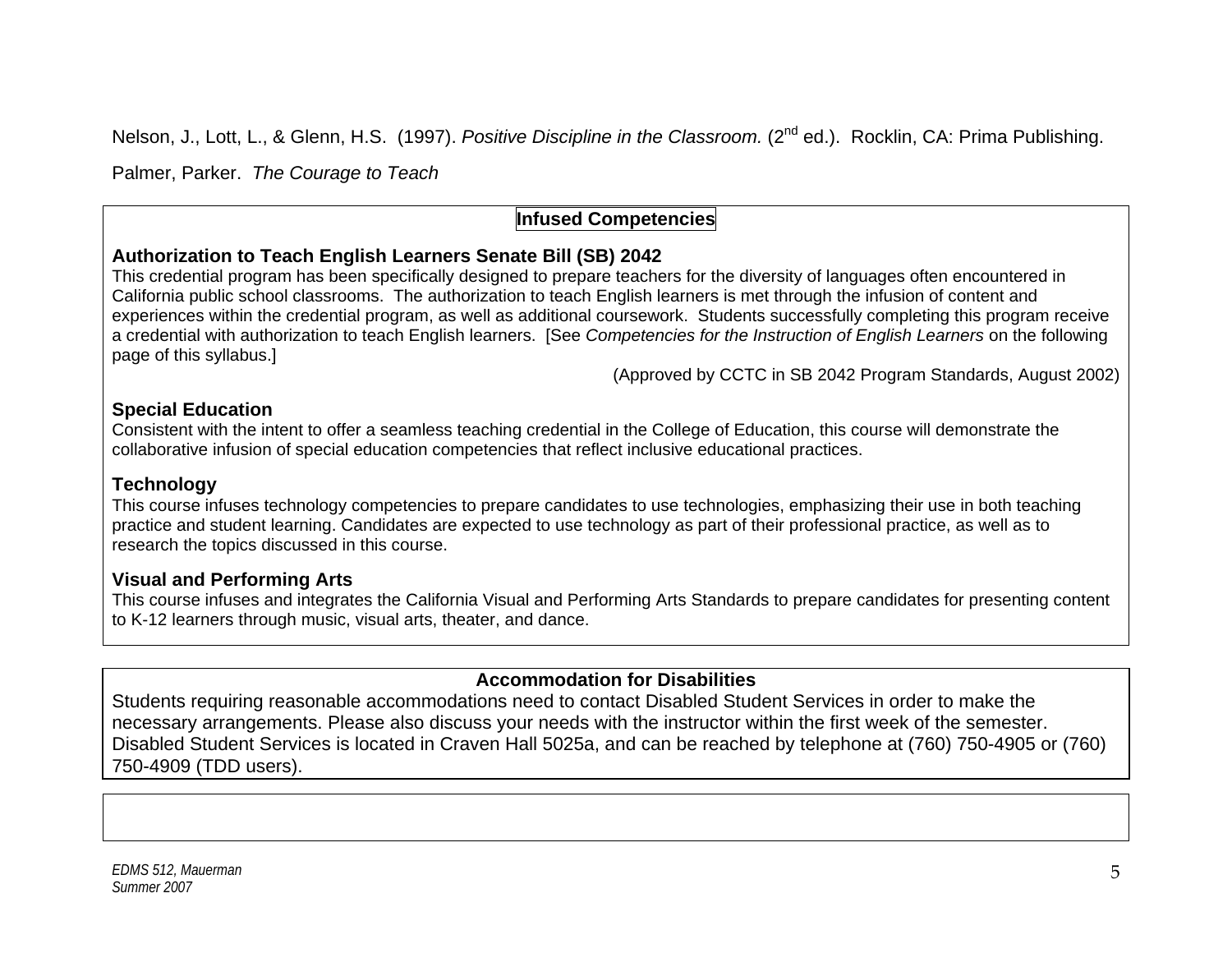### **COE Attendance Policy**

Due to the dynamic and interactive nature of courses in the College of Education, and the value placed on the contributions of every student, all students are expected to prepare for, attend, and actively participate in all class sessions. At a minimum, students must attend more than 80% of class time, or s/he **may not receive a passing grade** for the course at the discretion of the instructor. Individual instructors may adopt more stringent attendance requirements. Should the student have extenuating circumstances, s/he should contact the instructor as soon as possible.

### **WebCT Online Course Supplement Attendance and Participation**

Please note that this course is supplemented by online components (WebCT). Participants are required to access portions of the course using WebCT, according to a given schedule of class sessions. Students are required to participate in online discussions and class activities. This requirement is included in the attendance and participation grade of this course. Note: If this course has any tasks online, they must be completed by 12:00 am (midnight) of the due date noted on the syllabus.

### **Academic Honesty and Plagiarism**

All work submitted for this course should reflect students' personal efforts. Group work submissions must reflect all group members' names and their contributions. For a complete discussion on Academic Honesty please refer to the General Catalog of the University, and Section 41301, Title 5, of the California Code of Regulations. Also refer to this discussion of plagiarism at Cal State: **http://library.csusm.edu/plagiarism/** . When relying on supporting documents authored by others, cite them clearly and completely using American Psychological Association Manual (APA)(5<sup>th</sup> ed.). Failure to follow these directions may result in failure of the course. Directions for crediting sources using APA style are at: **http://library.csusm.edu/plagiarism/howtocredit/how\_credit\_styles.htm .**

### **University-Wide Writing Requirement**

CSUSM requires that all students meet the writing criteria of a minimum of 2500 words per course. EDMX 512 in-class reflections, WebCT submissions, TaskStream postings, as well as the following assignments shall serve to meet this important writing requirement: Personal Philosophy paper, Understanding by Design (Backward Design) Unit project, SST expert reports, FCP teaching tips, and the Disabling Characteristics Matrix. All assignments may be found in this syllabus with performance scoring rubrics.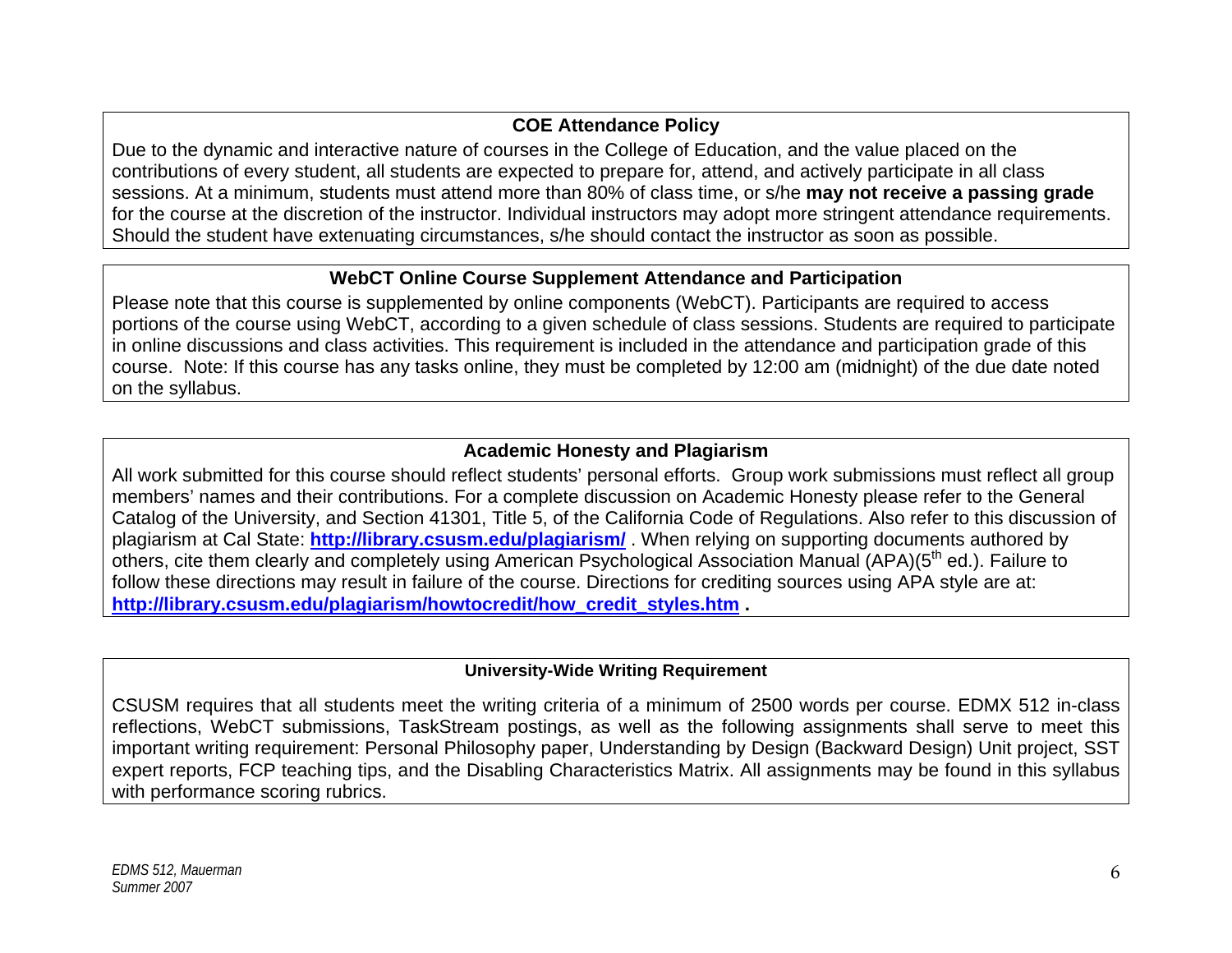### **Course Requirements & Grading Policy**

- 1. Attend **all** class sessions. Be on time and be prepared. E-mail the instructor when you are unable to attend all or part of class. It is the policy of the College of Education that students missing 20% or more of class time or class sessions may not receive a passing grade.
- 2. "Person-first" language *must* be used throughout *all written and oral assignments and class discussions* (e.g., "Student with Down Syndrome" rather than "Down Syndrome student;" "Johnny who has autism" rather than "My autistic student"). Refer to this commentary for further details: http://www.kidstogether.org/pep-1st02.htm
- 3. Word-process all written documents. Save/Keep a copy of all of your work. You will want these copies for your records and future use as potential professional portfolio entries.
- 4. Complete and submit all assignments on the due dates for full credit.
- 5. Readings and homework assignments are listed on the dates on which they are due.
	- a. If you have extraordinary circumstances that impact completion of your assignments, advise the instructor in advance.
	- b. Any time that you have questions or concerns, please contact the instructor immediately.
	- c. All required work is expected to be on time.
	- d. One grade level will be deducted for each class meeting for which it is late (e.g., an "A" assignment that is submitted one day late will be marked down to a "B").
	- e. Unless *prior* instructor approval is secured, assignments will not be accepted three days after which they are due.
	- f. Exceptions will be handled on a case-by-case basis, at the discretion of the instructor.
- 6. It is expected that students will proofread and edit assignments prior to submission. Students will ensure their writing is error-free (grammar, spelling), and ideas are logically and concisely presented. Assignment grade will be affected as a result of any oversight.
- 7. Grading will also include a component of "professional dispositions and demeanor." Students will conduct themselves at all times in ways that are generally expected of those who are entering the education profession. This includes, but is not limited to:
	- On-time arrival and full attendance to all class sessions;
	- Advance preparation of readings & timely submission of assignments;
	- Demonstration of respectful, positive interpersonal communication and participation with classmates, instructors, and school personnel in all settings (e.g., whole group, small group, in/outside of class); and
	- Carefully considered, culturally aware approaches to solution-finding
- 8. Select a class "buddy" to ensure you receive handouts and information if you miss all/part of a class. Keep their contact info with you!

#### **Grade Point Values**

| Α  | $(93-100$ points)        | $A -$ | (90-92 points)   |
|----|--------------------------|-------|------------------|
| B+ | $(87-89$ points)         | в     | $(83-86$ points) |
| В- | $(80-82 \text{ points})$ | $C+$  | $(77-79$ points) |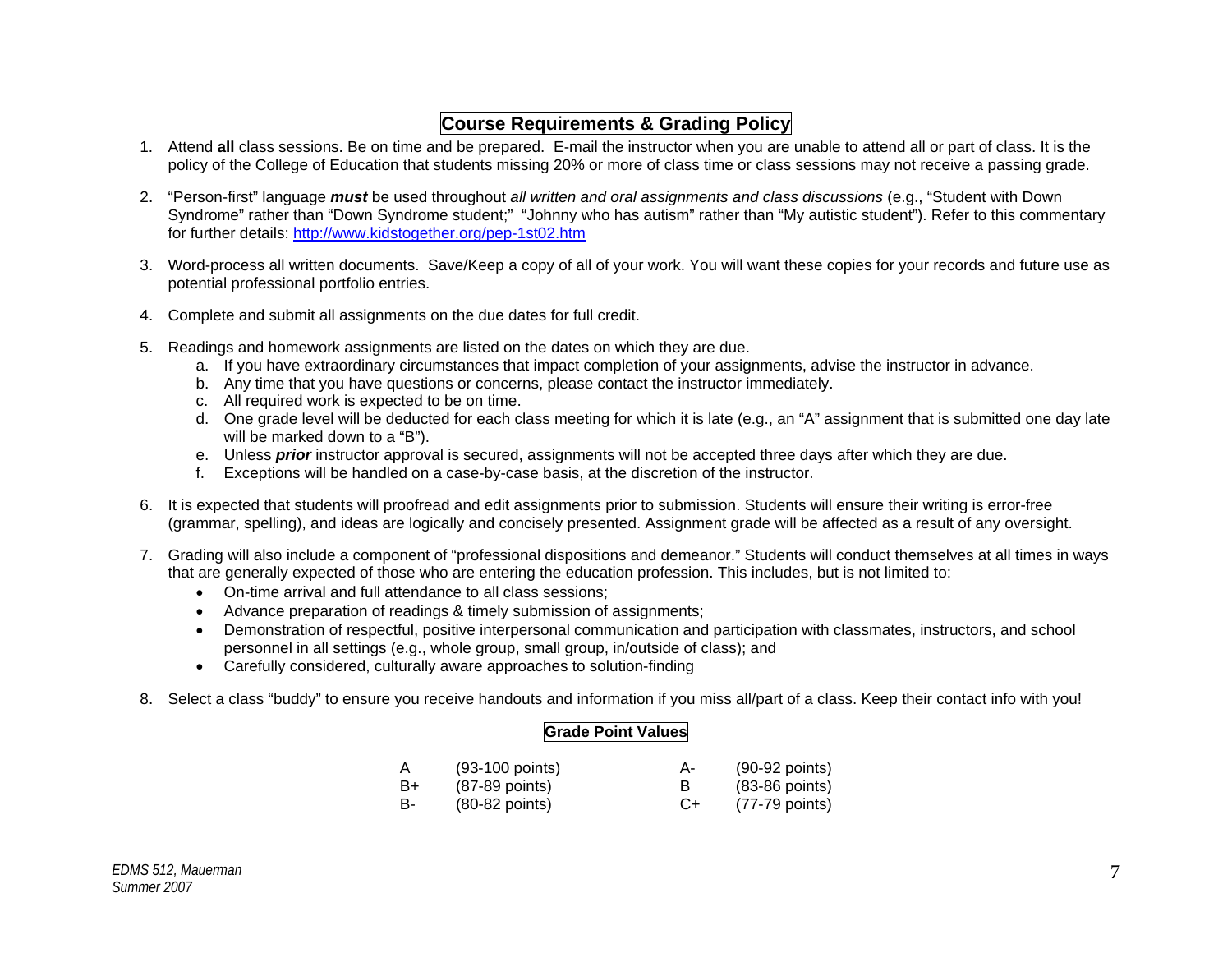| A (Excellent):              | Performance at the highest level, showing sustained excellence in meeting all course objectives and requirements and<br>exhibiting an unusual degree of intellectual initiative.                                                                                   |
|-----------------------------|--------------------------------------------------------------------------------------------------------------------------------------------------------------------------------------------------------------------------------------------------------------------|
| B (Good):                   | Performance at a high level, showing consistent and effective achievement in meeting course objectives and<br>requirements.                                                                                                                                        |
| C+ (Satisfactory):<br>NOTE: | Performance at an adequate level, meeting the basic objectives and requirements of the course.<br>The minimum acceptable grade for a course in the professional education sequence is "C+." A "B" average must be<br>maintained. (Refer to CSUSM General Catalog.) |

#### **General Overview of Assignments for EDMS 512 (Special Ed. Candidates)**

| 1              | Philosophy of Education                               | 5   | 7/10        |
|----------------|-------------------------------------------------------|-----|-------------|
| $\overline{2}$ | <b>Student Study Team Presentation &amp; Analysis</b> | 15  | 7/12        |
| 3a             | <b>Characteristics Expert Report w handouts</b>       | 10  | $7/16 - 17$ |
| 3 <sub>b</sub> | <b>Characteristics Matrix Final</b>                   | 15  | 7/24        |
| 4              | Differentiated Backward Design LP Project             | 10  | 7/19        |
| 5              | Family Centered Perspective/IEP Presentation          | 15  | 7/23        |
| 6              | TaskStream Posting-Standard 6D                        | 5   | 7/24        |
| $\overline{7}$ | TaskStream Posting-Standard<br>- 8                    | 5   | 7/24        |
| 8              | TaskStream Posting-Standard 10                        | 5   | 7/24        |
| 9              | Attendance, Participation, Collaborative              | 15  | 7/24        |
|                | Demeanor and Professionalism                          |     |             |
|                | <b>Grand Total</b>                                    | 100 |             |

#### **General Summative Assessment Criteria for EDMS 512**

(Refer to individual assignment rubrics for additional details.)

"A" Students:

- 1. demonstrate serious commitment to their learning, making full use of the learning opportunities available to them and searching out the implications of their learning for future use.
- 2. complete ALL major assignments thoroughly, thoughtfully, and professionally, receiving 90-100% of all possible points.
- 3. make insightful connections between all assignments and their developing overall understanding of teaching and learning; they continually question and examine assumptions in a genuine spirit of inquiry.
- 4. show high level achievement of or progress toward course goals and TPEs.
- 5. always collaborate with colleagues in professional/productive ways, working w/ integrity, enhancing everyone's learning
- 6. consistently complete all class preparation work and are ready to engage in thoughtful and informed discourse.
- 7. demonstrate responsibility to meeting attendance requirements (see syllabus).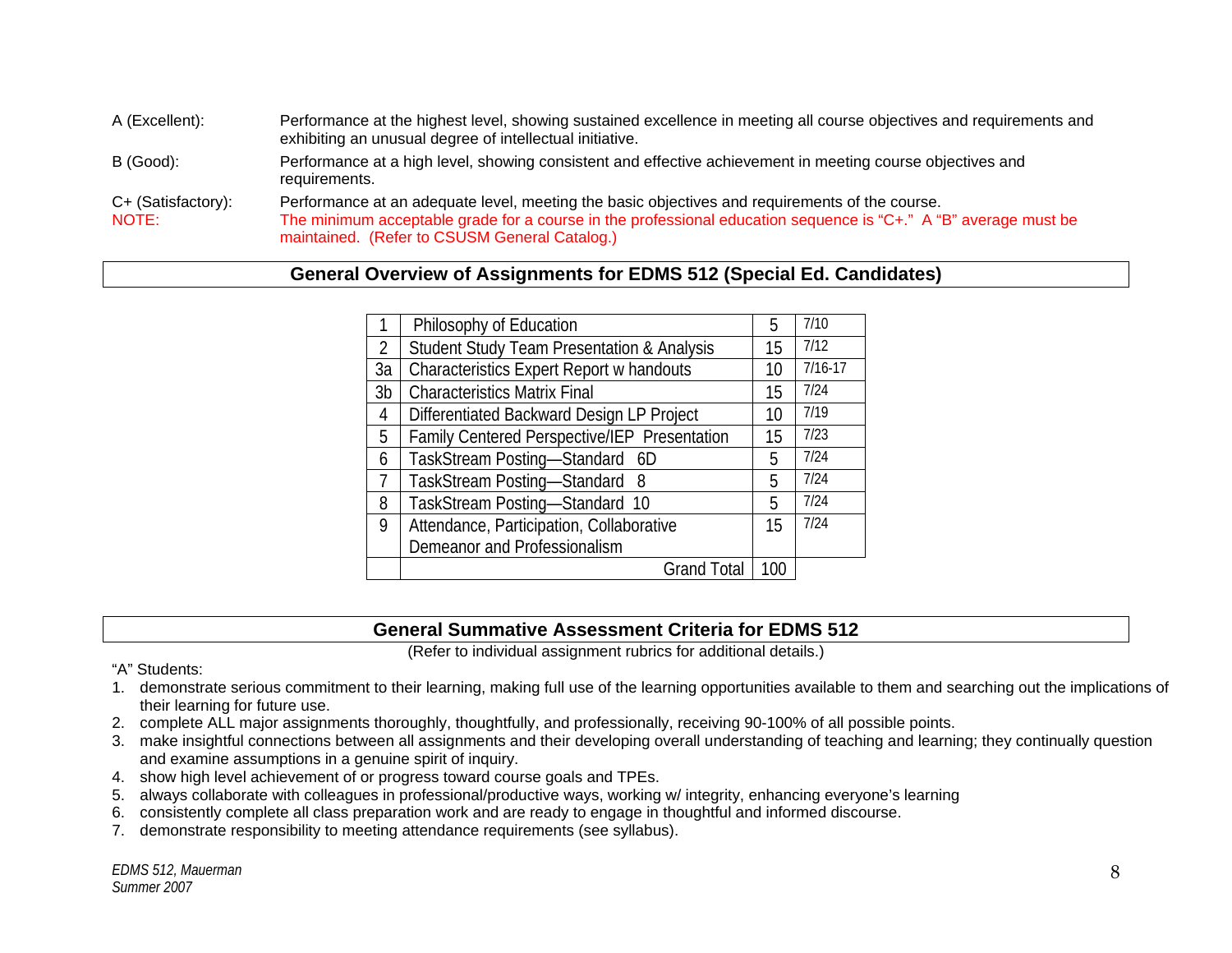#### **"B" students:**

- 1. comply with the course requirements and expectations.
- 2. complete ALL major assignments, usually thoroughly, thoughtfully, professionally; receives 80-89% of possible points.
- 3. usually connect assignments to their developing understanding of teaching & learning; may be satisfied w/accepting their learning as it's "received" w/o examining their/others' assumptions or seeking deeper understanding of the implications.
- 4. show reasonable achievement of or progress toward course goals and TPEs.
- 5. generally collaborate with their colleagues in professional and productive ways, enhancing each participant's learning.
- 6. complete most class preparation work and are usually ready to engage in thoughtful and informed discourse
- 7. demonstrate responsibility to meeting the attendance requirements (see syllabus).

#### **"C" students:**

- 1. demonstrate an inconsistent level of compliance to course requirements and expectations.
- 2. attempt all assignments but with limited thoroughness, thoughtfulness, and/or professionalism, OR fail to complete one major assignment. Total points are 70-79%.
- 3. make limited connections between assignments and their developing overall understanding of teaching and learning; may not be open to examining assumptions or implications.
- 4. attempt but show limited progress in achieving course goals and TPEs.
- 5. collaborate with colleagues in ways not always professional or productive; participant's may be distracted from learning.
- 6. complete some class preparation work and are generally under-prepared to engage in thoughtful or informed discourse.
- 7. meet the minimum attendance requirements (see syllabus).

**"D" or "F" students** fail to meet the minimum requirements of a "C." The specific grade will be determined based on rate of assignment completion, attendance, etc.

#### **PART 1: LANGUAGE STRUCTURE AND FIRST- AND SECOND-LANGUAGE DEVELOPMENT PART 2: METHODOLOGY OF BILINGUAL, ENGLISH LANGUAGE DEVELOPMENT, AND CONTENT INSTRUCTION PART 3: CULTURE AND CULTURAL DIVERSITYI. Language Structure and Use: Universals and Differences (including the structure of English) I. Theories and Methods of Bilingual Education I. The Nature of Culture A.** The sound systems of language (phonology) **A.** Foundations **A. A. A.** Definitions of culture **B.** Word formation (morphology) **B.** Organizational models: What works **B.** Perceptions of culture

#### **SB 2042 - AUTHORIZATION TO TEACH ENGLISH LEARNERS COMPETENCIES**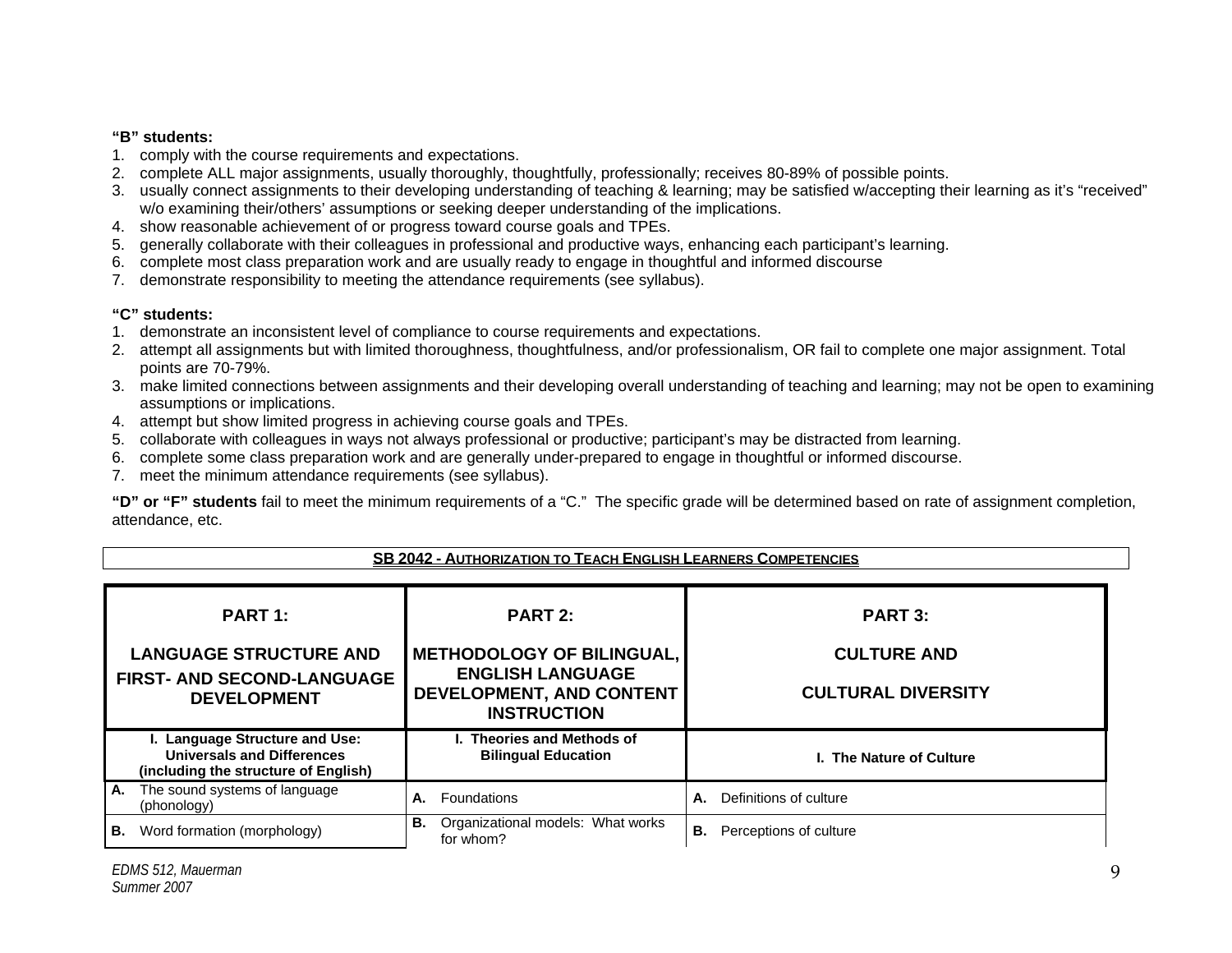| C.<br>Syntax                                                                                                                                       | Instructional strategies<br>С.                                                                                                    | Intra-group differences (e.g., ethnicity, race, generations,<br>C.<br>and micro-cultures)           |
|----------------------------------------------------------------------------------------------------------------------------------------------------|-----------------------------------------------------------------------------------------------------------------------------------|-----------------------------------------------------------------------------------------------------|
| Word meaning (semantics)<br>D.                                                                                                                     | II. Theories and Methods for Instruction<br>In and Through English                                                                | Physical geography and its effects on culture<br>D.                                                 |
| Language in context<br>Е.                                                                                                                          | Teacher delivery for both English<br>А.<br>language development and content<br>instruction                                        | Cultural congruence<br>Е.                                                                           |
| Written discourse<br>F.                                                                                                                            | Approaches with a focus on English<br>В.<br>language development                                                                  | II. Manifestations of Culture: Learning About Students                                              |
| Oral discourse<br>G.                                                                                                                               | Approaches with a focus on content<br>С.<br>area instruction (specially designed<br>academic instruction delivered in<br>English) | What teachers should learn about their students<br>А.                                               |
| Nonverbal communication<br>н.                                                                                                                      | Working with paraprofessionals<br>D.                                                                                              | How teachers can learn about their students<br>В.                                                   |
| Language Change<br>L.                                                                                                                              |                                                                                                                                   | How teachers can use what they learn about their students<br>C.<br>(culturally responsive pedagogy) |
| II. Theories and Factors in First- and<br><b>Second-Language Development</b>                                                                       | III. Language and Content Area<br><b>Assessment</b>                                                                               | <b>III. Cultural Contact</b>                                                                        |
|                                                                                                                                                    |                                                                                                                                   |                                                                                                     |
| Historical and current theories and<br>А.<br>models of language analysis that have<br>implications for second-language<br>development and pedagogy | Purpose<br>А.                                                                                                                     | Concepts of cultural contact<br>А.                                                                  |
| Psychological factors affecting first- and<br>В.<br>second-language development                                                                    | В.<br>Methods                                                                                                                     | В.<br>Stages of individual cultural contact                                                         |
| Socio-cultural factors affecting first- and<br>C.<br>second-language development                                                                   | C.<br>State mandates                                                                                                              | C.<br>The dynamics of prejudice                                                                     |
| Pedagogical factors affecting first- and<br>D.<br>second-language development                                                                      | Limitations of assessment<br>D.                                                                                                   | Strategies for conflict resolution<br>D.                                                            |
| Political factors affecting first- and<br>Е.<br>second-language development                                                                        | Е.<br><b>Technical concepts</b>                                                                                                   | IV. Cultural Diversity in U.S. and CA                                                               |
|                                                                                                                                                    |                                                                                                                                   | Historical perspectives<br>А.                                                                       |

**C.** Migration and immigration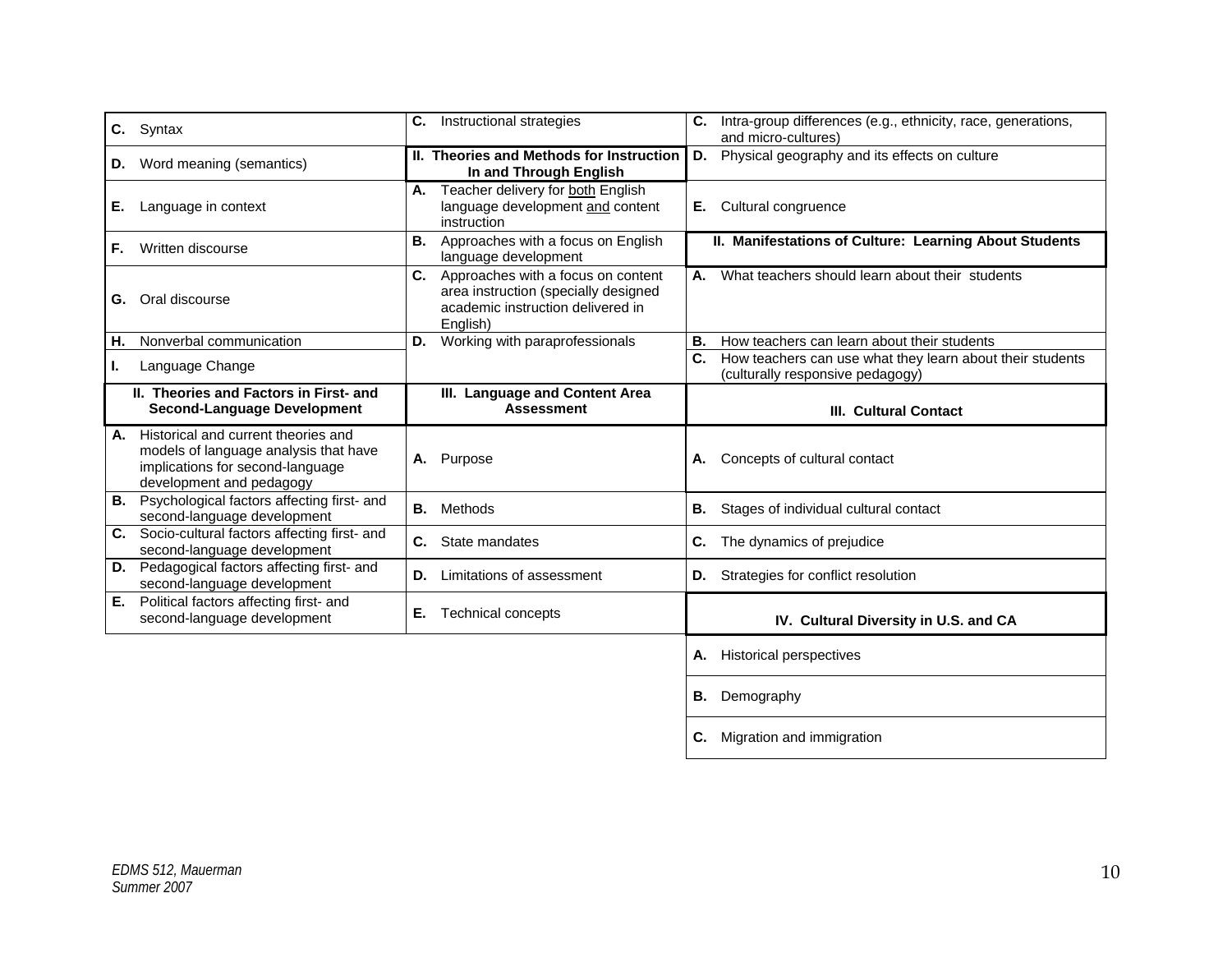### **Tentative Course Schedule: EDMS 512, Summer 2007, Mauerman** *Updated*

Classes will be held at Alvin Dunn Elementary School in San Marcos (Rm. 48) or online in WebCT as indicated.

| <b>Class</b><br># | <b>Date</b>              | <b>Topics</b>                                                                                                                                                                                                                                                   | <b>Class Activities</b>                                                                                                                        | <b>Readings for</b><br><b>Today</b>                                                     | <b>Assignments</b><br><b>Due Today</b>                                                                                                                                          |
|-------------------|--------------------------|-----------------------------------------------------------------------------------------------------------------------------------------------------------------------------------------------------------------------------------------------------------------|------------------------------------------------------------------------------------------------------------------------------------------------|-----------------------------------------------------------------------------------------|---------------------------------------------------------------------------------------------------------------------------------------------------------------------------------|
| 1                 | 7/09 AM<br><b>Monday</b> | FIRST DAY OF SCHOOL-Where are we going?!<br>-Course Overview: Syllabus, Text Preview<br>-Class Norms Expectations and Clarifications<br>You, Me, & EDMS 512<br>Viability of July 17<br>-Organizing for Success: Time Management<br>Activity                     | Syllabus preview<br>Set up Self-<br>Monitoring<br><b>Folders</b><br>Revisit cohort<br>norms, roles &<br>snack lists<br>Time<br>Management Plan | In Class:<br>Syllabus &<br>Assignments                                                  | <b>Texts</b><br>Purchased<br>Provided:<br>Time<br>Management<br>Plan                                                                                                            |
| 2                 | 7/09 PM                  | <b>TEACHING &amp; LEARNING TODAY</b><br>-CEC Code of Ethics<br>-The COE Mission Statement In class Quick Write<br>-- YOUR Philosophy-revisited or created<br>- Cooperative Base teams and Secondary teams<br>-TPEs & CSTPs; CA Content Standards<br>YOUR NOTES: | Visit CEC website<br><b>CSUSM COE</b><br>website<br>Cooperative<br>Grouping/Roles<br><b>Preview Content</b><br>Standards-where<br>are they?    | <b>TPEs</b> website<br><b>REFERENCE:</b><br>ROO: p. 4-15;<br>24; Appendix<br>A<br>WebCT | <b>Bring</b><br>philosophy<br>tomorrow, if<br>you have<br>one.<br>In class:<br>Mission<br>Prompt 1<br><b>TPEs</b><br>Read<br><b>TaskStream</b><br><b>Directions</b><br>Web Site |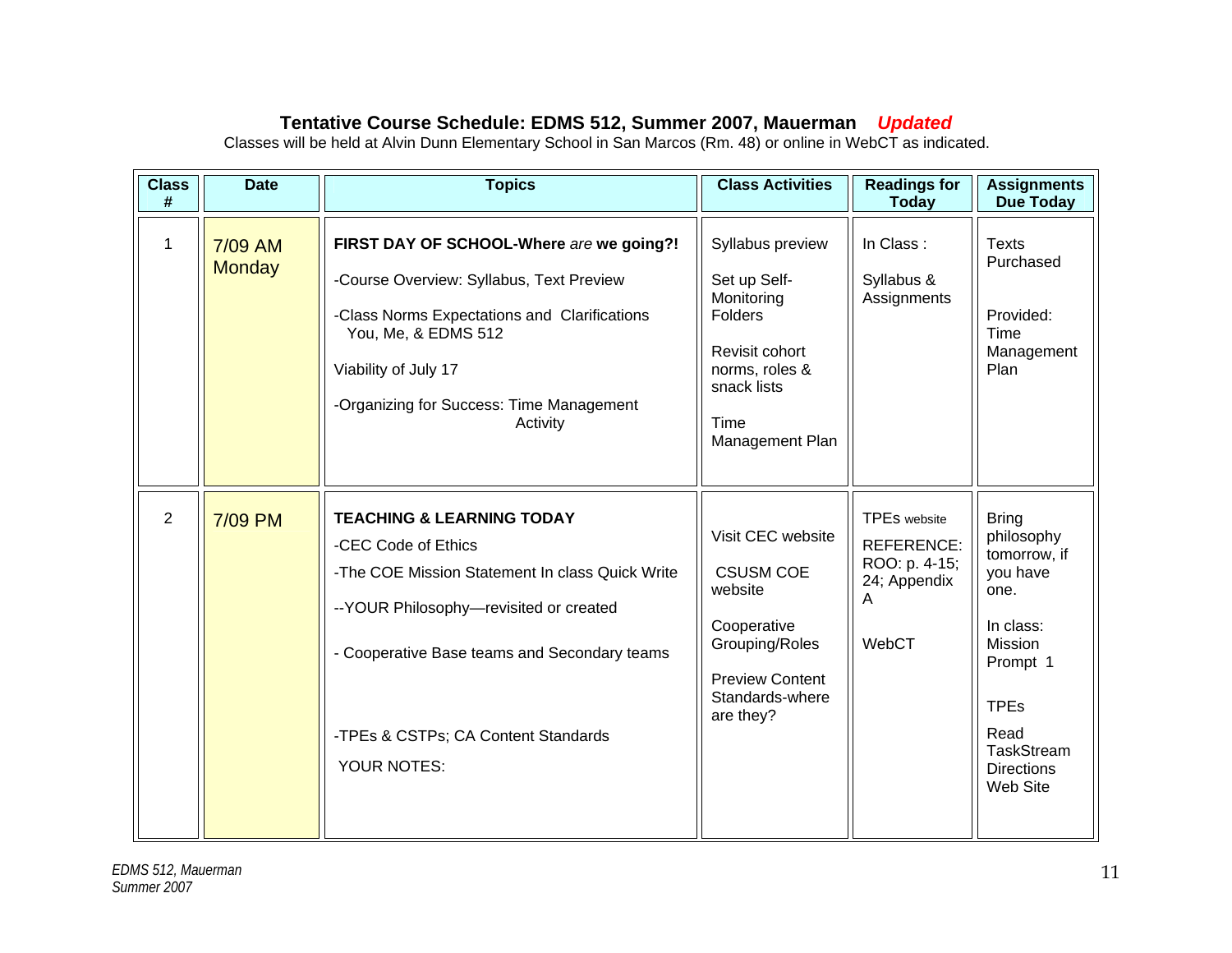| <b>Class</b><br># | <b>Date</b>                | <b>Topics</b>                                                                                                                                                            | <b>Class Activities</b>                          | <b>Readings for</b><br><b>Today</b>                                    | <b>Assignments</b><br><b>Due Today</b>                 |
|-------------------|----------------------------|--------------------------------------------------------------------------------------------------------------------------------------------------------------------------|--------------------------------------------------|------------------------------------------------------------------------|--------------------------------------------------------|
| 3                 | 7/10 AM<br>Tuesday         | THE CIRCLE OF COURAGE<br>Belonging, Mastery, Generosity, Independence<br>Inclusive Education Today—why does a personal<br>philosophy and stance matter?                  | Jigsaw "Circle"<br>article-Coop Grps<br>Readings | <b>Circle Article</b><br>TTW: Ch. 1<br>ROO: p. 14-<br>17               | Bring "Circle"<br>Article-ONE<br>per group to<br>share |
| $\overline{4}$    | 7/10 PM<br>Tuesday         | HELP!<br><b>Student Study Team Training</b><br>What is it, why does it work so well?<br><b>Student Study Team Group Meetings &amp;</b><br>Guided Planning by Topic area. | View WebCT<br>Links for SST<br>Photos            | VT: Ch. 6<br>ROO: Ch. 10<br><b>SST</b><br>Lecturette<br>(syllabus)     | Laptop<br>Philosophy<br>Paper                          |
|                   | 7/11                       | NO CLASS-GROUP WORK DAY                                                                                                                                                  |                                                  |                                                                        |                                                        |
| 5                 | $7/12$ AM<br>Thursday      | <b>SSTs: PRESENTATIONS &amp; ANALYSES</b><br>Peer Reviewing BRING Peer Feedback Sheet                                                                                    | <b>SST</b><br>Presentations &<br>Analyses        | <b>Relevant TTW</b><br>Chapters +<br>ROO Ch. 1                         | <b>SST</b><br>Presentations<br>& Analyses              |
| 6                 | 7/12 PM<br>Thursday        | <b>SSTs: PRESENTATIONS &amp; ANALYSES</b><br>Peer Reviewing BRING Peer Feedback Sheet                                                                                    | <b>SST</b><br>Presentations &<br>Analyses        | <b>Relevant TTW</b><br>Chapters +<br>ROO Ch. 1                         | <b>SST</b><br>Presentations<br>& Analyses              |
| $\overline{7}$    | $7/13$ AM<br><b>Friday</b> | <b>SPECIAL EDUCATION Face-to-face</b><br><b>Disabling Conditions Matrix</b><br>Model presentation: AD/HD                                                                 | Supported<br>Model and<br>practice               | VT: 1, 3<br><b>TBD</b>                                                 |                                                        |
| 8                 | 7/13 PM<br>Friday          | <b>IN-CLASS Work Groups: EXPERT GROUPS</b><br><b>SpEd Characteristics Matrix</b>                                                                                         | Supported                                        | <b>Relevant TTW</b><br>Chapters +<br>ROO Ch. 1,2<br>WebCT<br>resources |                                                        |
|                   |                            |                                                                                                                                                                          |                                                  |                                                                        |                                                        |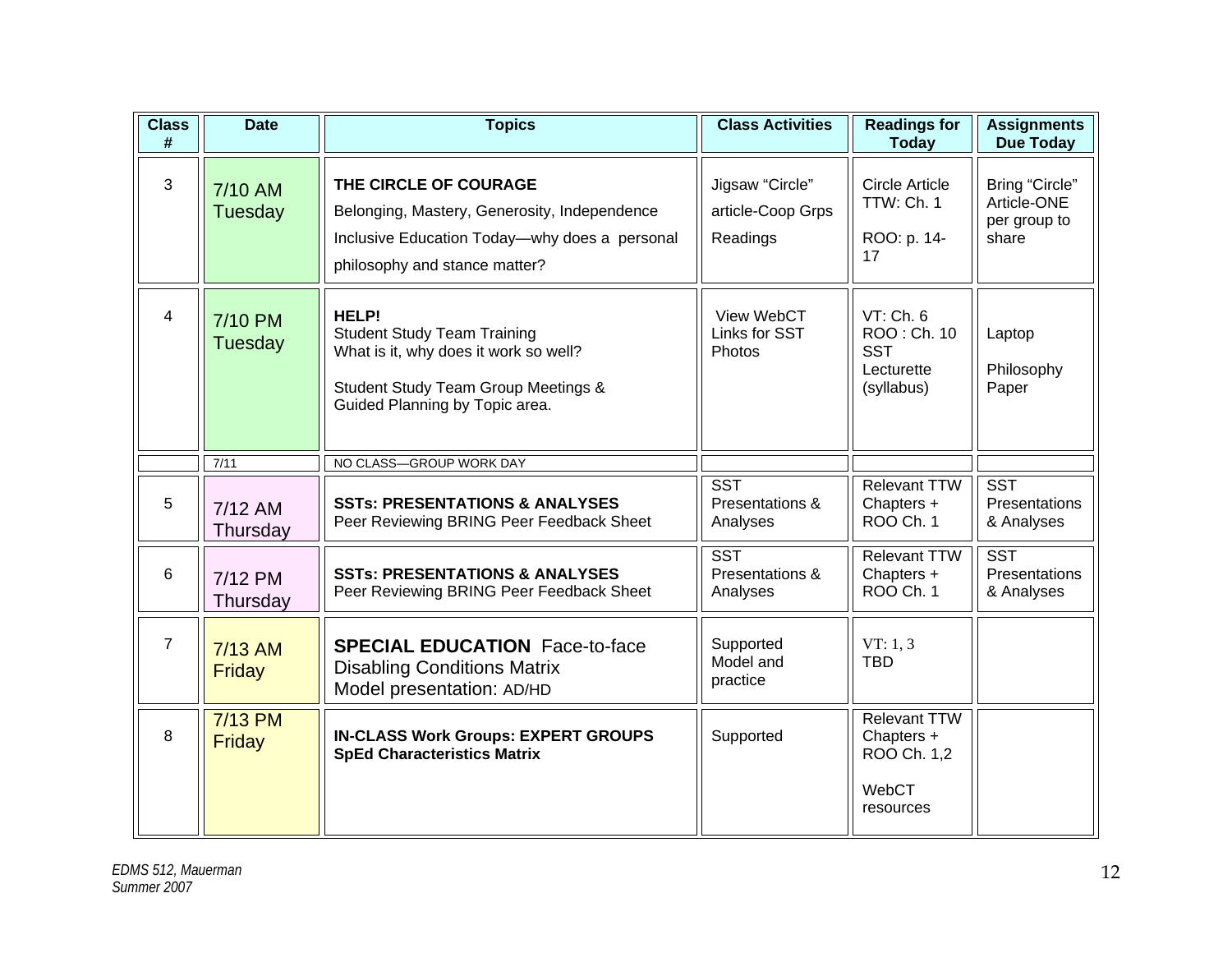| <b>Class</b><br># | <b>Date</b>               | <b>Topics</b>                                                                                                                                                                                                  | <b>Class Activities</b>                                             | <b>Readings for</b><br><b>Today</b>            | <b>Assignments</b><br>Due Today                           |
|-------------------|---------------------------|----------------------------------------------------------------------------------------------------------------------------------------------------------------------------------------------------------------|---------------------------------------------------------------------|------------------------------------------------|-----------------------------------------------------------|
| 9                 | 7/16 AM<br>Monday         | <b>BECOMING AN EXPERT : SLI, ED/BD, MR</b><br>Presentations/lectures toward Matrix assignment                                                                                                                  | Presentations<br><b>Additions</b><br>Enrichment                     | <b>Relevant TTW</b><br>Chapters +<br>ROO Ch. 1 | Experts<br>Reports &<br>Handout:<br>SLI, ED/BD, MR        |
| 10                | 7/16 PM                   | <b>BECOMING AN EXPERT: MH, AUT, OI</b><br>Presentations/lectures toward Matrix assignment                                                                                                                      | Presentations<br><b>Additions</b><br>Enrichment                     | <b>Relevant TTW</b><br>Chapters +<br>ROO Ch. 1 | Experts<br>Reports &<br>Handout:<br>MH, AUT, OI           |
| 11                | 7/17 AM<br>Tuesday        | <b>BECOMING AN EXPERT: TBI, HOH/Deaf,</b><br>VI/Blind.<br>Presentations/lectures toward Matrix assignment                                                                                                      | Presentations<br><b>Additions</b><br>Enrichment                     | <b>Relevant TTW</b><br>Chapters +<br>ROO Ch. 1 | <b>Experts</b><br>Reports &<br>Handout:<br>TBI, HOH, VI,  |
| $\overline{12}$   | 7/17 PM                   | <b>BECOMING AN EXPERT:</b><br>OHI, GATE, LD<br>Presentations/lectures toward Matrix assignment                                                                                                                 | Presentations<br><b>Additions</b><br>Enrichment                     | <b>Relevant TTW</b><br>Chapters +<br>ROO Ch. 1 | Experts<br>Reports &<br>Handout: OHI,<br>GATE, LD         |
|                   | 7/18                      | No class EDMX 521                                                                                                                                                                                              |                                                                     |                                                |                                                           |
| 13                | 7/19AM<br><b>Thursday</b> | We/They/Us:<br>THE FAMILY-CENTERED PERSPECTIVE<br><b>Small Group Scenario and Simulations</b>                                                                                                                  | Prepare/Rehearse<br><b>FCP</b><br>Presentation/Skit<br>and Handouts | See syllabus<br>VT Ch <sub>6</sub>             | Outside<br>Meetings<br>as<br>required<br>needed           |
| 14                | 7/19 PM                   | THAT'S WHAT IT'S ALL ABOUT!<br><b>Inclusive teaching for ALL Students</b><br>Backward Design - Guest Speaker: Michelle Mullin<br>Facets of Understanding and the 3 stages of<br><b>Backward Design Process</b> | <b>Backward Design</b><br>Part I, 2, 3<br>Cooperative<br>Groups     | Intro Wiggins<br>and McTighe<br>(syllabus)     | Laptops<br>Write/save<br><b>Bkwd Desgn</b><br>LP in class |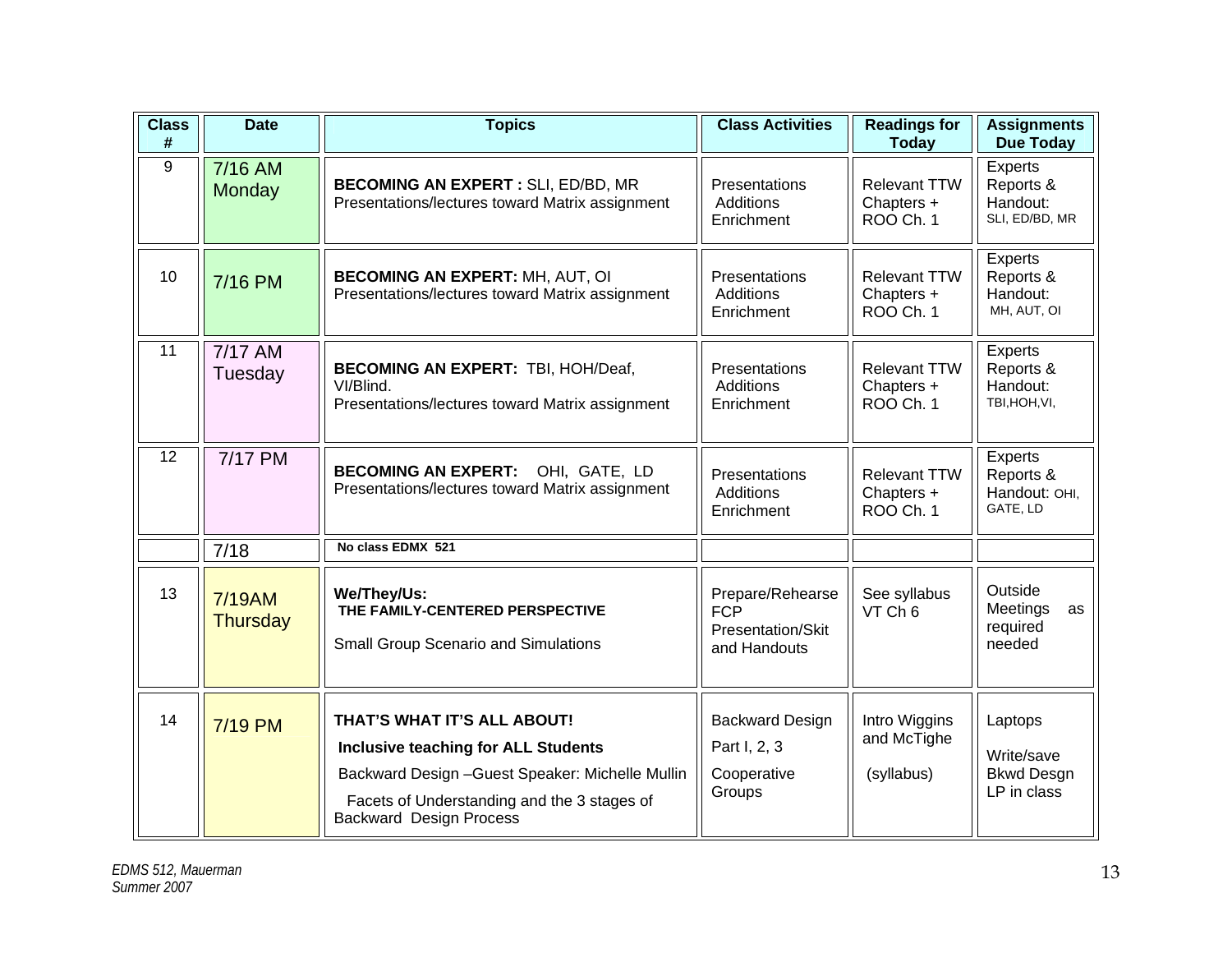|                   | 7/20                                       | No Class-Work day                                                                                                                                                         |                                                                                         |                                                |                                                                                  |
|-------------------|--------------------------------------------|---------------------------------------------------------------------------------------------------------------------------------------------------------------------------|-----------------------------------------------------------------------------------------|------------------------------------------------|----------------------------------------------------------------------------------|
| <b>Class</b><br># | <b>Date</b>                                | <b>Topics</b>                                                                                                                                                             | <b>Class Activities</b>                                                                 | <b>Readings for</b><br>Today                   | <b>Assignments</b><br><b>Due Today</b>                                           |
| 15                | $7/23$ AM<br>Monday                        | THE FAMILY CENTERED PERSPECTIVE and<br>the IEP                                                                                                                            | <b>FCP</b><br>Presentations--<br>Evaluating with<br><b>Rubrics</b>                      | <b>Relevant TTW</b><br>Chapters +<br>ROO Ch. 9 | <b>FCP</b><br><b>Presentations</b><br>& Handout                                  |
| 16                | 7/23 PM<br>2:00-3:30<br><b>Reflections</b> | THE FAMILY CENTERED PERSPECTIVE and<br>the IEP<br><b>PROGRAM REFLECTIONS MEETING</b><br><b>PREPARING FOR FALL SEMESTER</b><br><b>Guest Speakers for Student Teaching!</b> | <b>FCP</b><br>Presentations--<br>Evaluating with<br><b>Rubrics</b>                      | <b>Relevant TTW</b><br>Chapters +<br>ROO Ch. 9 | <b>FCP</b><br>Presentations<br>& Handout<br>Program and<br>Course<br>Evaluations |
| 17                | $7/24$ AM                                  | THE MANY HATS OF TEACHERS & STUDENTS<br><b>FCP simulations if necessary</b><br><b>MATRIX &amp; TASKSTREAM FINALE</b>                                                      | <b>Mad Hatter's Tea</b><br><b>Party</b><br>Course Evals &<br>Celebration of<br>Learning | Bring a funky<br>hat and 4 note<br>cards       | Matrix due<br><b>TaskStream</b><br>posting for<br>TPE 6D, 8, &<br>$10$ due       |
|                   | 7/24 PM                                    | NO CLASS Final submissions via WebCT by<br>midnight 7/24<br><b>SUMMER INSTITUTE July 26-28</b>                                                                            |                                                                                         | <b>Fall Decisions</b>                          | <b>TaskStream</b><br>finished for<br>Summer;                                     |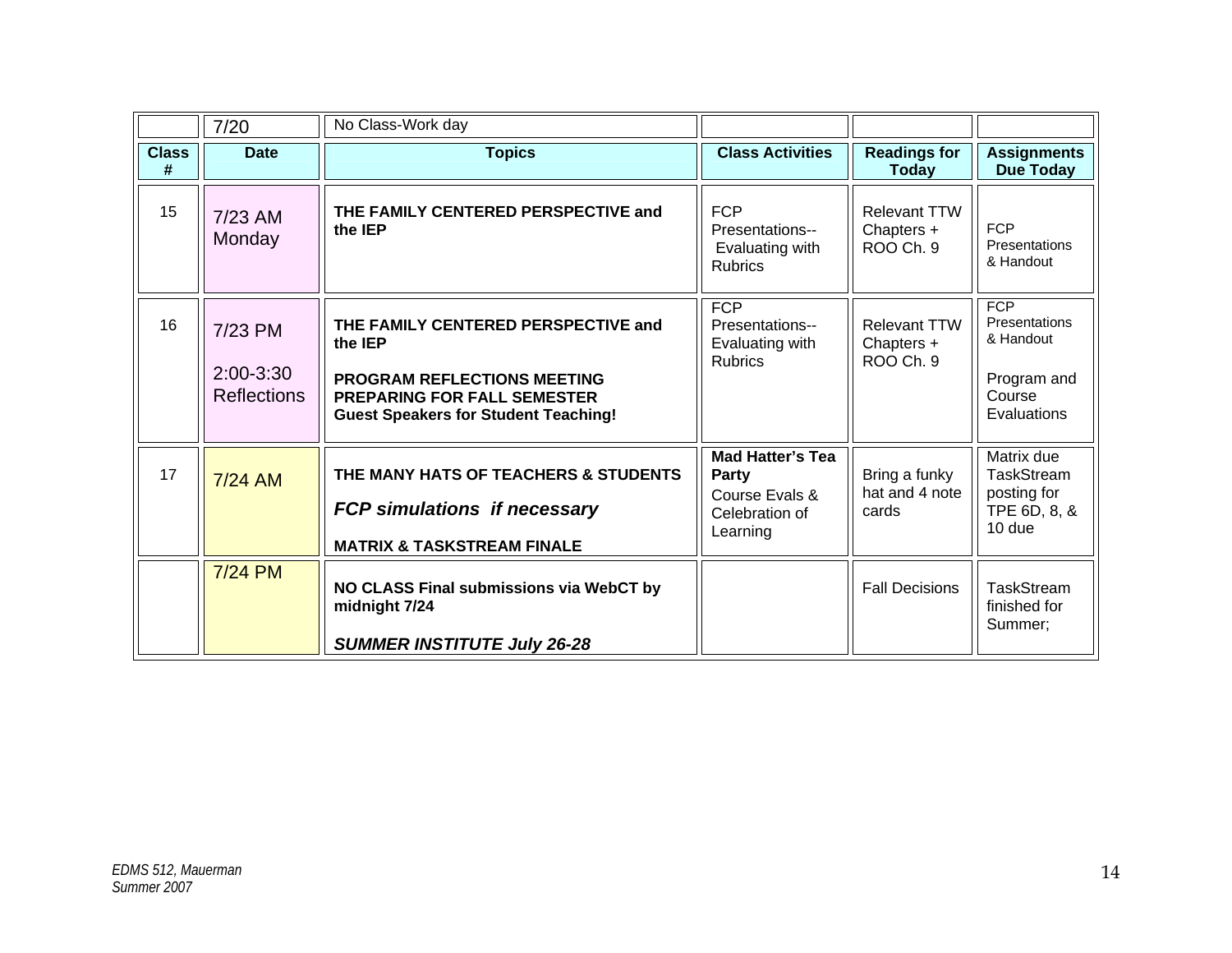### **Course Assignment Details**

### **Assignment 1: Philosophy of Education (5 Points)**

Candidates will reflect on their future as teachers, and will write a personal philosophy of education that reflects current and prospective future beliefs and approaches they will apply to their instruction and classroom management of all students.

| Learner Objective:         | Candidates will refine/develop their personal philosophy of teaching                                                                  |
|----------------------------|---------------------------------------------------------------------------------------------------------------------------------------|
| Assessment:                | Word processed philosophy of teaching measured against a given 5-point rubric                                                         |
| Resources:                 | Online sample and Lecturette - Leslie Mauerman                                                                                        |
| <b>Textbooks</b>           | Villa, R. A. & Thousand, J. S. (2005). Creating an inclusive school. Ch. 1, 3, 5, 6, 7                                                |
|                            | Turnbull, A., Turnbull, R., & Wehmeyer, M. L. (2007). Exceptional lives: Special education<br>in today's schools $(5th$ ed.). Ch. 1-3 |
| <b>Previous Philosophy</b> | If you wrote a Philosophy of Education paper in a previous course (i.e., EDUC 350),                                                   |
| Paper (if available)       | please include it with your submission of this assignment.                                                                            |

### **Task Guidelines:**

#### $\blacksquare$ **Your educational philosophy and personal identity**

Identify your educational philosophy and describe what you believe about students as learners, the learning process, assessment, families as partners, and how to meet students' needs. Describe how your own personal values and biases might affect the teaching and learning of students.

### **Your instructional approach**

Describe the first and second language and special education challenges you anticipate the students in this class will face. In your response, reference theories of first and second language, inclusion strategies, and literacy development. Discuss your instructional approach, including differentiation for students with special needs and English Language Learners.

### **Your management approach**

How will you create a supportive, positive learning environment for diverse groups of students to promote educational equity and positive intercultural relationships? How will your ideas contribute to creating a democratic and active learning classroom? Describe approaches, strategies, and how you will organize instruction to promote educational equity and positive intercultural relationships within your classroom. Specify why these practices contribute to the creation of a democratic and engaging classroom. Use your personal experiences as an observer to support your beliefs.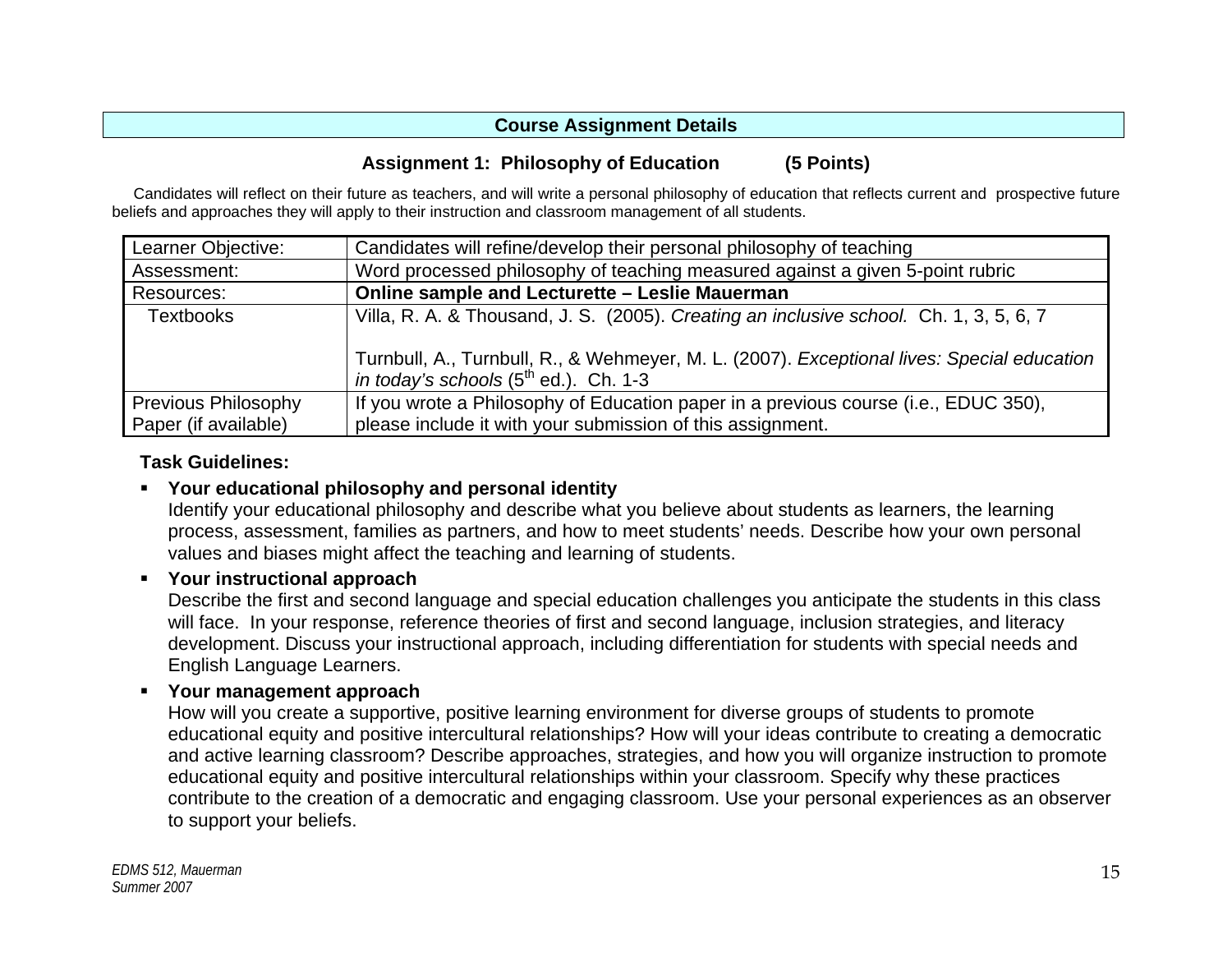# **Personal Philosophy Rubric**

|                                                                                                                        | <b>Does Not Meet</b>                                                                    | <b>Beginning to Meet</b>                                                                                                                                                                                                | Approaching                                                                                                                                                                                                                                      | <b>Meets</b>                                                                                                                                                                                                     | Total         |
|------------------------------------------------------------------------------------------------------------------------|-----------------------------------------------------------------------------------------|-------------------------------------------------------------------------------------------------------------------------------------------------------------------------------------------------------------------------|--------------------------------------------------------------------------------------------------------------------------------------------------------------------------------------------------------------------------------------------------|------------------------------------------------------------------------------------------------------------------------------------------------------------------------------------------------------------------|---------------|
| <b>Elements</b>                                                                                                        | <b>Expectations</b>                                                                     | <b>Expectations</b>                                                                                                                                                                                                     | <b>Expectations</b>                                                                                                                                                                                                                              | <b>Expectations</b>                                                                                                                                                                                              | <b>Points</b> |
|                                                                                                                        | (0)                                                                                     |                                                                                                                                                                                                                         |                                                                                                                                                                                                                                                  | (3)                                                                                                                                                                                                              |               |
| <b>Philosophical beliefs</b><br>regarding curriculum<br>and instruction based<br>on knowledge and<br>personal beliefs. | No assignment<br>submitted;<br>assignment<br>submitted after<br>agreed upon<br>due date | Philosophy statements are<br>generally without a clear<br>connection with curriculum, and<br>learning without all students<br>needs being addressed with no<br>relationship to knowledge and<br>personal understanding. | Statements of philosophy that are<br>not clearly related to curriculum,<br>learning, assessment, and<br>instruction in regards to individual<br>students needs addressed with<br>little relationship to knowledge<br>and personal understanding. | Clearly stated<br>philosophy based on<br>curriculum, learning,<br>assessment, and<br>instruction in regards to<br>individual students<br>needs addressed<br>based on knowledge<br>and personal<br>understanding. |               |
| <b>Management and</b><br>engaging students in<br>their learning, based<br>on knowledge and<br>personal beliefs         | No assignment<br>submitted;<br>assignment<br>submitted after<br>agreed upon<br>due date | Management of students is<br>clear with some understanding<br>of engagement based on<br>individual students needs with<br>knowledge and personal<br>understanding.                                                      | Management of students is clear<br>and some individual student<br>learning and strategies that<br>engage students based on<br>knowledge and personal<br>understanding.                                                                           | Management of<br>students clearly is<br>related to individual<br>student learning using<br>strategies that engage<br>students based on<br>knowledge and<br>personal<br>understanding.                            |               |
|                                                                                                                        |                                                                                         |                                                                                                                                                                                                                         |                                                                                                                                                                                                                                                  | <b>Total Points</b>                                                                                                                                                                                              | /5            |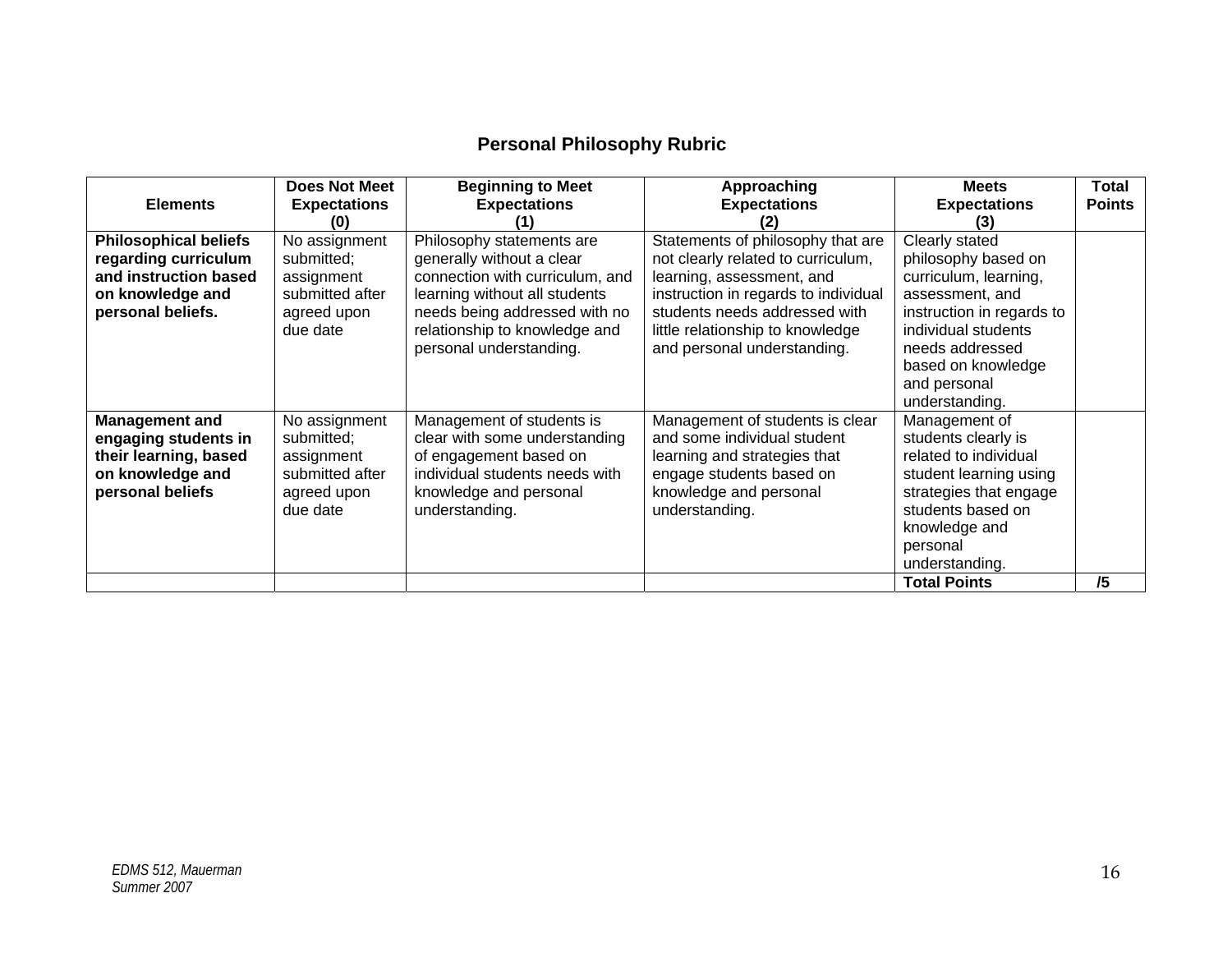### Assignment 2: Student Study Team Presentation and Analysis (SST) (15 points) **TPE 6D**

You will participate in a group role-play modeling the SST process. Preparation for this assignment will take place in class as you coordinate roles with group members and present an oral summary to accompany the role play. In addition to your summary, you will also write a personal reflection about the SST experience. *Further instructions will be provided in class.* 

Your team will present to the class an expert's lecture on a given disability category, accompanied by a brief handout, "Tips for Teachers," that will assist fellow candidates in providing students who live with that particular disability the opportunity for success in school.

| <b>Learner Objectives:</b>  | Given training in the Student Study Team pre-referral process and collaborative<br>teaming, candidates will demonstrate their understanding of the process by<br>participating in a group role-play that accurately reflects the steps of the SST<br>process.<br>Candidates will analyze classmates' SST presentations using given rubric |
|-----------------------------|-------------------------------------------------------------------------------------------------------------------------------------------------------------------------------------------------------------------------------------------------------------------------------------------------------------------------------------------|
| <b>Assessment:</b>          | Given a specific disability category, candidates will present a 15-minute team<br>"expert" lecture in class, and will provide classmates with an informative handout.<br>Candidates' performance will be evaluated using given rubric.                                                                                                    |
| <b>Resources</b>            | <b>Titles/Necessary Information</b>                                                                                                                                                                                                                                                                                                       |
| <b>Textbooks</b>            | Turnbull, A., Turnbull, R., & Wehmeyer, M. L. (2007). Exceptional lives: Special<br>education in todays schools (5 <sup>th</sup> ed.). Ch. 1<br>Rosenberg, M.S., O'Shea, L., & O'Shea, D. (2006). Student teacher to master<br>teacher: A practical guide for educating students with special needs. Ch. 7                                |
| <b>Supplemental Lecture</b> | Dr. Jacqueline Thousand (See accompanying Student Study Team Lecturette)                                                                                                                                                                                                                                                                  |
|                             |                                                                                                                                                                                                                                                                                                                                           |
| <b>Form</b>                 | Completed SST Summary Plan Sheet copied for each class member                                                                                                                                                                                                                                                                             |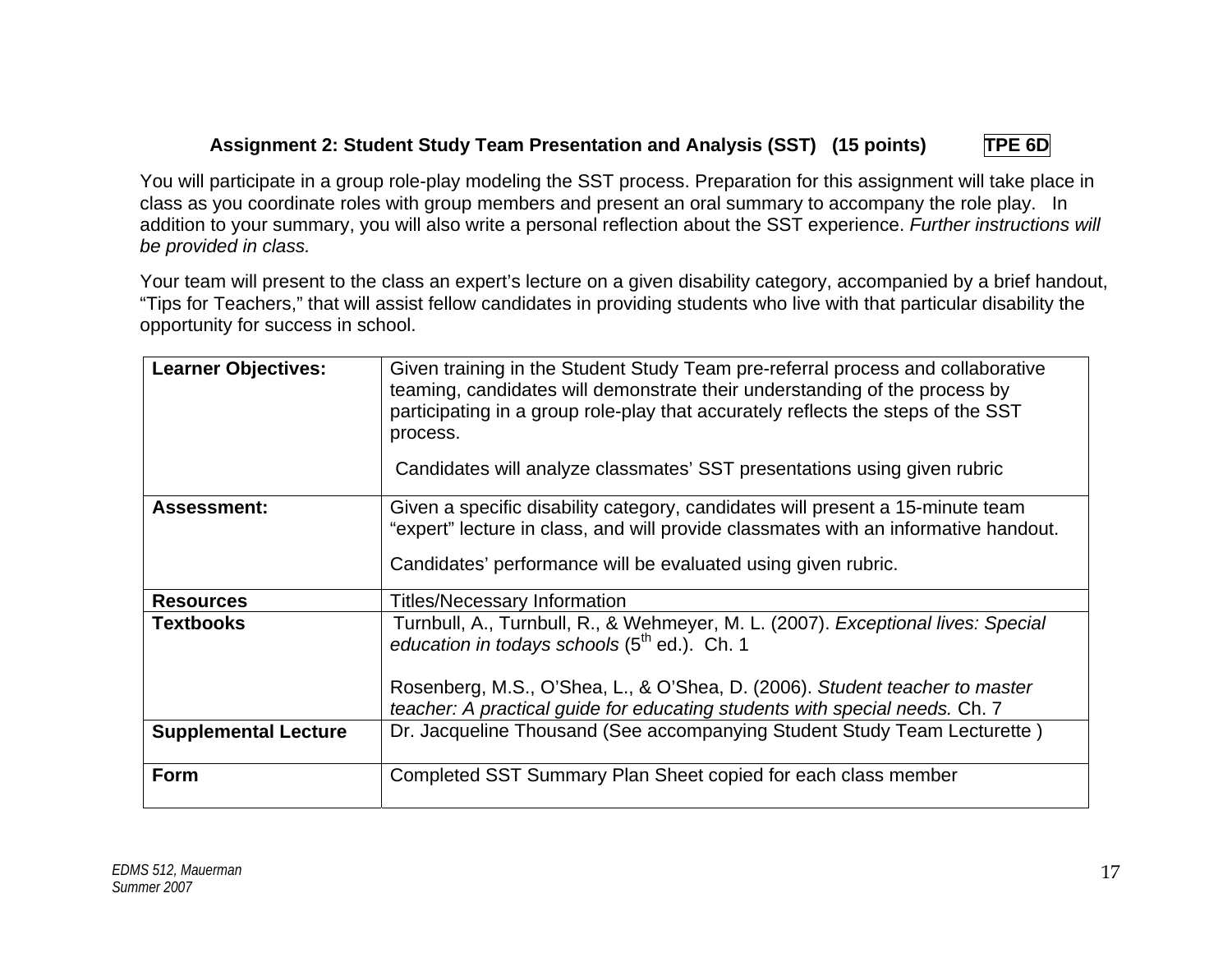## **EDMS 512 SST Rubric and Peer Feedback Score sheet**

### **(Print and bring 6 copies to class on 7/12)**

|                                 | Does Not Meet       | Beginning to Meet                           | Approaching                       | <b>Meets</b>                                | Total<br>Points |
|---------------------------------|---------------------|---------------------------------------------|-----------------------------------|---------------------------------------------|-----------------|
| Elements                        | Expectations<br>(0) | Expectations<br>(1)                         | Expectations<br>(2)               | Expectations<br>(3)                         |                 |
| <b>Team Members &amp; Roles</b> | No assignment       | Minimal evidence of role                    | Some evidence of                  | Consistent evidence of role                 |                 |
|                                 | submitted; work     | responsibilities in                         | role responsibilities             | responsibilities                            |                 |
|                                 | submitted after     | presentation                                | in presentation                   | in presentation                             |                 |
|                                 | due date            |                                             |                                   |                                             |                 |
| <b>Topic Researched</b>         |                     | Minimal evidence and                        | Some evidence                     | Consistent evidence and                     |                 |
|                                 |                     | inclusion of topic                          | and inclusion of                  | inclusion of                                |                 |
|                                 | $\mathbf{G}$        | research                                    | topic research                    | topic research                              |                 |
| <b>Attentive to Grade</b>       |                     | Minimal evidence of                         | Some evidence of                  | Consistent evidence of                      |                 |
| <b>Level Standards</b>          |                     | research regarding<br>grade level standards | research regarding<br>grade level | research regarding grade<br>level standards |                 |
|                                 |                     |                                             | standards                         |                                             |                 |
| <b>Completed Summary</b>        | $\mathbf{G}$        | Incomplete/ inaccurately                    | <b>Completed SST</b>              | Professionally completed                    |                 |
| Form                            |                     | completed SST                               | Summary form with                 | SST Summary form w/close                    |                 |
|                                 |                     | Summary form                                | few errors and good               | attention to details                        |                 |
|                                 |                     |                                             | details                           |                                             |                 |
| <b>Peer-Assessment</b>          | $\epsilon$          | Completed or                                | Completed peer-                   | Completed peer-assessment                   |                 |
|                                 |                     | incomplete peer-                            | assessment                        | w/constructive comments                     |                 |
|                                 |                     | assessment with                             | w/some reflective                 | reflective of critical analysis             |                 |
|                                 |                     | minimal analysis of SST                     | analysis of SST                   | of SST skills                               |                 |
|                                 |                     | skills                                      | skills                            |                                             |                 |
| <b>Participation in</b>         | No participation    | Minimal participation or                    | Some evident                      | Considerable, evidence of                   |                 |
| /Contribution to Group          | or contribution     | contribution                                | participation or                  | participation or contribution;              |                 |
| "Expert" Lecture                |                     |                                             | contribution                      | <b>TaskStream posting</b>                   |                 |
| "Tips for Teachers"             | No participation    | Minimal contribution                        | Some contribution                 | Consistent contribution                     |                 |
| <b>Handout</b>                  | or contribution     | evident                                     | evident                           | evident                                     |                 |
|                                 |                     |                                             |                                   | <b>Total Points</b>                         | /15             |
|                                 |                     |                                             |                                   |                                             |                 |
|                                 |                     |                                             |                                   |                                             |                 |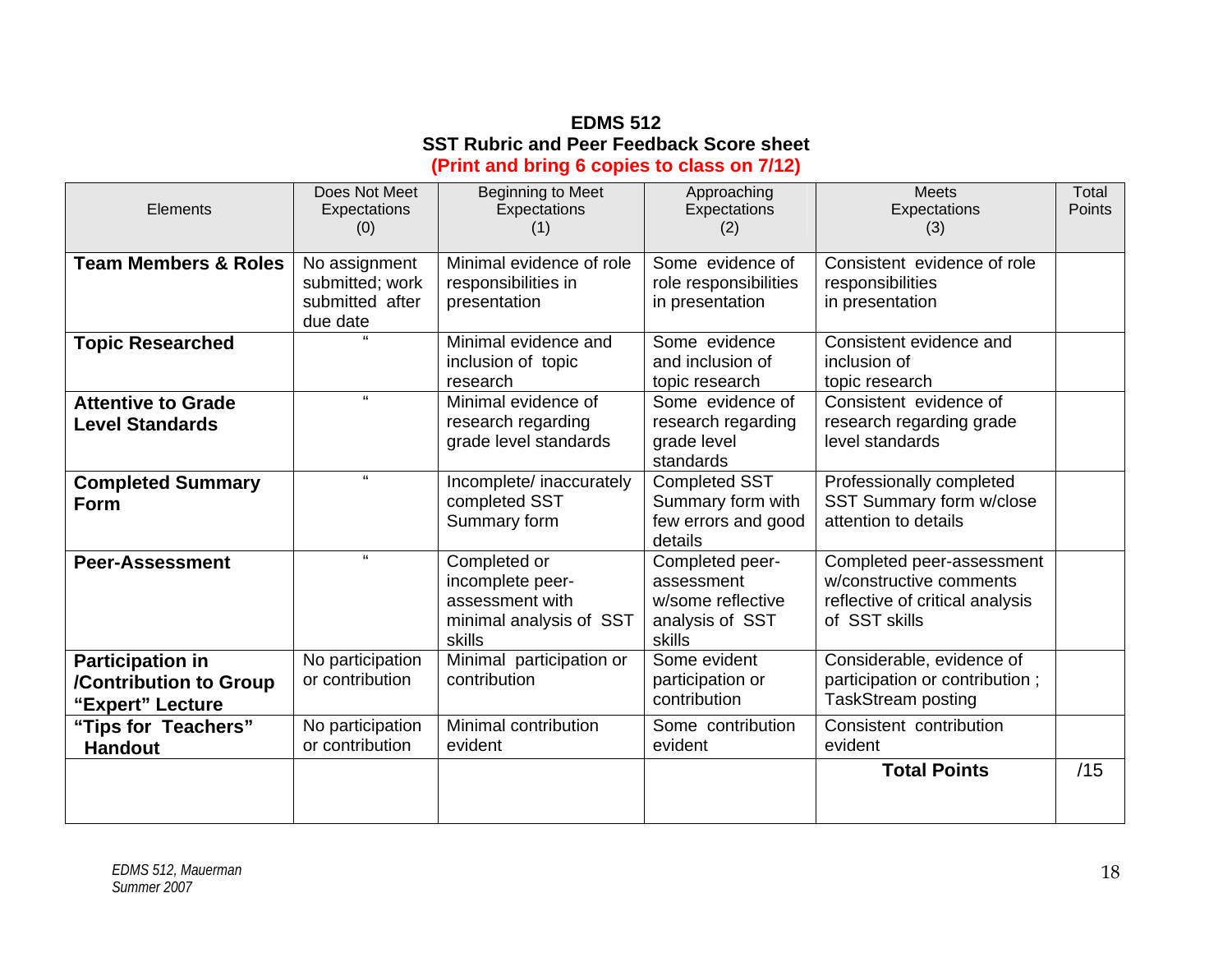#### **Student Study Team (SST) Lecturette (rev. 2006)**  Jacqueline Thousand, Ph.D.

The purpose of this lecturette is to provide you with a context and framework for effectively participating as a member of your school's site-based Student Study Team, known throughout California and referred to in the remainder of this lecturette as an "SST." California was one of the first states in the union to mandate that each school establish a working team, the SST, to examine the challenges and needs of individual students who are not experiencing success in general education for one reason or another. All too often the reaction to a student's classroom difficulty is to refer the student for special educational assessment and services. This is not an appropriate action of first course. In fact, referral is an action of *last* course, following demonstrated efforts to develop individualized supports to promote student success. As you exam IDEA/IDEIA, you will learn that part of the legal requirements is that you must ensure that all feasible alternative educational methods have been employed in general education before any consideration is made to refer students for special education assessment.

An SST is a forum for melding the collective knowledge and wisdom of educators, family members, other support personnel (and, when possible, the student of concern) to craft creative ways in which to ensure a student's success in general education. The overarching goals of any team are to a) support and empower classroom teachers to effectively respond to students' unique learning, social, and behavioral characteristics and b) avoid special education referral. You should know that time analysis studies have found that the special education referral and eligibility determination process for one student can take up to 40 hours of educator's observation, assessment, and meeting time. And in many cases, after all of this time and effort, a student may not meet eligibility criteria. So, it is worth it to take advantage of the

SST structure to plan and carry out ways for providing student assistance while remaining in the special education classroom.

### **What Does a Student Study Team Look Like and What Does the Team Do?**

Probably the most important thing for you to remember about a Student Study Team (SST) is that is *not* a special education function. Instead, an SST represents a total school commitment to student success through individual reviews of student needs and implementation of individualized strategies for promoting success in *general* education. In some school districts, Student Study Teams have been renamed "Student SUCCESS Team" in order to capture the spirit as well as the letter of the law!

An effective SST has at least the following characteristics:

\* The SST meets regularly, uses a structured meeting form, insures attendance of relevant team members, and maintains an ongoing record of decisions, recommended interventions, and outcomes of interventions.

\* The SST includes the parent(s) or guardian(s) and all appropriate site personnel and program resources. The student is included whenever it is deemed appropriate and possible.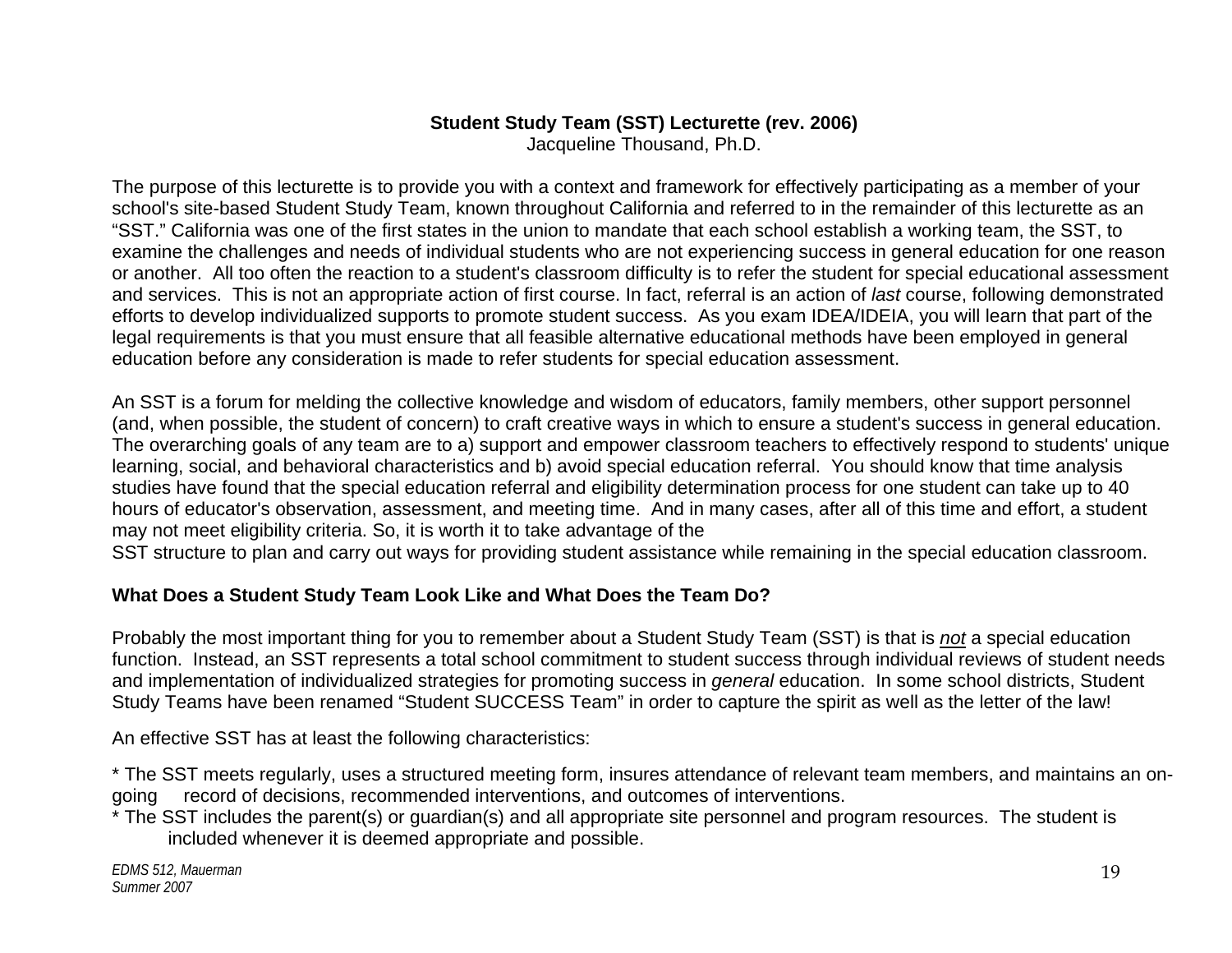- \* The SST capitalizes upon the local resources of school site staff and other district and community resources, as needed, for professional growth and staff development.
- \* The SST considers student learning, social, emotional, and/or behavioral challenges and generates, prioritizes, and selects 3-4 strategies for implementation. A concrete plan of action is an outcome of each SST meeting.

\* Members of the SST provide assistance, consultation, and peer coaching to the classroom teacher(s) who are involved with the student of concern.

\* SST members take advantage of effective teamwork and concentrated action to improve student performance.

\* The composition of an SST is a balance between members who are most familiar with the student and a standing core of members who have been elected or appointed as members who have knowledge and experience to design interventions and alternative educational strategies for promoting student success. Because of their knowledge of the student, the student's parent(s) or guardian(s) and the teacher referring the student are always members of the SST. If the person making the referral is not the student's classroom teacher, the classroom teacher as well as the referring person join as team members.

#### **More on the Composition of the Student Study Team**

As previously mentioned, each school in California has a standing Student Study Team that has a core membership which meets on a regularly scheduled basis to generate strategies to support referred students. Typically an SST does not exceed six in number, with the core membership being a parent(s), the referring teacher, a school administrator or administrative designee, and up to three additional members (i.e., classroom teachers, the school nurse, a speech and language pathologist, a bilingual teacher, a Title I teacher, a counselor, a special educator, or a psychologist).

The SST changes its composition for each target student. Others beyond the core who are considered best equipped to develop effective strategies for the student may also be included (i.e., a hearing specialist). Below are descriptions of the potential responsibilities individuals in various roles might take as members of an SST. These descriptions are not meant to be prescriptive, as each school has discretion as to how the SST will operate and the roles each person will fulfill. Just remember that professionals in your school (yourself included) will have unique talents, backgrounds, interests, experiences, and relationships with students that might make them invaluable members of a particular student's SST.

### **Potential Roles and Responsibilities of SST Members**

**School** Administrator/Designee resources, provides direction and support to team. Convenes and "chairs" the meeting, coordinates the school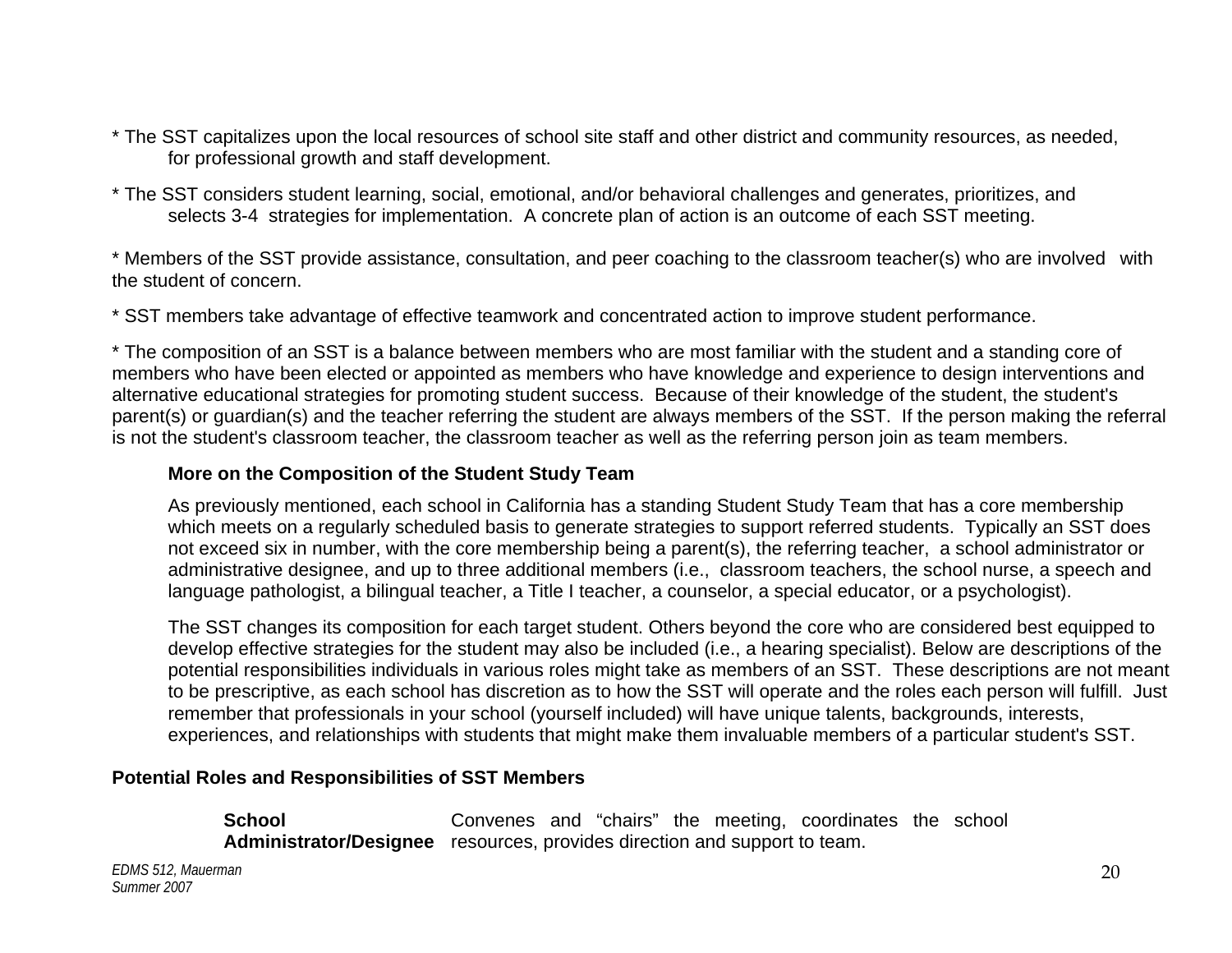- **Referring Teacher Provides information on concern(s) regarding the student, gathers** complete data regarding student and concern, implements intervention strategies and keeps data on intervention success or lack thereof, brings knowledge of the curriculum and behavioral expectations of students, suggests educational strategies.
- **Parent(s)/Guardians** Provides information regarding the student's interests, extracurricular activities, daily living and socialization skills, and other pertinent background information such as medical background. Shares family concerns, provides information related to concern observed in home and community, participates in carrying out strategies jointly developed in the SST meeting **Teacher Members (Former, current)**  Brings knowledge of the curriculum, effective instructional and behavior management strategies; brainstorms educational strategies and interventions; provides support to referring teacher; often has a history with the student (e.g., former teacher).
- **Student Shares feelings, concerns, progress; participates in the decision** making; receives support and assistance from adults in taking some responsibility for change. (Recommended for 3rd/4th grade and older students)

#### **Other persons as needed:**

- **Counselor Counselor Gathers complete information regarding student and concern;** coordinates long-term information regarding student performance in all classes and outside agency contacts; may assist parent and/or student in preparing for the meeting; brainstorms interventions and supports; provides resources for counselingrelated issues.
- **School Nurse** Provides resources and information about health and/or medical issues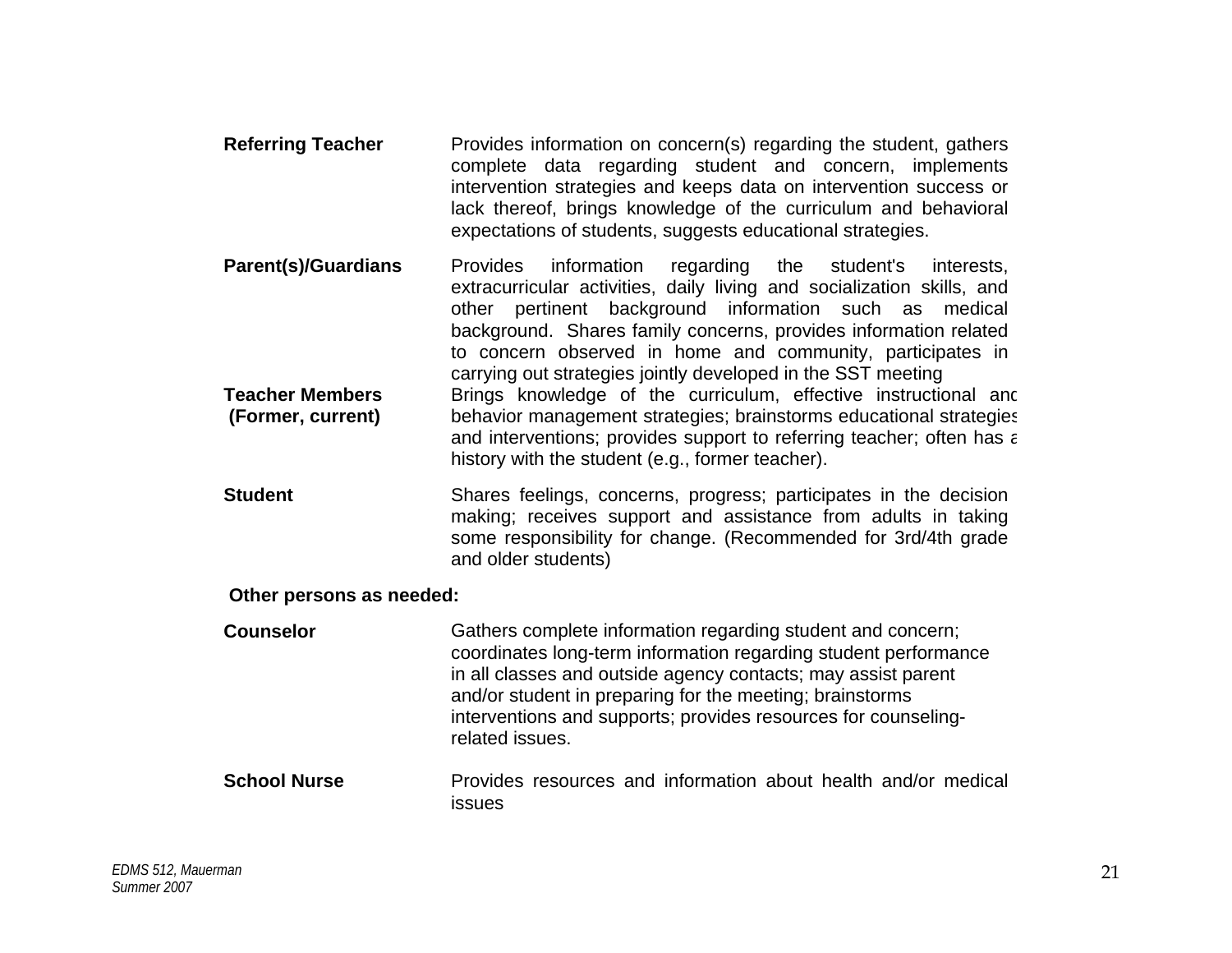| <b>School Psychologist</b>                                               | Provides resources for formal or informal screening, observations,<br>academic or behavioral interventions, monitoring of student<br>progress, and counseling when appropriate                                                |  |  |  |
|--------------------------------------------------------------------------|-------------------------------------------------------------------------------------------------------------------------------------------------------------------------------------------------------------------------------|--|--|--|
| <b>Resource Specialist/</b><br><b>Special Educator</b>                   | Provides resource information for informal screenings,<br>observations, academic and behavioral management interventions                                                                                                      |  |  |  |
| Language & Speech<br><b>Pathologist</b>                                  | Provides resources for screening of speech or language concerns,<br>offers intervention strategies and materials to assist the classroom<br>teacher to carry out suggested strategies                                         |  |  |  |
| <b>Others (e.g., Reading</b><br><b>Specialist, Bilingual</b><br>Teacher) | Participation is based upon the reason for referral and learner<br>characteristics (e.g., English learner). Provides another point of<br>view in problem solving process; knows local resources and<br>student<br>population. |  |  |  |

### **What are the Specific Responsibilities of Designated SST Roles?**

Each SST meeting requires a *facilitator* and *public recorder* to fulfill the following responsibilities. The facilitator will also ask someone to serve as a *timekeeper* and someone to serve as the *seat recorder* (the person who copies on a regularsized piece of paper whatever the public recorder recorded on chart paper or a blackboard/whiteboard). If at all possible, none of these roles should be assigned to the referring teacher, parent(s), or the student; these team members need to focus their full attention on the SST process.

### **BEFORE THE MEETING:**

- 
- Notifies members of time, place, & student's name Inserts data into SST heading area
- Ensures parent and student are prepared
- Knows available resources and how to access them
- Assumes ultimate responsibilities for group decision

#### *Facilitator Responsibilities: Public Recorder Responsibilities:*

- Coordinates logistics before & after meeting Sets up SST Chart or Grid on whiteboard/blackboard
	-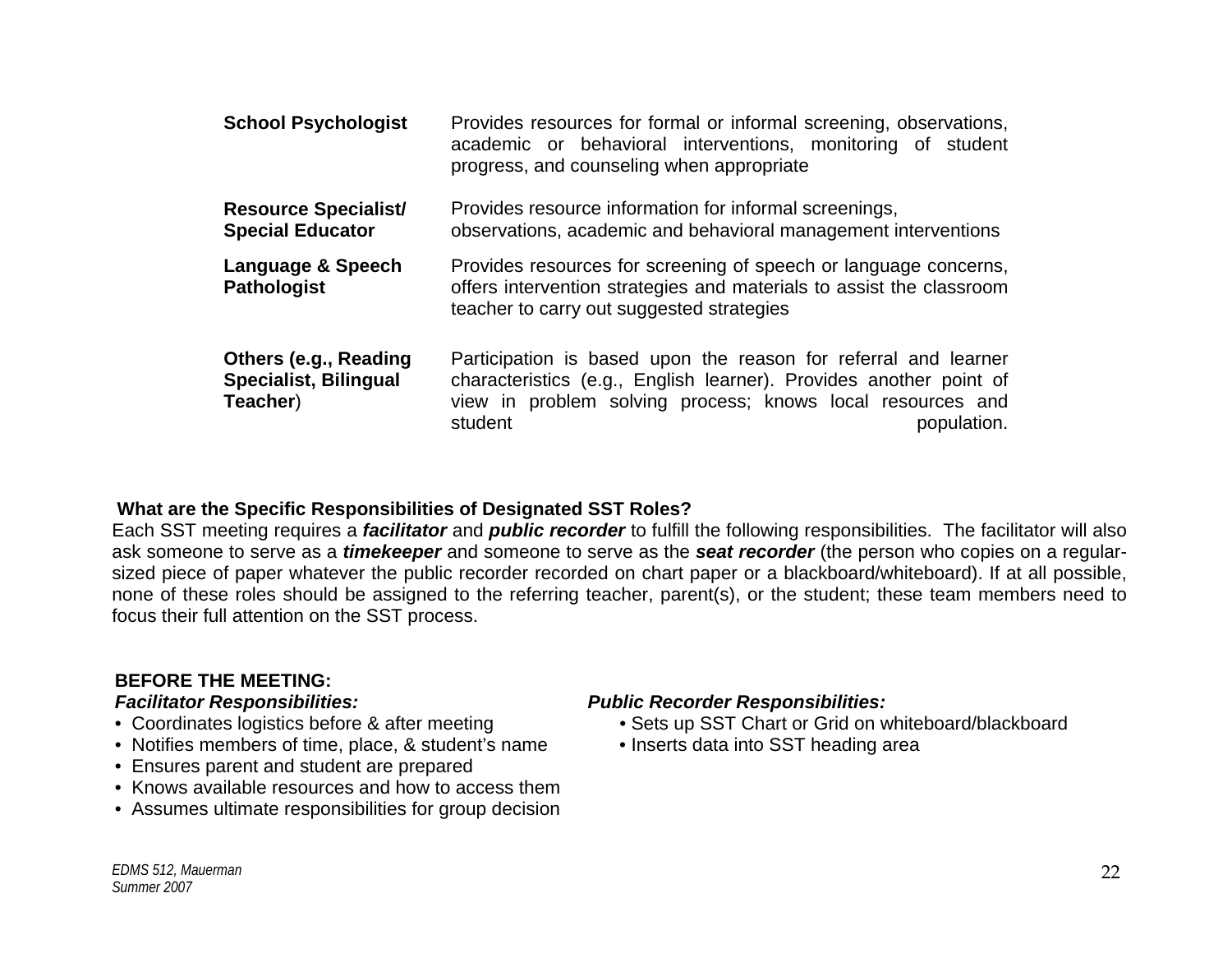### **DURING THE MEETING**:

- 
- Begins introductions; encourages input from all Organizes input into appropriate categories members
- Helps team find win/win solutions Nites quickly and legibly
- Role is to facilitate; does not present information Shortens, abbreviates
- 
- Stands in front of the group<br>• Accountable for time, appoints time ener Uses color as visual aid • Accountable for time, appoints timekeeper
- 
- Checks for meaning and understanding Checks with facilitator for clarity
- Makes corrections non-defensively
- Keeps team focused on task
- Asks for specifics to clarify generalities
- Is positive; compliments group members
- Models and encourages nonjudgmental contributions
- Diffuses emotionally charged statements

### *Facilitator Responsibilities: Public Recorded Responsibilities:*

- Describes purpose of meeting to team Listens carefully for the key words and records key words and i
	-
	-
	-
	-
	-
- Helps recorder take accurate notes Uses circles and arrows to connect related information
	-

The *referring teacher* also has a set of responsibilities in preparation for the SST meeting. Other team members expect the *referring teacher* to bring background information such as the student's cumulative folder with information regarding parent contacts, any previous test data, any hearing and vision screening results, recent work samples in various academic domains (e.g., reading, math, and language). The *referring teacher* also should be prepared to discuss a) the reason(s) for referral and a specific statement of the concern(s); b) student strengths in academic and classroom behavior (e.g., good in math, loves to do handwriting, enjoys art, good in sports, very cooperative, willing to please, chosen by classmates to be a leader); and c) specific non-strength (e.g., difficult time reading textbooks, not able to phonetically sound out words, does not complete work or turn it in, talks during individual work time). It is important that the *referring teacher* comes with positive observations regarding the student; it builds trust and demonstrates genuine concern for the student being referred. In preparation for the meeting, the *referring teacher* may find it helpful to fill out the Strengths, Known Modifications (i.e., what the teacher has already tried with regard to the area of concern), as well as the Concerns columns of a copy of the SST Summary form (which is described in the next section).

All team members, whether or not they have a specific role (e.g., *seat recorder*, *timekeeper*), should observe the **norms of effective team participation**. Namely, all members should: a) listen to and respects to other team members; b) help the *public recorder* accurately record contributions; c) stay on task and focused on each of the columns of the SST Summary form as each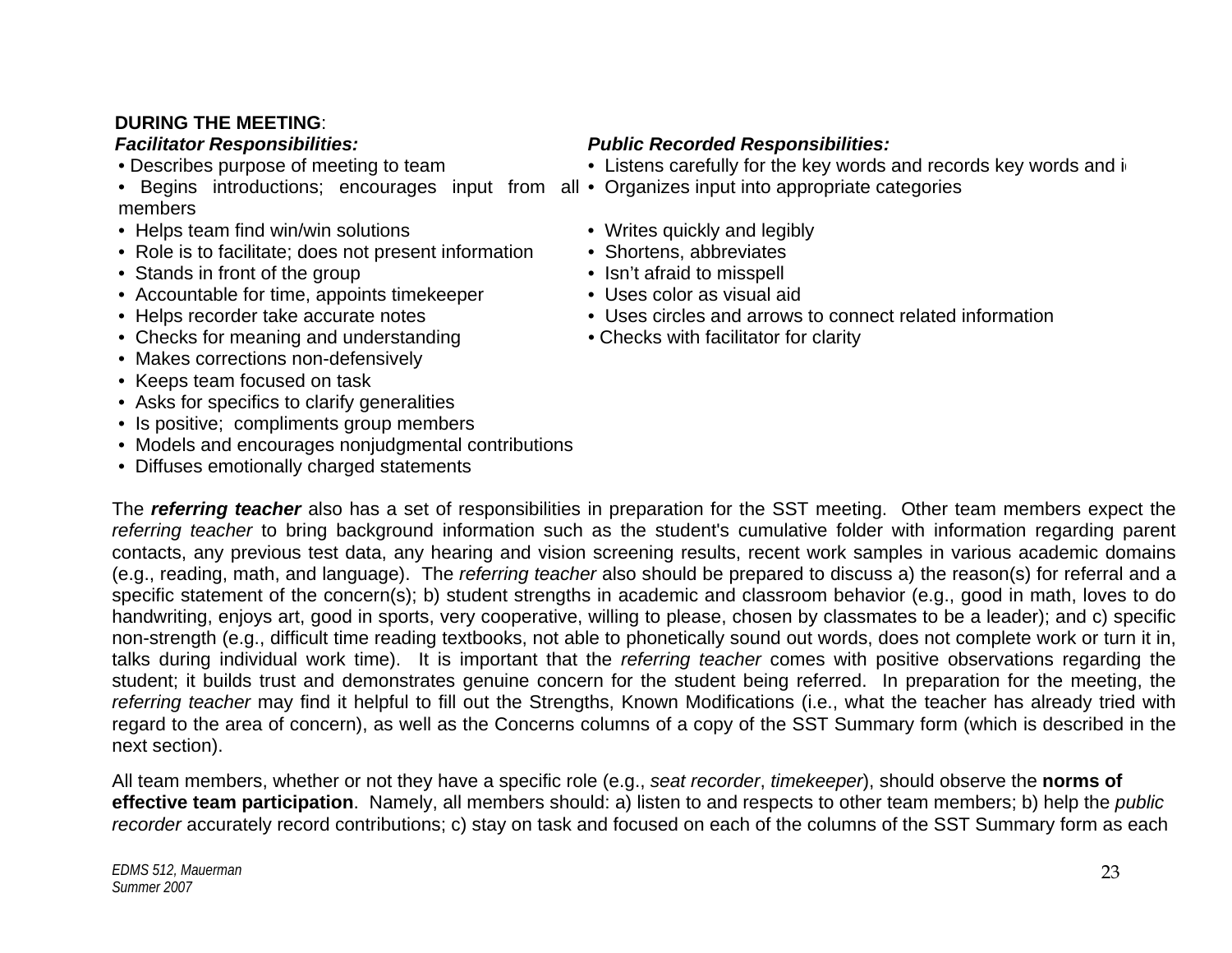column is addressed; d) serve as *timekeeper,* as needed; e) come prepared with information on the student; f) avoid side conversation; g) take responsibility for all agreed-upon actions; and, if asked, h) serve as the *seat recorder* who copies the SST Summary Form information on a regular-sized piece of paper.

### **What are the Steps of the Student Study Team Process?**

### *Step 1: Pre-SST Interventions Have Been Tried and Have Not Been Successful*

Regardless of who expresses the initial concern about a student (teacher, parent, counselor, other school personnel), efforts must be made and documented that the teacher has met with an initial "screening" team to develop and implement an intervention plan. This initial team meeting, sometimes called a "triad" meeting, involves the referring teacher and two other colleagues (e.g., a trusted teacher colleague, counselor, special education or related services resource person, site administrator).

If the intervention is successful, there is no need for an SST referral. If data indicates that the intervention is not successful, the screening team may meet again to adjust the intervention, implement the modified intervention, and monitor student progress. The teacher may also decide to make a referral to the Student Study Team through the SST coordinator (also know as a Case Manager).

### *Step2* **:** *Referral of a student for study by the SST*

The teacher makes a referral to the SST through the SST coordinator, who sets up an SST team meeting. Many schools have a regularly scheduled SST meeting time, location, and date (e.g., Wednesdays between 7:30 am and 8:15 am in the guidance office).

### *Step 3: Parent Invitation and Meeting Arranged*

The SST Coordinator invites the parent(s), student, core team members, and other resource persons who are deemed as important extended team members for the student. The teacher may invite the parent, if that is determined to be more appropriate. The coordinator requests that participants gather relevant information, records of student performance, and so forth (see coordinator's responsibilities above).

### *Step 4: Team Meeting Occurs and Follow-Up Date is Set*

The team meets using a structured format that parallels the columns of the Student Study Team Summary format. The SST Summary format is very useful in systematically guiding the team to (in this order):

- 1) identify student strengths;
- 2) identify concerns (note that this is out of order on the SST Summary form;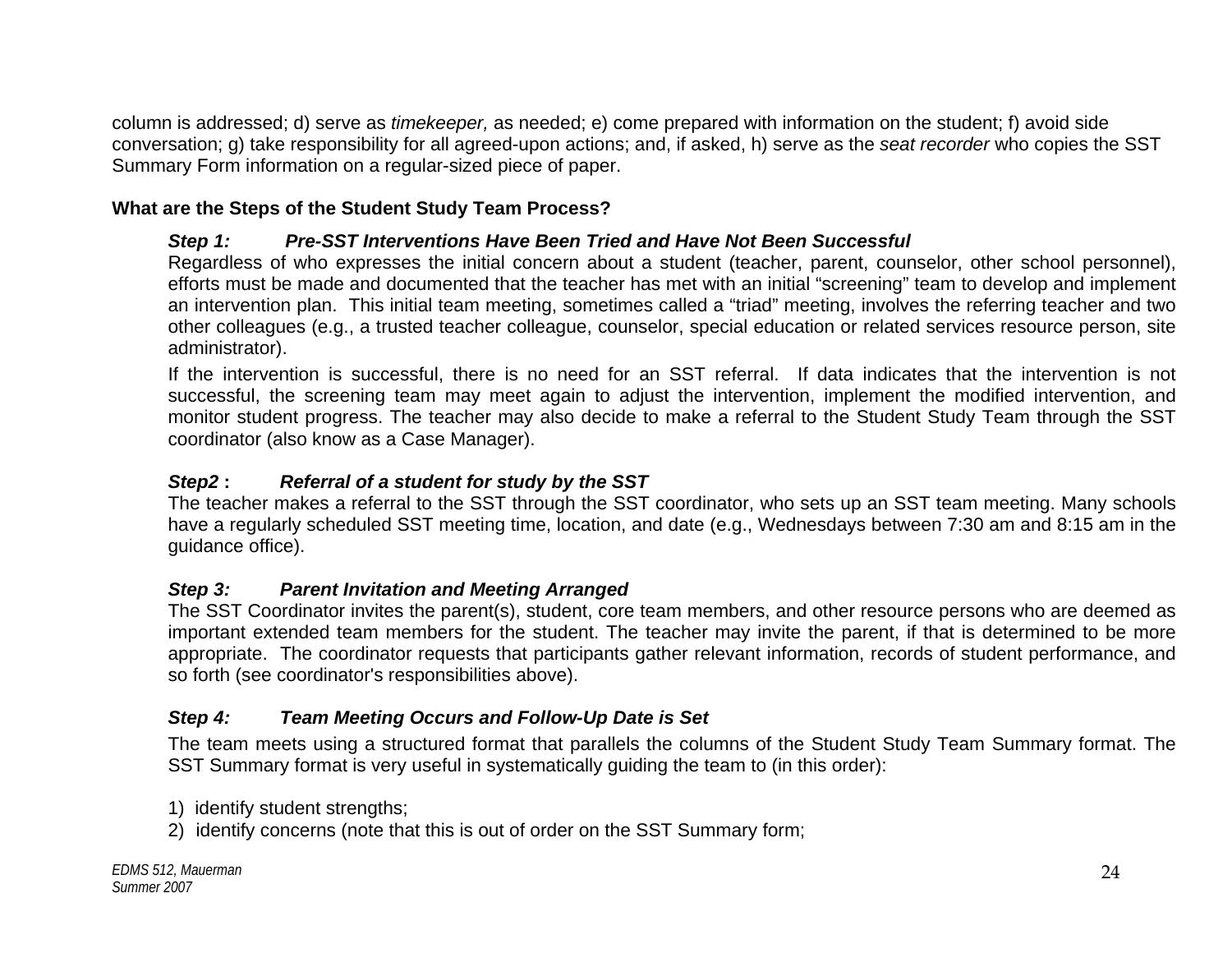- 3) identify known information about the student's history and performance;
- 4) identify known modification tried in the past (by the current and past teachers) that were success (place a /+/ next to the modification) and/or unsuccessful (place a /-/ next to the modification);
- 5) brainstorm possible interventions and strategies;
- 6) select actions to be taken from the brainstormed list;
- 7) assign at least one person to be responsible for each action;
- 8) determine a specific date by which each action will be initiated and complete; and
- 9) setting a follow-up meeting between three and six weeks from the date of the current SST meeting.

Questions that come up that cannot be answered at the meeting (e.g., ruling out the possibility of AD/HD through a medical diagnosis) are recorded as they arise in the *Questions* column. This acknowledges the concern and provides a record of the concern, which may be further examined outside of the meeting.

It is a best practice to involve a student if the family and team feel it is appropriate. As a general rule of thumb, students in 3rd or 4th grade and above are considered old enough to participate in an SST. Participation, of course, is up to the discretion of the team.

### *Step 5: Interventions Implemented and Monitored*

Interventions are carried out by designated persons identified in the "Persons Responsible" column of the SST Summary. Anyone at the meeting may be designated to carry out components of the action plan. It is important that data regarding student performance and behavior are collected during implementation to determine the effectiveness of intervention(s). Success will depend upon the *integrity* with which interventions were executed (i.e., Did people do what they agreed to do in ways in which actions were designed?).

### *Step 6: Follow-Up Meeting to Determine Intervention Success*

The SST reconvenes on the predetermined follow-up date. The purpose of this follow-up meeting is to examine how well the interventions were carried out and how effective the interventions were in achieving their desired outcomes for the student.

If the intervention is successful, there is no need for the SST to convene again; the student continues in the intervention program. If the intervention program is not successful, all persons responsible who have implemented modifications and monitored the implementation reconvene on the follow-up date. This cycle may be repeated as many times as the team sees necessary.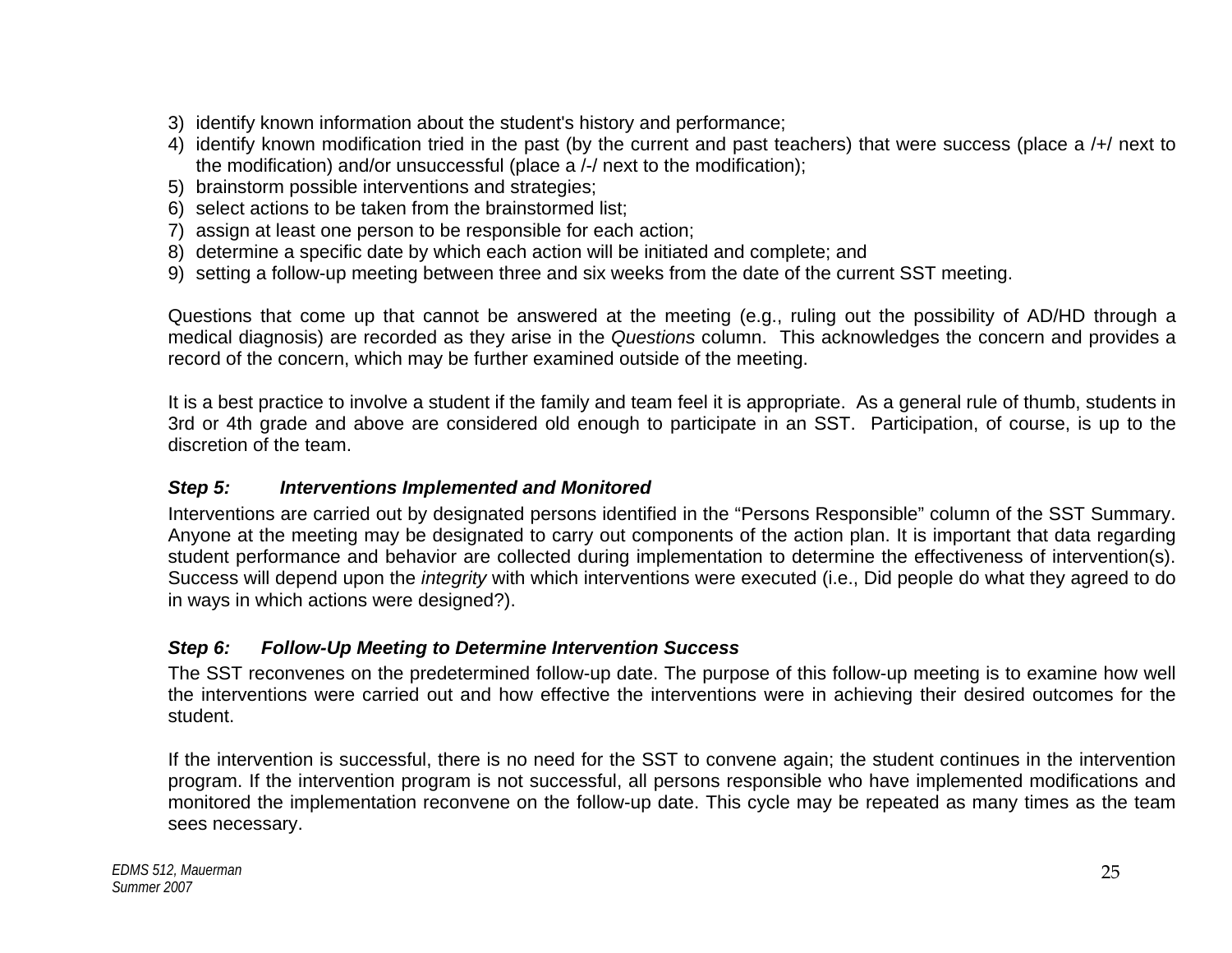The team may decide it is necessary to invite additional *different* team members who have the needed expertise to enhance the team's problem solving capacity. The team at some point may decide a referral to special education is appropriate and necessary. In such cases, the *facilitator* ensures that the process for referral and nondiscriminatory assessment is initiated.

In your Education Specialist program, you will also study in-depth the special education referral and individualized educational program (IEP) development process. You will learn more about the student referral and eligibility procedures when you study the Classroom Teacher's Role in the Individual Education Program (IEP) process.

### **How Do California Schools Operate the SST Process?**

In this lecturette, you have been offered tips and structured procedures for ensuring the best use of the SST process to support students and classroom teachers. Each school district and school in California has some degree of freedom as to exactly how the SST process is conducted. Therefore, the SST process you see and experience in a school may look and feel somewhat different from what you have read about in this lecturette. This is perfectly O.K. as long as, for a student's first SST, the meeting does not look or feel like a special education referral. Remember that **the SST process is a general education function** intended to reduce the probability of and need for special education referral.

### **Forms**

Each school in California has also developed or adopted a number of forms that are used by the team to ensure that the necessary information that is needed is gathered and communicated. Among the forms used generally include the following:

- **Documentation of Modifications** form for documenting exactly what changes have been tried and the results of the modifications. The modifications may be to the environment (e.g., seating arrangement, change in class schedule), curriculum and instruction (e.g., shorter assignments, tutoring, large print), or behavior supports (e.g., contracts, daily reports, parent contact). The form may be used to document interventions made prior to a student's referral to the SST. It may also be used to document interventions suggested by and carried out by members of the SST.
- **SST Referral** form**,** indicating the reason for referral, background information such as the prior support services provided, social service agency involvement, language spoken in the home, and known health issues.
- **Teacher Notification of SST Meeting** form, identifying the student, area(s) of concern, and meeting time, location, and date.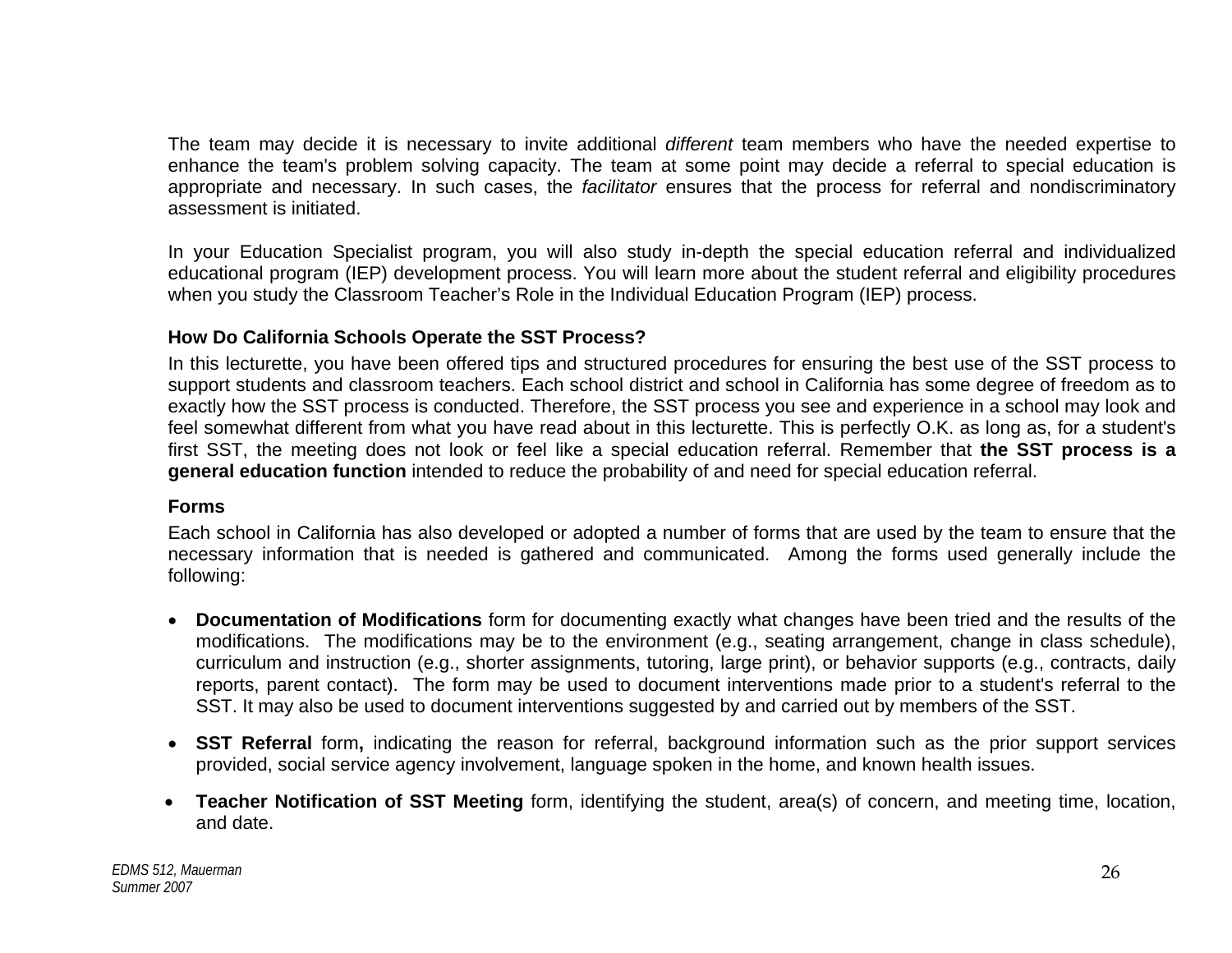• **SST Summary** form, used for summarizing meeting notes such as the one used in this course.

One of your professional responsibilities as an educator is to know your support resources and how to access them. When you begin student teaching, and then when you become a teacher, you will need to know everything about your school's Student Study Team. You will find out who chairs/facilitates your SST, who else is on the "core" team, how team membership is determined (e.g., elected, appointed), when and how often the team meets, and how successful the SST process has been at avoiding special education referrals. You will locate and keep in your professional files the forms used to communicate information, document outcomes, and monitor interventions. Finally, you will use the SST process when you have been unsuccessful in problem solving on your own for a particular student.

**\*\*FOR THIS ASSIGNMENT: Prepare a "Tips for Teachers" Handout -** *a handout for educators* who will use this as a reference when working with a child with this specific disability. The summary should include the definition of the disability, typical learning and social behaviors of a student with this disability, and helpful tips to support inclusion of the student in the general education classroom. It can take the form of an outline, a concept map, or any other effective graphic organizer. Use of bullets is suggested.

**Template below works best in a landscape format:**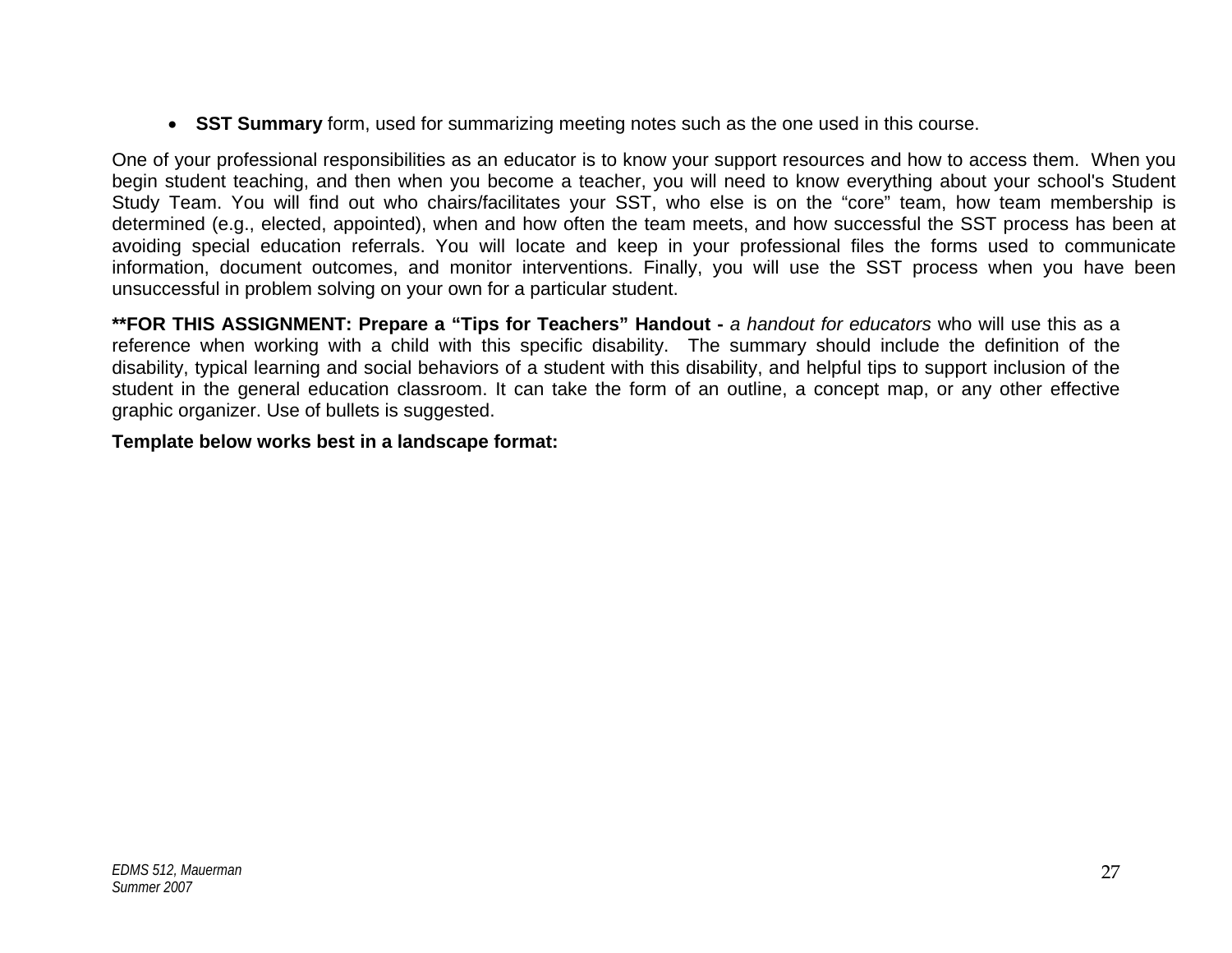## **Student Study Team Summary**

| <b>Today's Date:</b>      |
|---------------------------|
| DOB:                      |
| <b>Grade Placement:</b>   |
| <b>Other SST Members:</b> |

**Today's Date: Student: Teacher: Chronological Age (CA)** Primary Language<br>
Sex: Parent(s): **Parent(s):** 

| <b>Strengths</b> | Information | Modifications<br><b>Tried</b> | <b>Concerns</b> | <b>Questions</b> | <b>Strategies</b><br><b>Brainstorm</b> | <b>Actions</b> | <b>Who/When</b> |
|------------------|-------------|-------------------------------|-----------------|------------------|----------------------------------------|----------------|-----------------|
|                  |             |                               |                 |                  |                                        |                |                 |
|                  |             |                               |                 |                  |                                        |                |                 |
|                  |             |                               |                 |                  |                                        |                |                 |
|                  |             |                               |                 |                  |                                        |                |                 |
|                  |             |                               |                 |                  |                                        |                |                 |
|                  |             |                               |                 |                  |                                        |                |                 |
|                  |             |                               |                 |                  |                                        |                |                 |
|                  |             |                               |                 |                  |                                        |                |                 |
|                  |             |                               |                 |                  |                                        |                | Follow-up       |
|                  |             |                               |                 |                  |                                        |                | Date:           |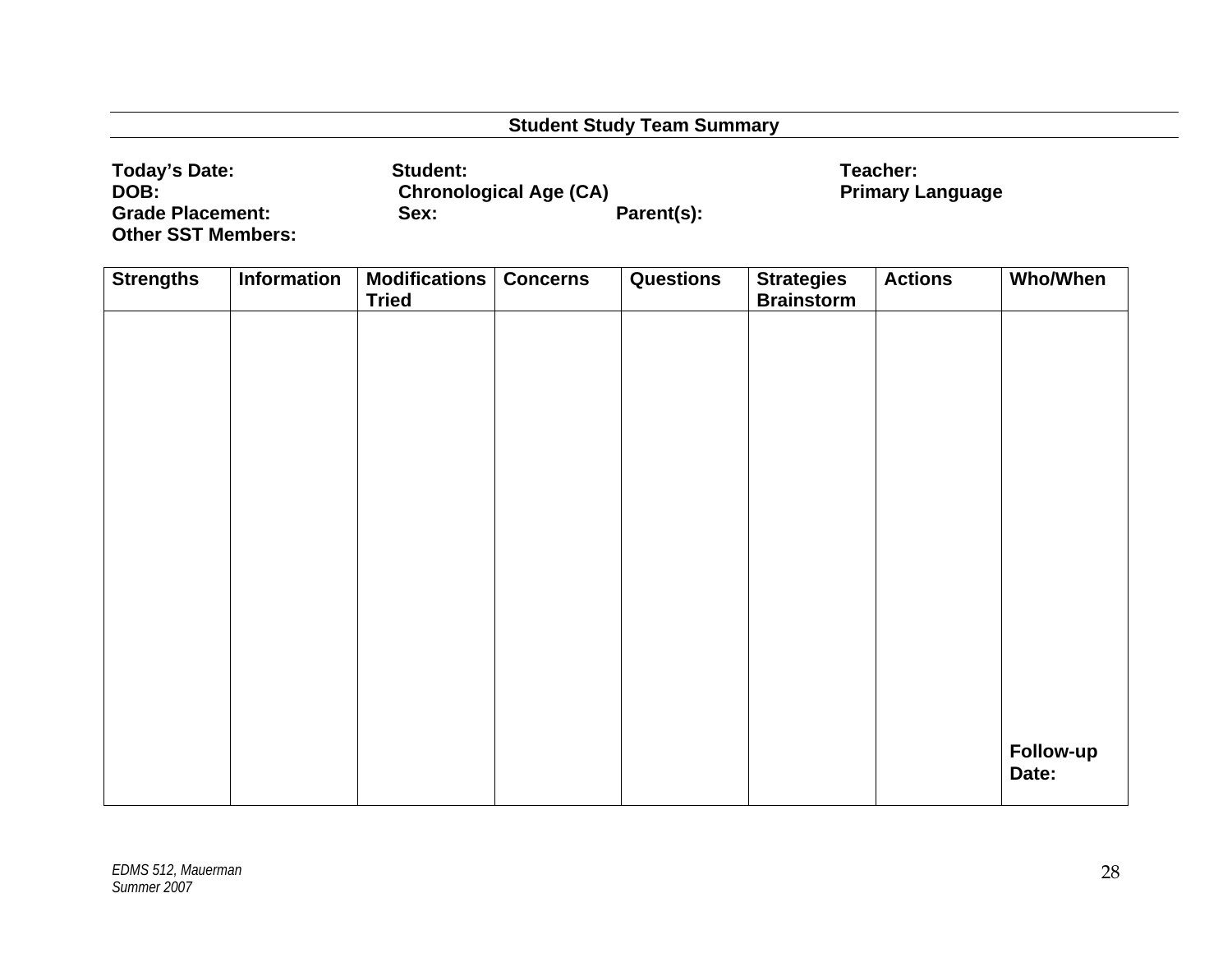### **Assignment 3a and 3b: Disabling Characteristics and Strategy Matrix: The Thirteen Categories under IDEA (25 points combined) TPE #8**

Working in small groups (3 persons maximum), candidates will create a master chart (matrix) that includes information about environmental, curricular, instructional, and assessment adaptations, differentiations, and accommodations for students who qualify for special education according to state and federal criteria under any of the thirteen categories.

| <b>Learner Objectives:</b> | Candidates will provide evidence of their knowledge of U.S. special                                                                                                                                                                                                                                                                                                                                   |
|----------------------------|-------------------------------------------------------------------------------------------------------------------------------------------------------------------------------------------------------------------------------------------------------------------------------------------------------------------------------------------------------------------------------------------------------|
|                            | education disability categories, accompanying learner characteristics,                                                                                                                                                                                                                                                                                                                                |
|                            | and                                                                                                                                                                                                                                                                                                                                                                                                   |
|                            | needed supports for success in general education                                                                                                                                                                                                                                                                                                                                                      |
| <b>Assessment:</b>         | Using given categories, candidates create a Differentiation<br>Strategy Matrix that reflects their knowledge of nondiscriminatory<br>assessment, processes for making a child eligible for special<br>education, and the teacher's role in developing IEPs.<br>Written products and class discussions evidencing assessment<br>above<br>Candidates' Matrix will be evaluated using a 20-point rubric. |
|                            |                                                                                                                                                                                                                                                                                                                                                                                                       |
| Resource(s):               |                                                                                                                                                                                                                                                                                                                                                                                                       |
| <b>Textbook</b>            | Turnbull, A., Turnbull, R., & Wehmeyer, M. L. (2007). Exceptional<br>lives:                                                                                                                                                                                                                                                                                                                           |
|                            | Special education in today's schools $(5th$ ed.). Ch. 1-3                                                                                                                                                                                                                                                                                                                                             |
| Supplemental<br>Lecture    | "The Categories of Disability" - Dr. Toni Hood                                                                                                                                                                                                                                                                                                                                                        |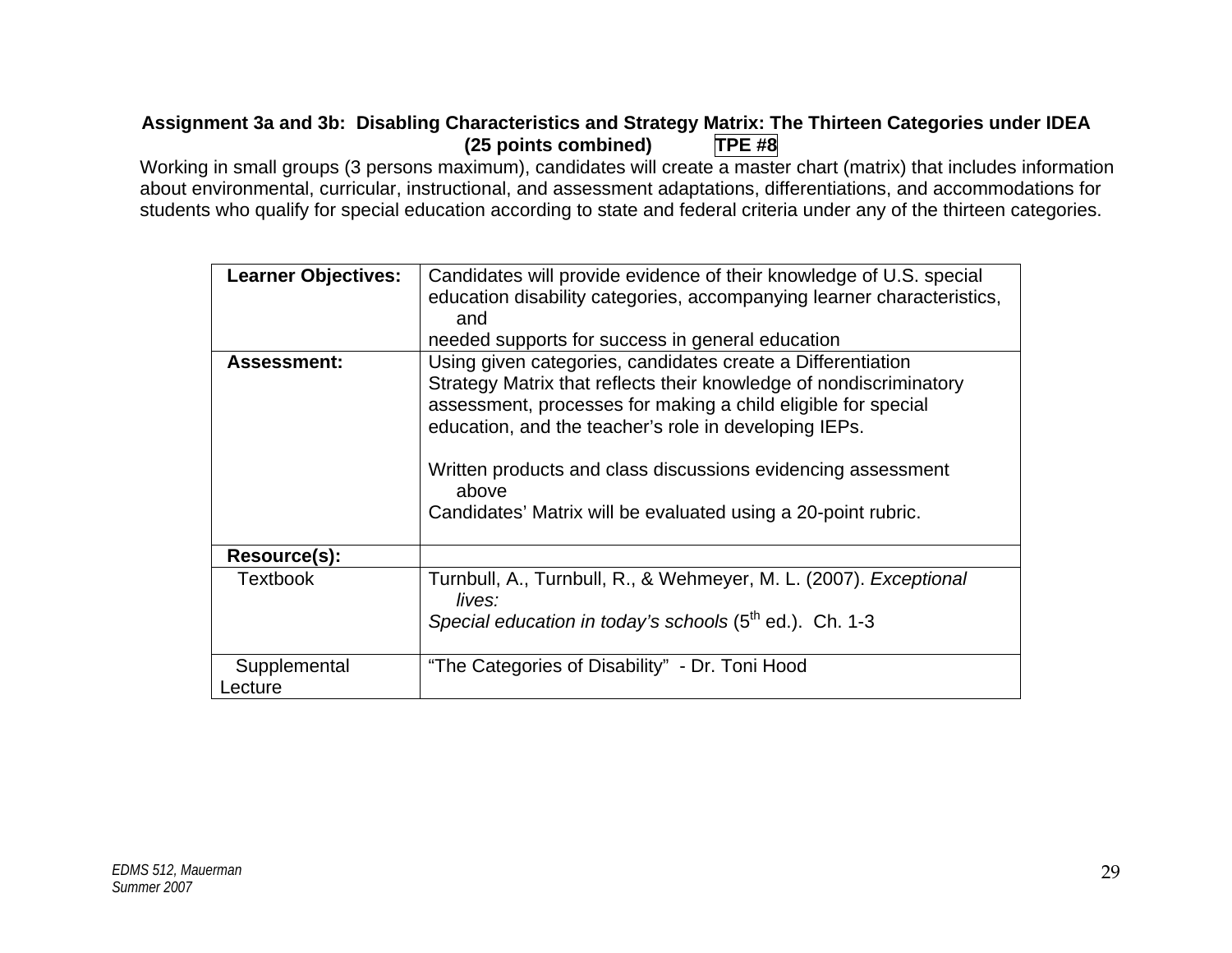### **Task Guidelines for the Disability Matrix**

- Candidates will work in small groups to apply their knowledge of the thirteen (13) special education disability categories ('Handicapping' conditions), recognized by the Individuals with Disabilities Education Act (IDEA). While we will combine several of these for the sake of practicality, it is important that you understand the federal definitions and category designations. These categories are:
	- 1. Specific Learning Disabilities (SLD)
	- 2. Speech and Language Impairments (SLI)
	- 3. Mental Retardation (MR)
	- 4. Orthopedic Impairment (OI)
	- 5. Visual Impairment (VI)
	- 6. Hearing Impairment (HI)
	- 7. Deaf
	- 8. Deaf-Blindness (DB)
	- 9. Serious Emotional Disturbance (SED)
	- 10. Autism (AUT)
	- 11. Traumatic Brain Injury (TBI)
	- 12. Multihandicapped (MH)
	- 13. Other Health Impaired (OHI)

The matrix must be a graphic organizer, such as a word-processed table, Excel chart, or any other organizational scheme that is a visual representation illustrating each of the following seven dimensions below.

**Suggestion**: Consider using the *landscape layout* and having only 3 or 4 categories listed per page. This will give adequate space for all dimensions.

- 1. **The name** of the handicapping condition
- 2. A brief **description** of the learning and/or social behaviors associated with the disability
- 3. One assessment appropriate to **use to determine the presence** or degree of the disability
- 4. One typical adaptation/modification in **curriculum, materials, goals (content)**
- 5. One typical adaptation/modification in **classroom environment (process)**
- 6. One typical adaptation/modification in **teaching practices (process)**
- 7. One typical adaptation/modification in **assessments** required of the student **(product)**

### **A sample of the Disabling Characteristics Matrix format follows:**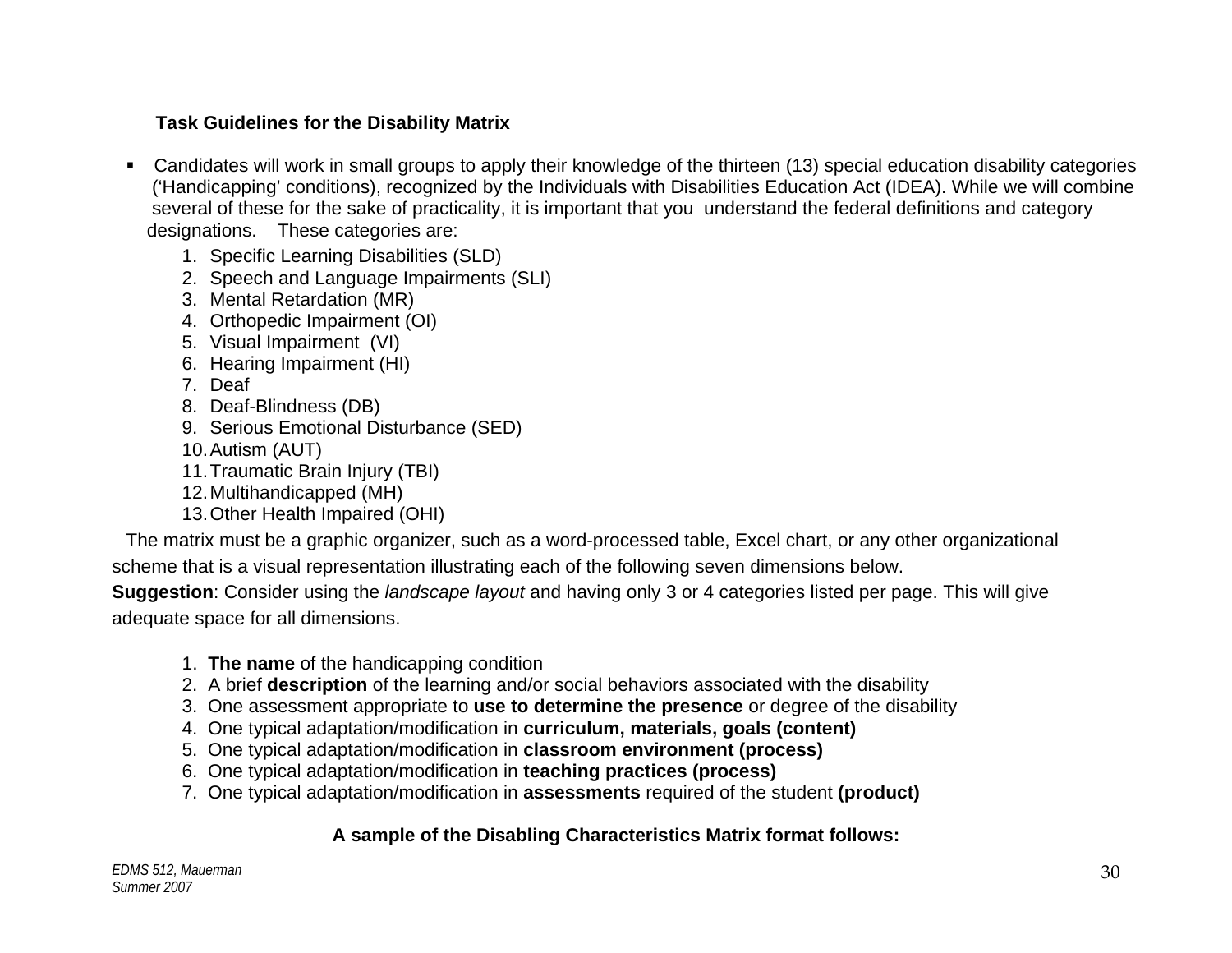### **Disabling Conditions Matrix Characteristics, Implications and Strategies A Practical Chart**

| <b>Disabling</b><br><b>Condition</b> | <b>CHARACTERISTICS</b> | <b>Formal Assessments</b><br><b>Criteria Services</b><br><b>Eligibility</b> | <b>Curriculum &amp;</b><br><b>Standards</b><br><b>Modifications</b> | <b>Classroom</b><br><b>Environment</b><br><b>Modifications</b> | <b>Teaching Practice</b><br><b>Modifications</b><br><b>Differentiation</b> | Ongoing<br>Performance<br><b>Measurement or</b><br><b>Assessment</b> |
|--------------------------------------|------------------------|-----------------------------------------------------------------------------|---------------------------------------------------------------------|----------------------------------------------------------------|----------------------------------------------------------------------------|----------------------------------------------------------------------|
|                                      |                        |                                                                             |                                                                     |                                                                |                                                                            |                                                                      |
|                                      |                        |                                                                             |                                                                     |                                                                |                                                                            |                                                                      |
|                                      |                        |                                                                             |                                                                     |                                                                |                                                                            |                                                                      |
|                                      |                        |                                                                             |                                                                     |                                                                |                                                                            |                                                                      |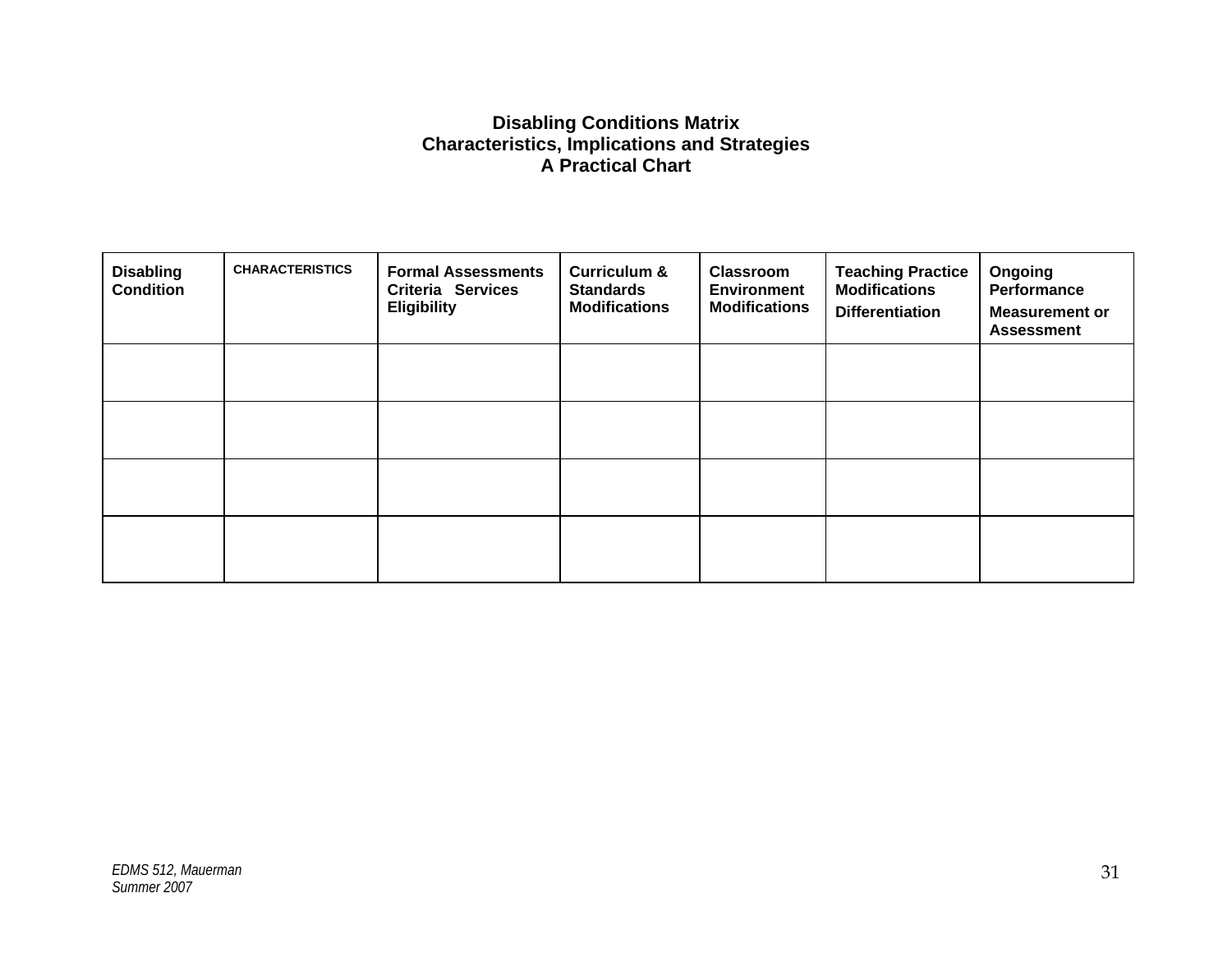# **Disabling Conditions/ Strategies Matrix Rubric ( 10= Expert report presentation; 15=Completed Matrix) TPE 8**

| <b>Elements</b>                                                          | <b>Does Not Meet</b><br><b>Expectations</b><br>(0)                                | <b>Beginning to meet</b><br><b>Expectations</b>                                                                                                  | Approaching<br><b>Expectations</b><br>(3)                                                                                                                     | <b>Meets</b><br><b>Expectations</b><br>(5)                                                                                                                      | <b>Total</b><br><b>Points</b> |
|--------------------------------------------------------------------------|-----------------------------------------------------------------------------------|--------------------------------------------------------------------------------------------------------------------------------------------------|---------------------------------------------------------------------------------------------------------------------------------------------------------------|-----------------------------------------------------------------------------------------------------------------------------------------------------------------|-------------------------------|
| Description /<br>assessment                                              | No assignment<br>submitted; assignment<br>submitted after agreed<br>upon due date | Identification of the<br>characteristics of all<br>13 categories with<br>named assessment to<br>determine degree of<br>disability.               | Description of the<br>characteristics of all 13<br>categories with<br>appropriate<br>assessment to<br>determine degree of<br>disability.                      | Detailed description of<br>the characteristics of all<br>13 categories with<br>appropriate assessment<br>to determine degree of<br>disability; TPE posting.     |                               |
| <b>Curriculum and</b><br>classroom<br>environment<br><b>Modification</b> | No assignment<br>submitted; assignment<br>submitted after agreed<br>upon due date | Some curriculum and<br>materials identified<br>with little classroom<br>modifications to assist<br>the student.                                  | Statement of<br>curriculum and<br>materials for each<br>handicapping<br>conditions with some<br>identified classroom<br>modifications.                        | Appropriate curriculum,<br>materials, and goals for<br>each disability with<br>appropriate classroom<br>environment for<br>individual students.                 |                               |
| <b>Process</b><br><b>Modification</b>                                    | No assignment<br>submitted; assignment<br>submitted after agreed<br>upon due date | Little use of teaching<br>practices aligned with<br>the handicapping<br>condition.<br>Assessments are not<br>aligned with teaching<br>practices. | Some use of teaching<br>practices aligned with<br>the handicapping<br>condition.<br>Assessments that are<br>not fully aligned with<br>the teaching practices. | Appropriate teaching<br>practices that assist the<br>handicapping condition.<br>Use of appropriate<br>assessments directly<br>related to teaching<br>practices. |                               |
| <b>Assessment</b><br><b>Modification</b>                                 | No assignment<br>submitted; assignment<br>submitted after agreed<br>upon due date | Assessments are not<br>directly related to the<br>material and not<br>modified to meet the<br>students' needs.                                   | Some assessments are<br>modified to meet the<br>handicapping condition<br>with little connection to<br>the materials taught.                                  | All assessments are<br>modified and<br>appropriately connected<br>to the materials taught.<br><b>Total Points</b>                                               | /15                           |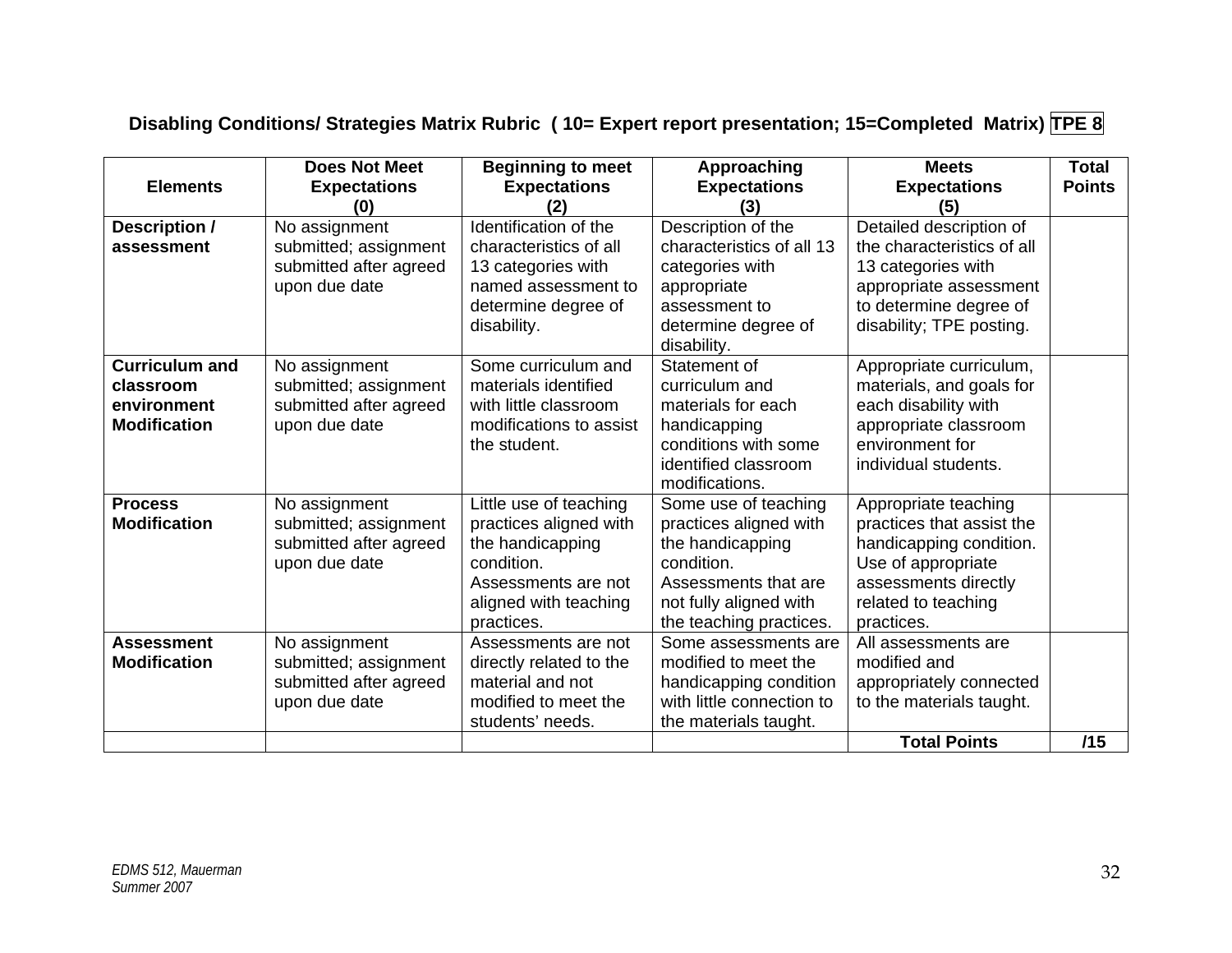**Assignment 4: Backward Design Lesson Plan (10 points) TPE 10** 

**During one full class meetings, candidates will participate in the guided development of a Backward Design lesson plan in which they will include evidence of differentiation of content, product, and process. To complete this assignment, candidates will examine and analyze lesson plan models, read about lesson planning and infuse universal design from a variety of sources.** 

Learner Objectives: Candidates will collaboratively design a lesson during an in class presentation given by a guest lecturer

**Assessment:** 

**Resources:** 

| <b>Text chapters</b> | Turnbull, Turnbull, & Wehmeyer (2007). Exceptional lives: Special education in today's schools (5 <sup>th</sup> ed.). Ch.2<br>Villa, Richard, & Thousand, Jacqueline. (2005). Creating and inclusive school (2nd ed.). Chapter 6 |
|----------------------|----------------------------------------------------------------------------------------------------------------------------------------------------------------------------------------------------------------------------------|
|                      | Understanding by Design Article (included in syllabus)                                                                                                                                                                           |

- **Forms** Understanding by Design Lesson Plan Format
- **Supplemental Lecture** Guest Speaker: Michelle Mullen

**Notes and Supplemental Materials provided during guest lecture.**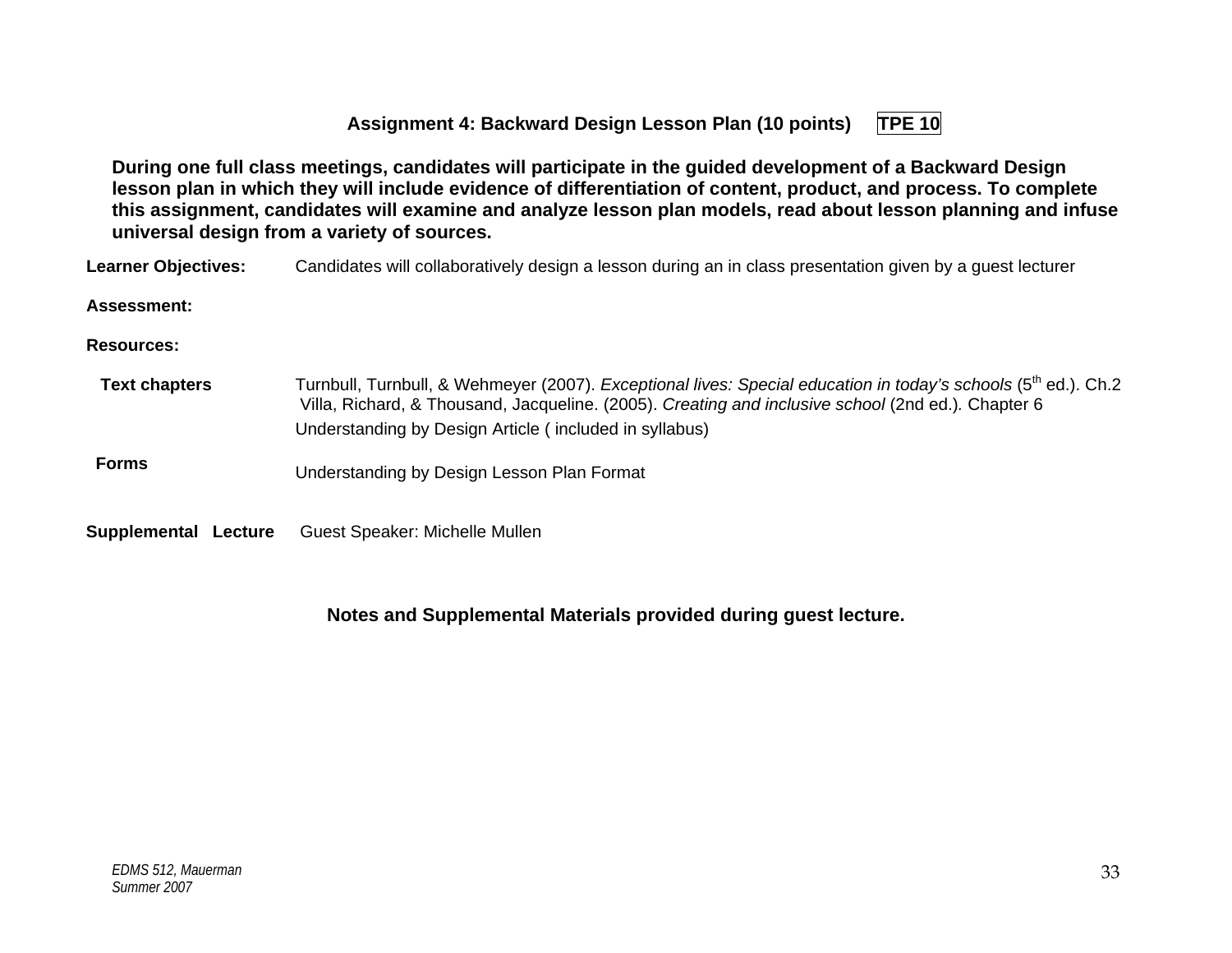| <b>Elements</b>                                                                                                               | <b>Does Not</b><br><b>Meet</b><br><b>Expectations</b><br>(0)           | <b>Beginning to</b><br><b>Meet</b><br><b>Expectations</b><br>(1)         | Approaching<br><b>Expectations</b><br>(2)                                                                                                               | <b>Meets</b><br><b>Expectations</b><br>(3)                                                                                                         | <b>Total</b><br><b>Points</b> |
|-------------------------------------------------------------------------------------------------------------------------------|------------------------------------------------------------------------|--------------------------------------------------------------------------|---------------------------------------------------------------------------------------------------------------------------------------------------------|----------------------------------------------------------------------------------------------------------------------------------------------------|-------------------------------|
| <b>Facts About Learners</b>                                                                                                   | <b>No</b><br>assignment<br>submitted; late<br>submission;<br>omissions | Minimal<br>identification<br>of /description of<br>students' needs       | Some identification<br>of /description of needs<br>of given students                                                                                    | Detailed identification<br>of and description of<br>needs of given<br>students                                                                     |                               |
| <b>Content Differentiation:</b><br>modifications for<br>curriculum,<br>materials & goals                                      | <b>No</b><br>assignment<br>submitted; late<br>submission;<br>omissions | 1-2 modifications<br>for some given<br>students                          | 3-4 modifications<br>for some or all<br>given students                                                                                                  | 5 or more<br>modifications<br>for all given students                                                                                               |                               |
| <b>Process Differentiation:</b><br>modifications for<br>teaching /learning<br>process (incl.<br>env't/mgt.<br>considerations) | <b>No</b><br>assignment<br>submitted;<br>late:<br>omissions            | 1-2 modifications<br>for some given<br>students                          | 3-4 modifications<br>for some or all<br>given students                                                                                                  | 5 or more<br>modifications<br>for all given students                                                                                               |                               |
| <b>Product Differentiation:</b><br>modifications for<br>assessment                                                            | <b>No</b><br>assignment<br>submitted;<br>late;<br>omissions            | 1-2 modifications<br>for some given<br>students                          | 3-4 modifications<br>for some or all<br>given students                                                                                                  | 5 or more<br>modifications for<br>all given students                                                                                               |                               |
| <b>Differentiation</b><br>Implementation                                                                                      | <b>No</b><br>assignment<br>submitted; late<br>submission;<br>omissions | <b>Differentiations</b><br>provided for<br>some students,<br>but not all | Differentiation used in<br>ways that highlight<br>students' differences;<br>does not support students<br>as important /valuable as<br>community members | <b>Seamless</b><br>differentiation<br>strategies in place for<br>all; students $=$<br>important/valued<br>community members<br><b>Total Points</b> | /10                           |
|                                                                                                                               |                                                                        |                                                                          |                                                                                                                                                         |                                                                                                                                                    |                               |

## **Backward Design Lesson Plan Rubric**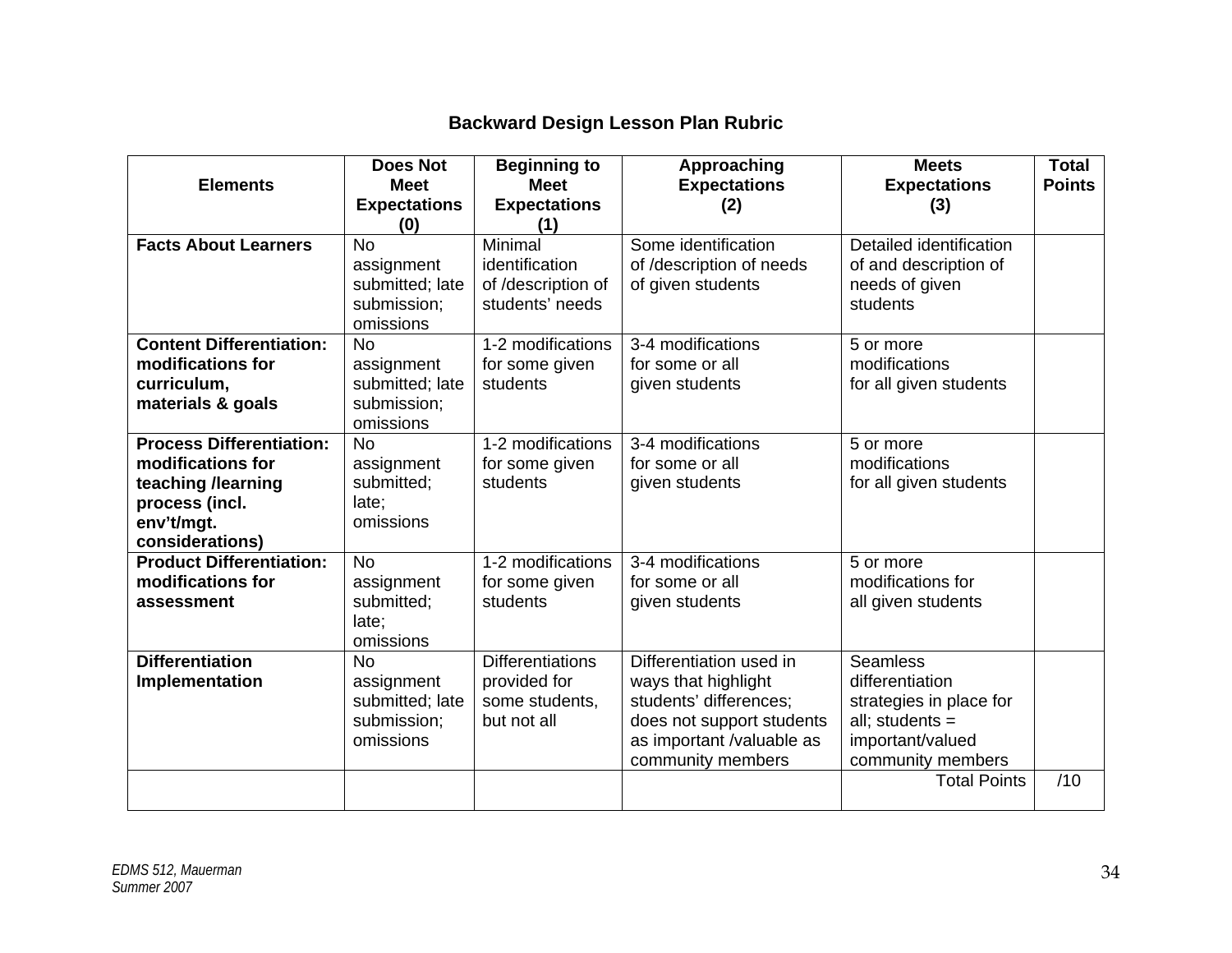#### **Repeat Information from EDMS 511: Universal Design Lesson Plan Format**

|                                                      | WHAT?                                                                        |                                                                                                                                                                                                                                                                                                                                                                                                                                                                                                                                                                            |  |  |
|------------------------------------------------------|------------------------------------------------------------------------------|----------------------------------------------------------------------------------------------------------------------------------------------------------------------------------------------------------------------------------------------------------------------------------------------------------------------------------------------------------------------------------------------------------------------------------------------------------------------------------------------------------------------------------------------------------------------------|--|--|
| <b>BEFORE</b><br><b>LESSON</b>                       | $\bullet$<br>$\bullet$                                                       | Facts about the learner<br>Content/Context<br>Product/Assessment<br>Management/Discipline considerations                                                                                                                                                                                                                                                                                                                                                                                                                                                                   |  |  |
| D                                                    | <b>INTO</b>                                                                  | Anticipatory set<br>$\bullet$                                                                                                                                                                                                                                                                                                                                                                                                                                                                                                                                              |  |  |
| U<br>$\mathsf{R}$<br>$\mathsf{N}$<br>G<br>LESSO<br>N | <b>THROUGH</b>                                                               | Teacher Input<br>$\bullet$<br><b>Direct Instruction</b><br>$\Omega$<br>Modeling: Exemplars/Non-Exemplars; Demonstration<br>$\circ$<br><b>Guided Practice/Progress Modeling</b><br>$\bullet$<br><b>Scaffolds and Supports</b><br>$\circ$<br>Monitor and Adjust, if needed<br>$\Omega$<br>Check for understanding<br>$\circ$<br>Independent Practice/Formative Assessment<br>$\bullet$<br><b>Benchmark Criteria for Assessment</b><br>$\Omega$<br><b>Closure/Summative Assessment</b><br>Students summarize learning<br>$\circ$<br>Check that objectives were met<br>$\circ$ |  |  |
|                                                      | <b>BEYOND</b>                                                                | Transfer<br>Extension & Enrichment Activities: Research Projects Home Fun                                                                                                                                                                                                                                                                                                                                                                                                                                                                                                  |  |  |
| <b>AFTER</b><br><b>LESSON</b>                        | Reflection<br>Successes to repeat<br>$\circ$<br>Revisions to make<br>$\circ$ |                                                                                                                                                                                                                                                                                                                                                                                                                                                                                                                                                                            |  |  |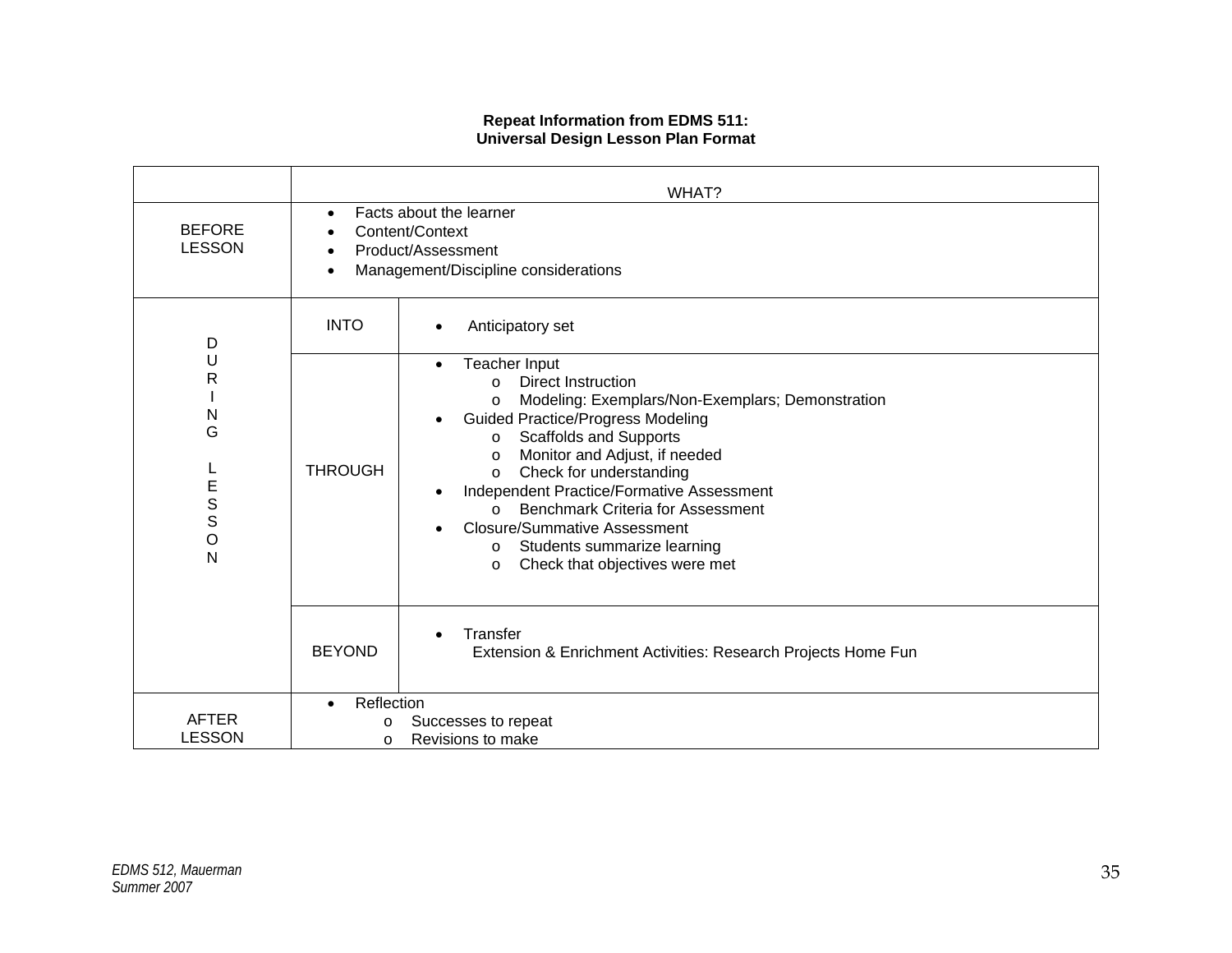#### **CSUSM Universal Design Lesson Plan (Linear Format)**

#### **I. CONSIDERATIONS BEFORE THE LESSON**

#### **Facts about the Learners**

Who are my students and how do they learn? What forms of communication do my students use?

#### **Content/Context**

Content area(s) or discipline(s),Grade level(s), Content standards addressed, Lesson's Objectives Prior knowledge

#### **Product/Assessments**

 In what varied authentic ways will my students demonstrate accomplishment of the objectives? What criteria will I use to judge students' success for each objective?

#### **Management/Discipline Considerations**

 What materials and resources will I needed? How will I incorporate technology? How will I handle the room arrangement and student grouping? How will I handle student transitions and misbehavior?

#### **II. OPENING THE LESSON/** *INTO*

Anticipatory Set - How will I motivate and focus students? What am I going to teach?

#### **III. PROCESS/STEPS OF INTRUCTION/** *THROUGH*

#### **Teacher Input**

How will I describe and model skills? How will I provide examples and non-examples? How will teach to the objective(s)? How will I actively involve *all* students? What will the teacher do? What will the student do?

#### **Guided Practice**

How will students practice alone? How will I check for understanding?

What will my interventions consist of if the objectives are not being met?

#### **Independent Practice/Formative Assessment**

What benchmark criteria will I look for to assess if students are meeting the objectives?

#### **D. Closure/Summative Assessment**

How will I have students summarize their learning? How will I assess students have met the objectives?

#### **IV. AFTER THE LESSON/***BEYOND*

**Transfer**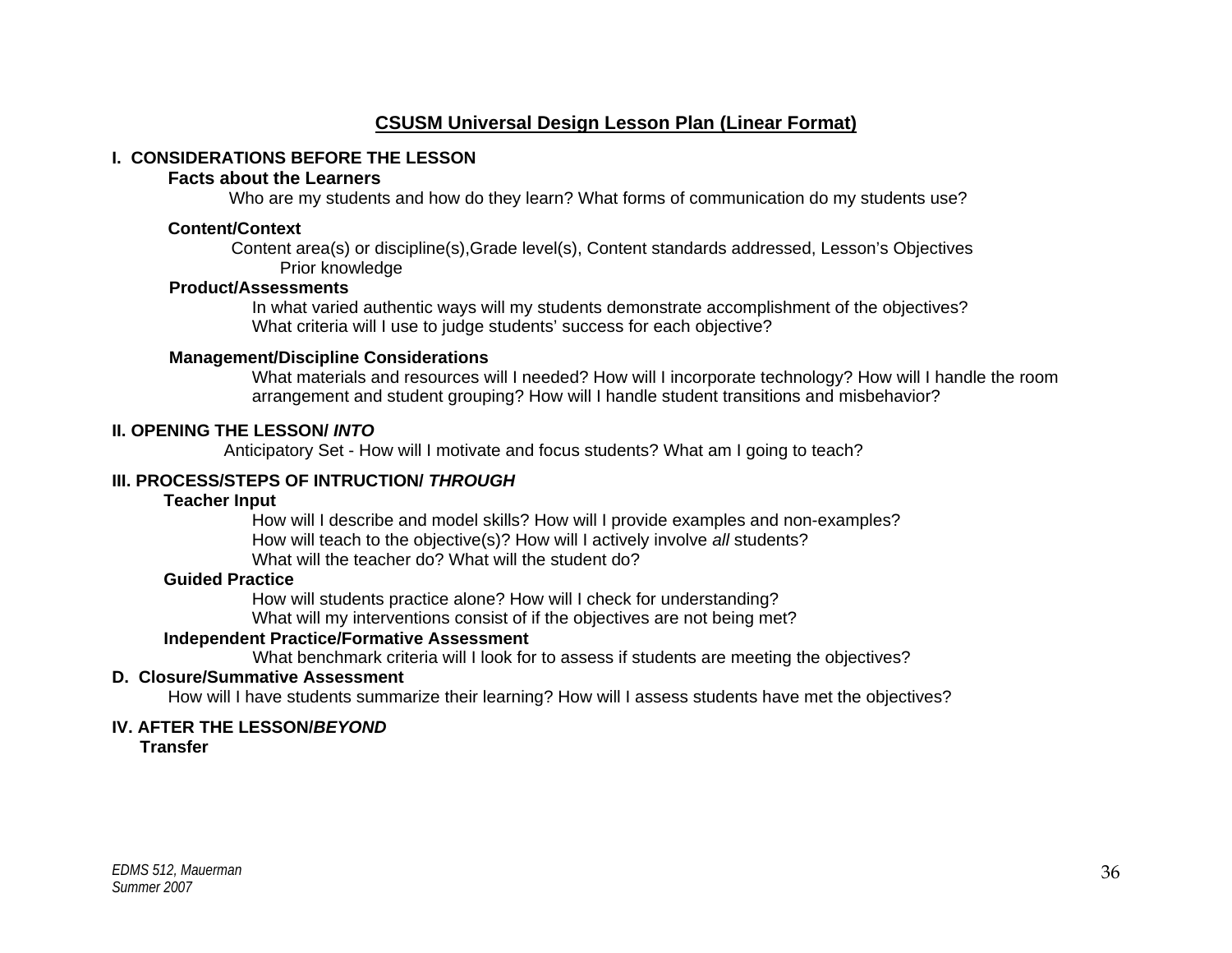| Assignment 5: The IEP and a Family-Centered Perspective on a Specific Disability Category (15 points) |  |
|-------------------------------------------------------------------------------------------------------|--|
| (a role-play of your child's life, from disability onset through the school years)                    |  |

**Learner Objectives:**  Candidates will collaboratively design and present a 15-20 minute role-play with 3 scenes that realistically portrays a family's experiences with a child who has a given disability.

> Candidates' presentation will reflect application of factual data about the given disability, and about actual resources available for families in which there is a child with the disability.

Candidates will adhere to the elements of Cooperative Group Learning, as evidenced by their attention to the positive interdependence their team demonstrates, as well as the group and individual accountability standards to which they hold themselves. Their participation in their "Family" will require accountability in the following:

- *contributions to and collegial consideration for ideas of their group;*
- *collaborative development of their child's and their family's "history";*
- •*fair assumption of other roles and responsibilities within their group; and*
- • *preparation for their family's presentation, so that their group's success is ensured!*

| <b>Assessment:</b><br><b>Resources:</b> | Candidates' FCP class presentation will be evaluated using a 10-point rubric.                                                                                                            |
|-----------------------------------------|------------------------------------------------------------------------------------------------------------------------------------------------------------------------------------------|
| Text chapters                           | Turnbull, Turnbull, & Wehmeyer (2007). Exceptional lives: Special education in today's<br>schools $(5th$ ed.). Read Ch. 4 <i>plus</i> relevant chapters concerning the given disability. |
|                                         | Villa & Thousand (2005). Creating and inclusive school (2nd ed.). Chapter 6                                                                                                              |

Forms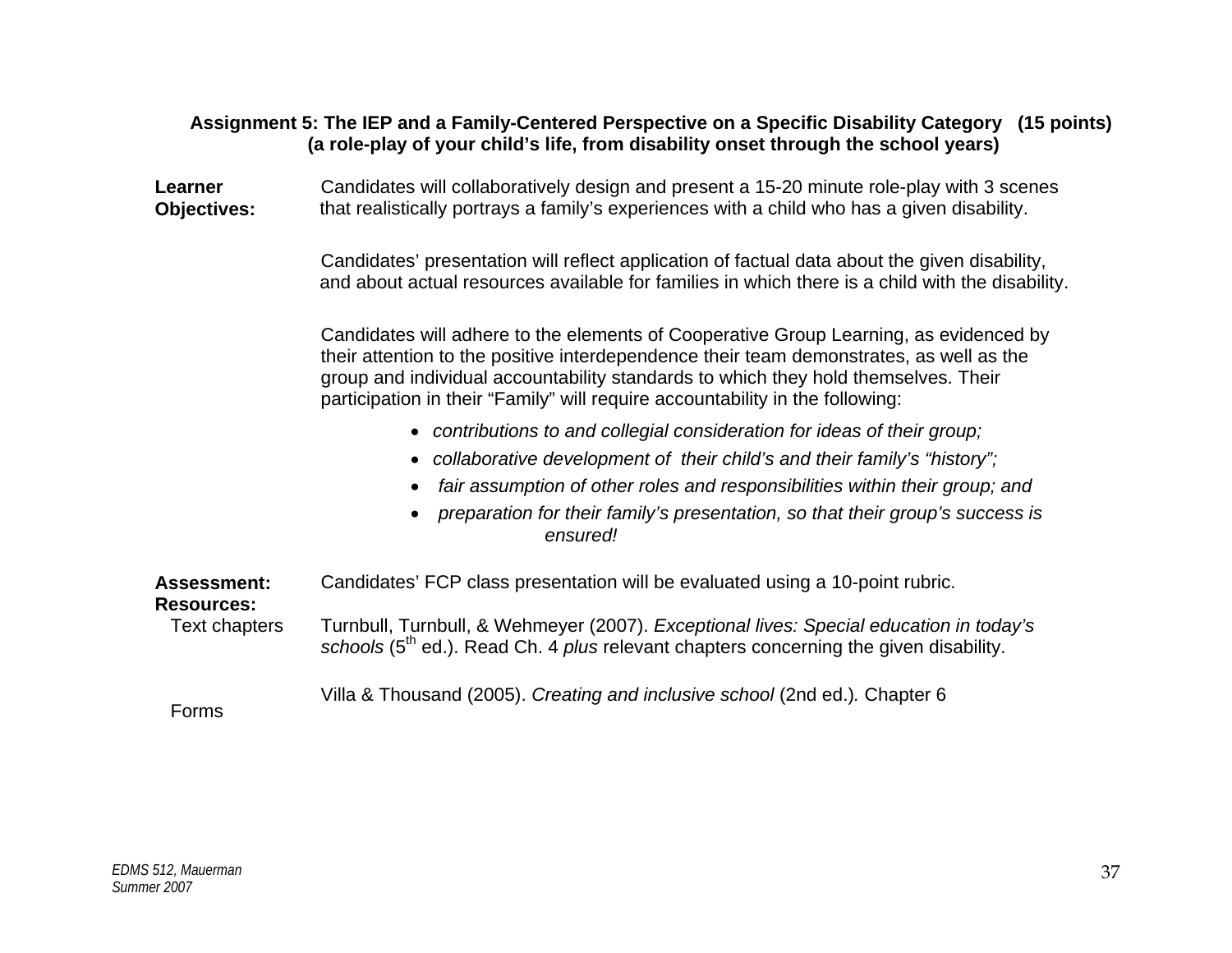|                      | <b>Does Not Meet</b> | <b>Beginning to Meet</b>    | Approaching             | <b>Meets</b>             | <b>Total</b>  |
|----------------------|----------------------|-----------------------------|-------------------------|--------------------------|---------------|
| <b>Elements</b>      | <b>Expectations</b>  | <b>Expectations</b>         | <b>Expectations</b>     | <b>Expectations</b>      | <b>Points</b> |
|                      | (0)                  |                             |                         | (3)                      |               |
| <b>Collaborative</b> | No evidence of       | Minimal evidence of         | Some evidence of        | Clear evidence of        |               |
| <b>Teaming and</b>   | collaborative        | collaborative teamwork &    | collaborative           | collaborative            |               |
| <b>Role-Play</b>     | teamwork;            | participation; presentation | teamwork; noticeable    | teamwork; well-          |               |
|                      | participation        | lacks noticeable interest;  | effort & interest;      | rehearsed w/attention    |               |
|                      | contrary to collab.  | inequitable/unfair          | generally informative   | to accurate/informative  |               |
|                      | expectations; no     | assumption of roles and     | data presented;         | data; fair assumptions   |               |
|                      | participation in     | responsibilities            | uneven assumption       | of roles and             |               |
|                      | class presentation   |                             | of roles /              | responsibilities         |               |
|                      |                      |                             | responsibilities        |                          |               |
| <b>Team Written</b>  | No assignment        | Lacks accurate or           | Generally complete      | Well written,            |               |
| <b>Assignment:</b>   | submitted; work      | incomplete description of   | profile; generally well | descriptive profile;     |               |
| Part 1               | submitted after due  | profile; lacks writing      | written; some           | attentive to accurate    |               |
|                      | date; omissions      | accuracy, poorly            | accurate details;       | details; well proofread  |               |
|                      |                      | formatted; not proofread    | some writing errors     |                          |               |
| <b>Team Written</b>  | No assignment        | Incomplete profile of       | Generally complete      | Well-detailed profile of |               |
| <b>Assignment:</b>   | submitted; work      | services and supports;      | profile of services     | services and support     |               |
| Part 2               | submitted after due  | minimally accurate; not     | and supports; well      | needs; clear, accurate   |               |
|                      | date; omissions      | proofread well              | formatted; few errors   | writing; proofread well  |               |
| <b>Team Written</b>  | No reference list    | Incomplete reference list   | Generally complete      | Complete reference list  |               |
| <b>Assignment:</b>   | submitted; APA not   | submitted; APA format not   | ref. list with partial  | with excellent use of    |               |
| Part 3               | used; late           | used; not proofread well    | use of APA format       | <b>APA</b> format        |               |
| <b>Team Written</b>  | No assignment        | Minimally informative       | Gener'ly informative    | Informative, useful,     |               |
| Assignment:          | submitted; work      | w/few details about given   | w/some details about    | helpful supports for     |               |
| Part 4               | submitted after due  | disability; not useful for  | given disability;       | including student in     |               |
|                      | date; omissions      | teachers. Not proofread     | somewhat useful for     | gen.ed; Proofread;       |               |
|                      |                      |                             | teachers; proofread     | Posted in Taskstream     |               |
|                      |                      |                             |                         | <b>Total Points</b>      | /15           |

# **Family-Centered Perspective Rubric (15 points)**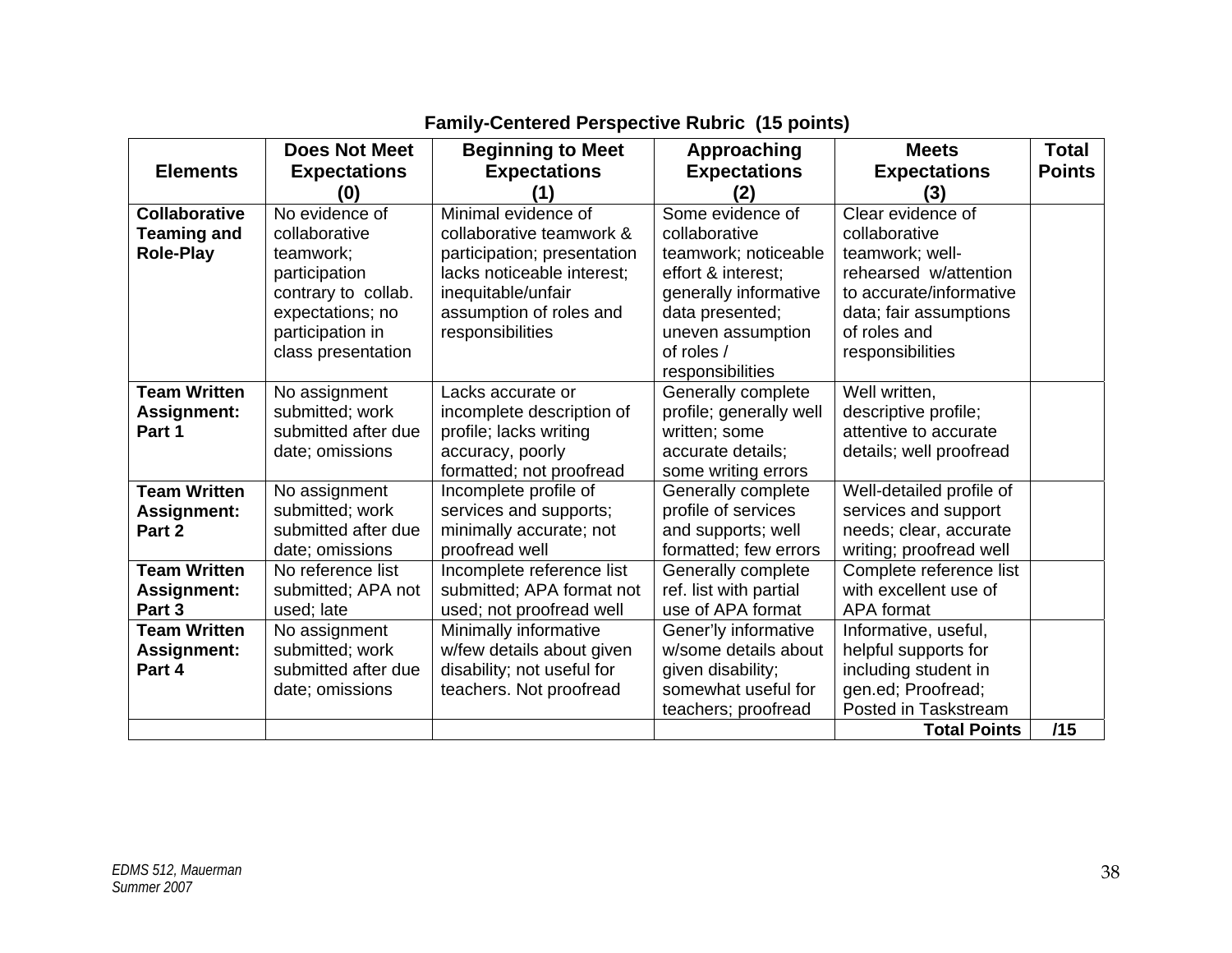## **FCP: Family Centered Perspective**

#### **Part I. Your Cooperative Group Challenge: Understanding the FCP Assignment Context: The Family Snapshot**

You belong to a family that includes a child with a specific disability. You may structure your family in whatever way you agree to with your partners. One "head-of-household" earns \$30,000 per year and has a basic health insurance policy through his/her company; the insurance DOES NOT cover major medical expenses. With the birth (or determination of the disability), there have been many things to learn and many new emotions and feeling to deal with. Planning for how all family members can enjoy a quality life has taken on a new importance. You realize a major task is to find the educational and community resources and supports necessary for the child and the family to thrive while making the special accommodations your child with disabilities needs. You understand this task will continue until all of the children are adults and on their own. You realize that unique plans will need to be made to meet his/her current needs and lead to as productive, self-reliant, self-determined, independent and "normal" a life as possible in the child's adult years.

#### **Part II. Deciding the Scenarios: What your FCP Team Will Do**

Your FCP team (a.k.a. "your family") will present a 10-15 minute role-play that depicts the important experiences that your family encounters from the time of onset or identification of disability through the public school years. Remember to stay *family-focused* – it's not just about school. You will "shift gears" 3 times during your presentation (3 scenes), and the "actors" should feel free to have more than one role. Props may enhance your presentation.

"Families" in the past have depicted such occasions as these. (Feel free to choose something else!): getting the news from the doctor or psychologist that something was "wrong"; visits to (or car rides to/from) meetings at hospitals, with medical specialists, or at school (i.e., parent conferences, IEP or SST meetings); "kitchen table" talk at home reflecting on what has occurred; birthday parties or graduations; talk show radio or TV programs highlighting your child's disability.

### **Part III. Team Written Assignment: "How Do We Meet Our Child's Needs?"**

Given resources related to your child's assigned disability, such as the Turnbull and Villa/Thousand texts, as well as additional research your team conducts, you will collaboratively develop a written plan for meeting your child's needs. *The written plan will be in 4 parts as follows:*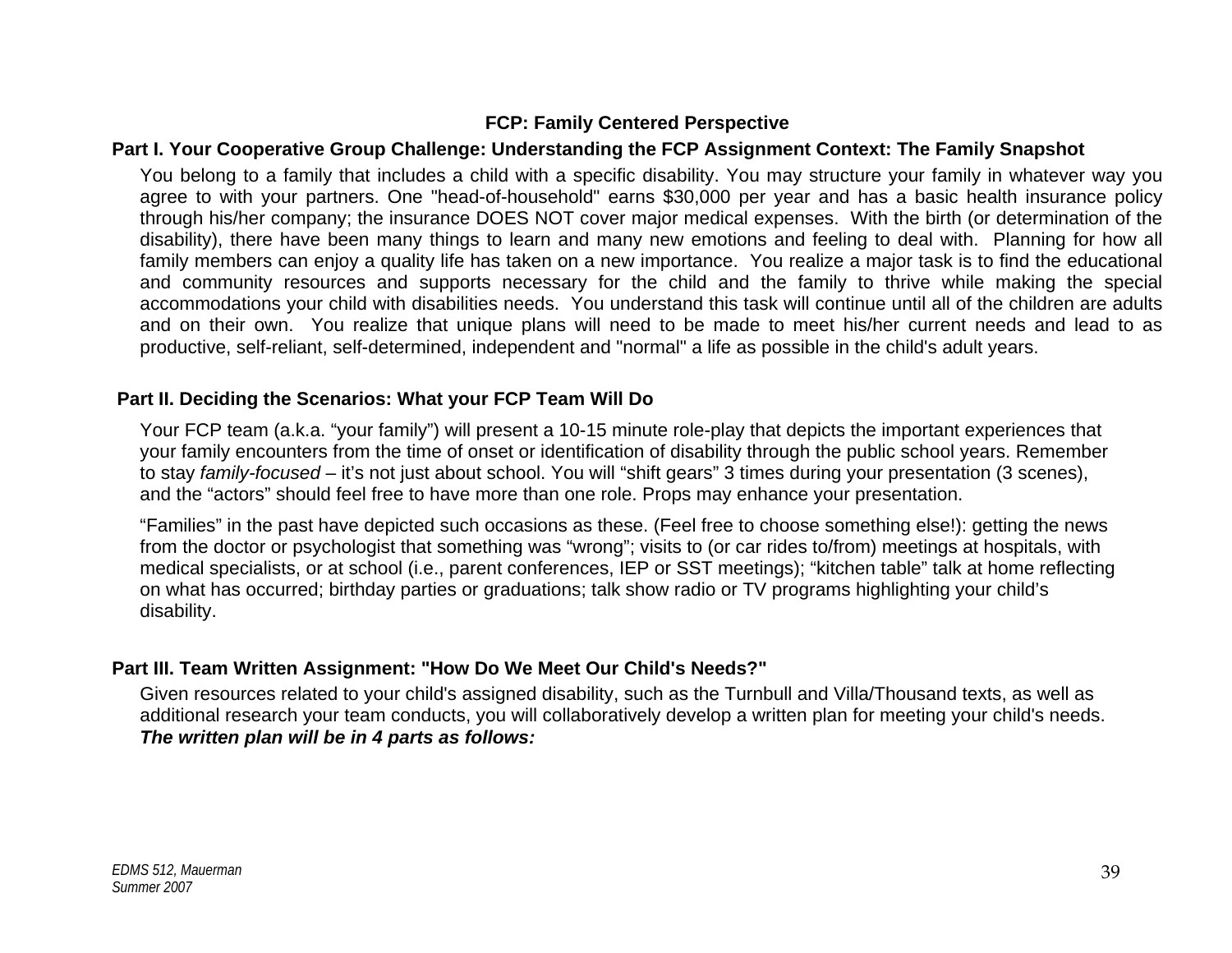#### **#1: "Family-written" profile of a child with a disability in "voice" of concerned parents and/or family members**  $(<$  3-5 pp.):

- **Describe your child's personality and strengths.**
- Provide a complete description of his/her disability with attention to the development of his/her multiple intelligences.
- **Describe the potential implication of his/her disability on her physical, cognitive, social and emotional** development.
- Describe the impact of his/her disability on the family.

## **#2: A profile of the services and support needs for the child and the family** (<>3-5 pp.):

- What are key features of nondiscriminatory evaluation for the child's IEP eligibility?
- What helps this child learn best?
- How are social relationships with peers best fostered?
- What are some central inclusion issues and "hot inclusion tips?"
- What special education and/or related professionals are needed for support?
- What are key issues for the professionals who support your child?
- Of the program options discussed in class, what are your dreams for educational services for the preschool, elementary, and secondary years?
- What are your nightmares or fears for your child with regard to schooling?
- What are your dreams for post-secondary adult life employment, education, and independent living?

### **#3. A list of primary references you and your team used to complete the assignment** (<> 1-2 pp.).

## **#4. A summary of the disability entitled "Tips for Teachers."** (<>1-2 pp. max.)

This should be in the form of *a handout for educators* who will use this as a reference when working with a child with this specific disability. The summary should include the definition of the disability, typical learning and social behaviors of a student with this disability, and helpful tips to support inclusion of the student in the general education classroom. It can take the form of an outline, a concept map, or any other effective graphic organizer. Use of bullets is suggested.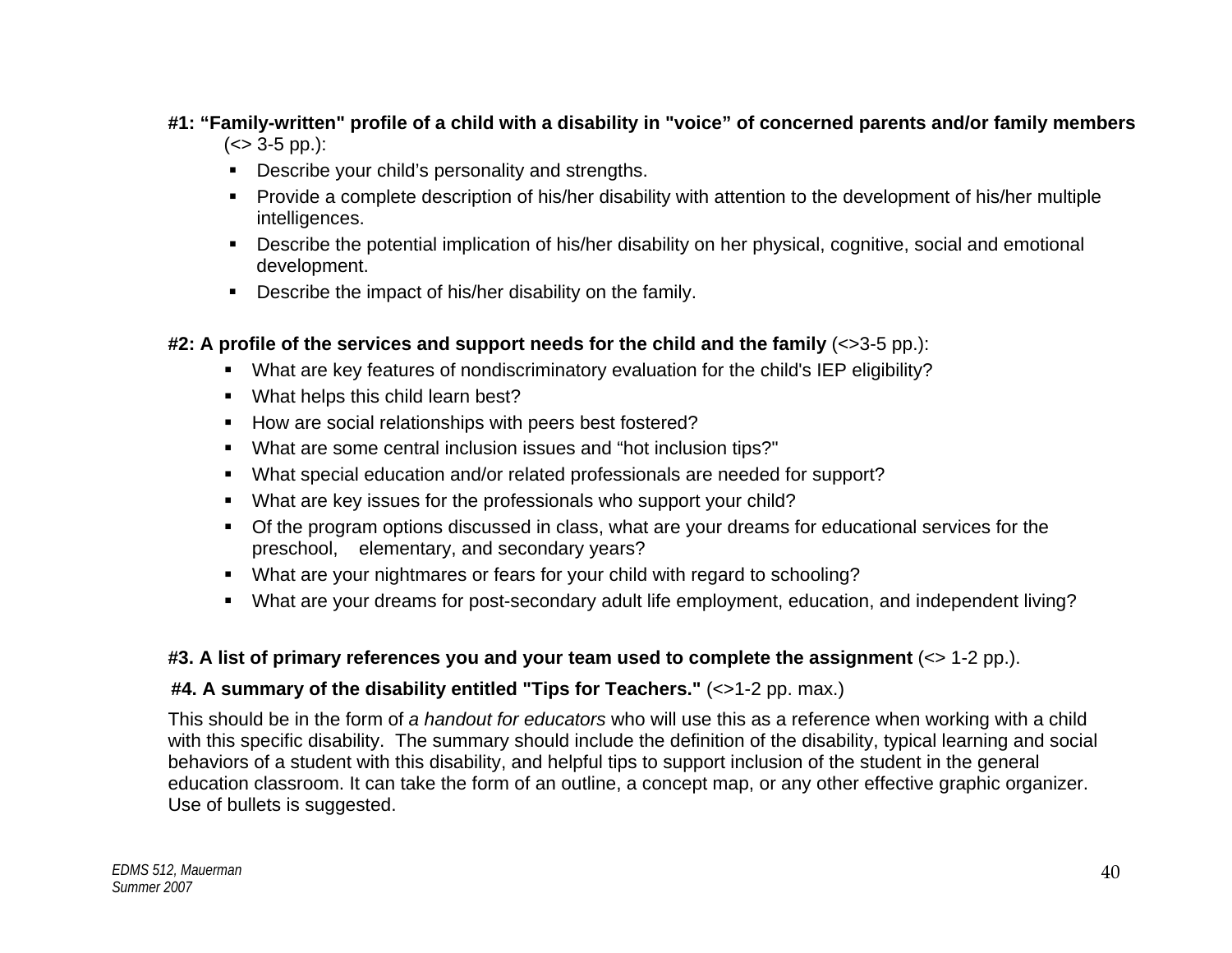| Assignment 6, 7, 8: Electronic Portfolio - TaskStream |  |
|-------------------------------------------------------|--|
|-------------------------------------------------------|--|

A**ssignment 6, 7, 8: Electronic Portfolio - TaskStream (Requirement in all credential courses)** 

|                               | Knowledge and skill in creating an electronic portfolio.                                                                                                                       |
|-------------------------------|--------------------------------------------------------------------------------------------------------------------------------------------------------------------------------|
| Learner<br><b>Objectives:</b> | Submission of artifacts for TPEs 6, 8, & 10.                                                                                                                                   |
|                               |                                                                                                                                                                                |
| <b>Assessment:</b>            | Candidates apply what they have learned from the required assignments to the TPEs<br>designated in a cogent, first-person reflection in their electronic portfolio.            |
|                               | Candidates will include all necessary components in their final submission of the<br>electronic portfolio.                                                                     |
|                               | Candidates' electronic portfolios will be evaluated using a 15-point rubric.                                                                                                   |
| Resource(s):                  |                                                                                                                                                                                |
| <b>Internet Sites</b>         | http://lynx.csusm.edu/coe/eportfolio/index.asp                                                                                                                                 |
|                               | This will take you to the CSUSM COE website where you can get help with how to<br>create your electronic portfolio and information on the required elements.                   |
|                               | http://www.taskstream.com<br>This is the TaskStream homepage where you will register for TaskStream and to where<br>you will return when working on your electronic portfolio. |

#### **Task Guidelines for TaskStream**

The purpose of the portfolio is to assess how well you meet the TPEs. Although all the artifacts you place (more than 1 per TPE) in your portfolio have been assessed/graded by your professors, it is not clear if you have a thorough understanding of the TPEs and can make the connection between the assignments completed in class with the teaching you have experienced and the TPEs. Your task is to write a cogent reflective essay for each TPE about how the artifacts you have chosen provide evidence that you have met each TPE. Each narrative must include a) a description, b) an analysis, and c) a reflection.

## **About Posting Evidence for TPEs in TaskStream…**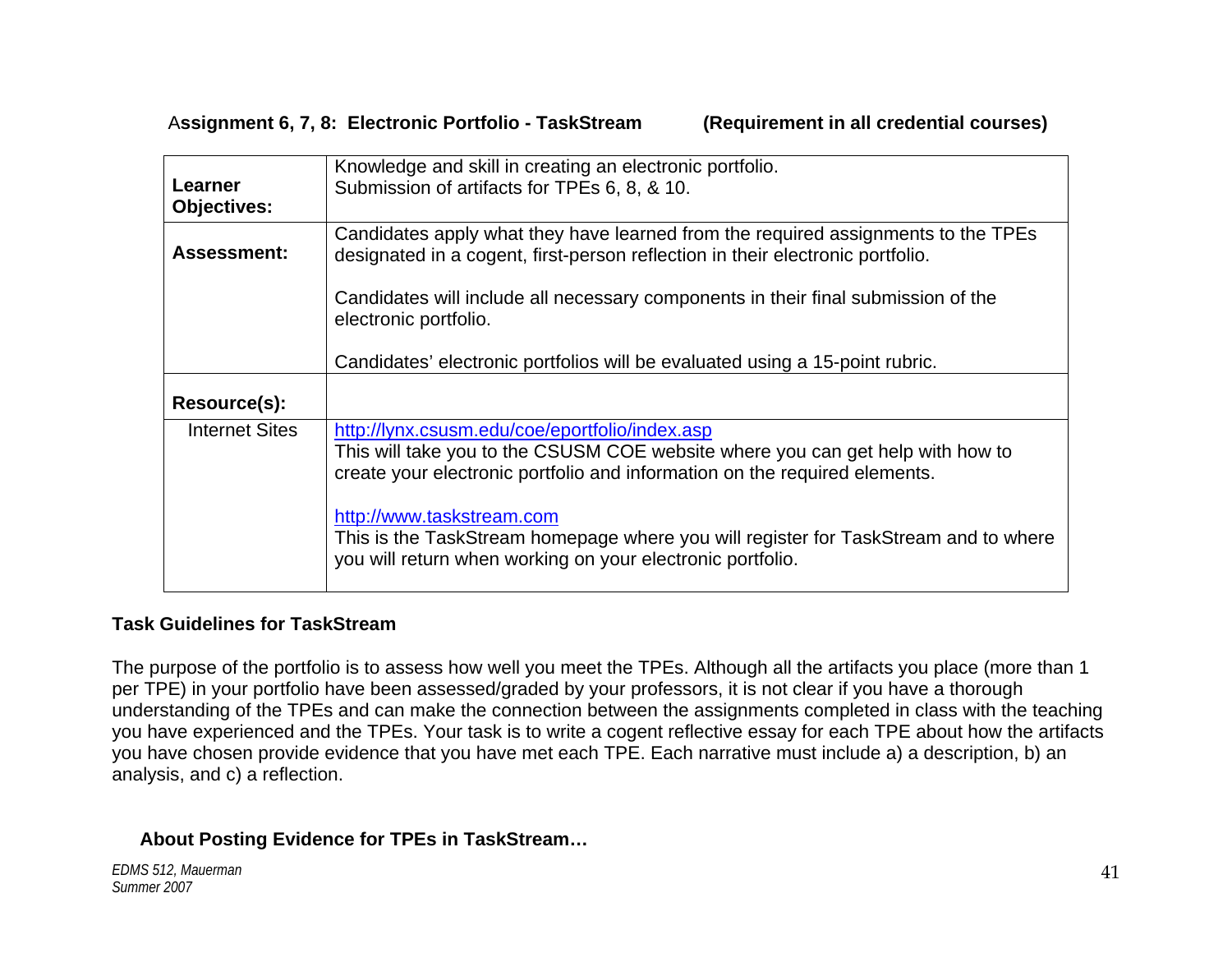It is important to recognize that the TPEs are threaded *throughout* your credential program, and are addressed multiple times in each course. Even though we are referencing and seeking to understand several TPEs in this course, you are specifically responsible for writing a reflective statement for TPE 6d, 8, & 10 in the electronic portfolio in TaskStream.

Each assigned response will relate to course assignments, discussions, and/or readings that provide a deeper understanding of the specified TPE. As you write, the goal is to

- describe your learning as it relates to the TPE,
- analyze artifacts (assignments) and explain how they are evidence of your learning, and
- reflect on the significance of your learning (the "so what") and where you need to go next related to the TPE.

A three- to four-paragraph structure will help you develop your response. You must attach at least one artifact to each TPE response, but can attach others as well.

**<sup>1</sup>st paragraph**: Introduction to your response that uses the words of the TPE. DO NOT restate the TPE; instead, introduce the reader to the focus of your response as it relates to the TPE. This is basically an extended thesis statement related to the TPE.

**<sup>2</sup>nd paragraph**: Explain how one attached artifact is evidence of your learning related to the TPE. The key here is "evidence." How does this artifact prove that you have learned something specific related to this TPE?

**<sup>3</sup>rd paragraph**: Reflect upon and summarize the significance of your learning overall (connected to the TPE) and explain what you still need to learn related to this TPE. This addresses the "so what?" of your learning.

Please be succinct in your writing; more is *NOT* better. State your ideas clearly and keep them grounded in the evidence of your learning as represented by your artifacts. When you submit each TPE response, you will receive feedback from the instructor that asks for revision or says that you are done. You will not get full credit for this assignment if you are asked to revise and you do not. Please continue to check your TaskStream portfolio until the instructor says you are done with each TPE response for the course. More details about using TaskStream will be given in class and can be found on TaskStream.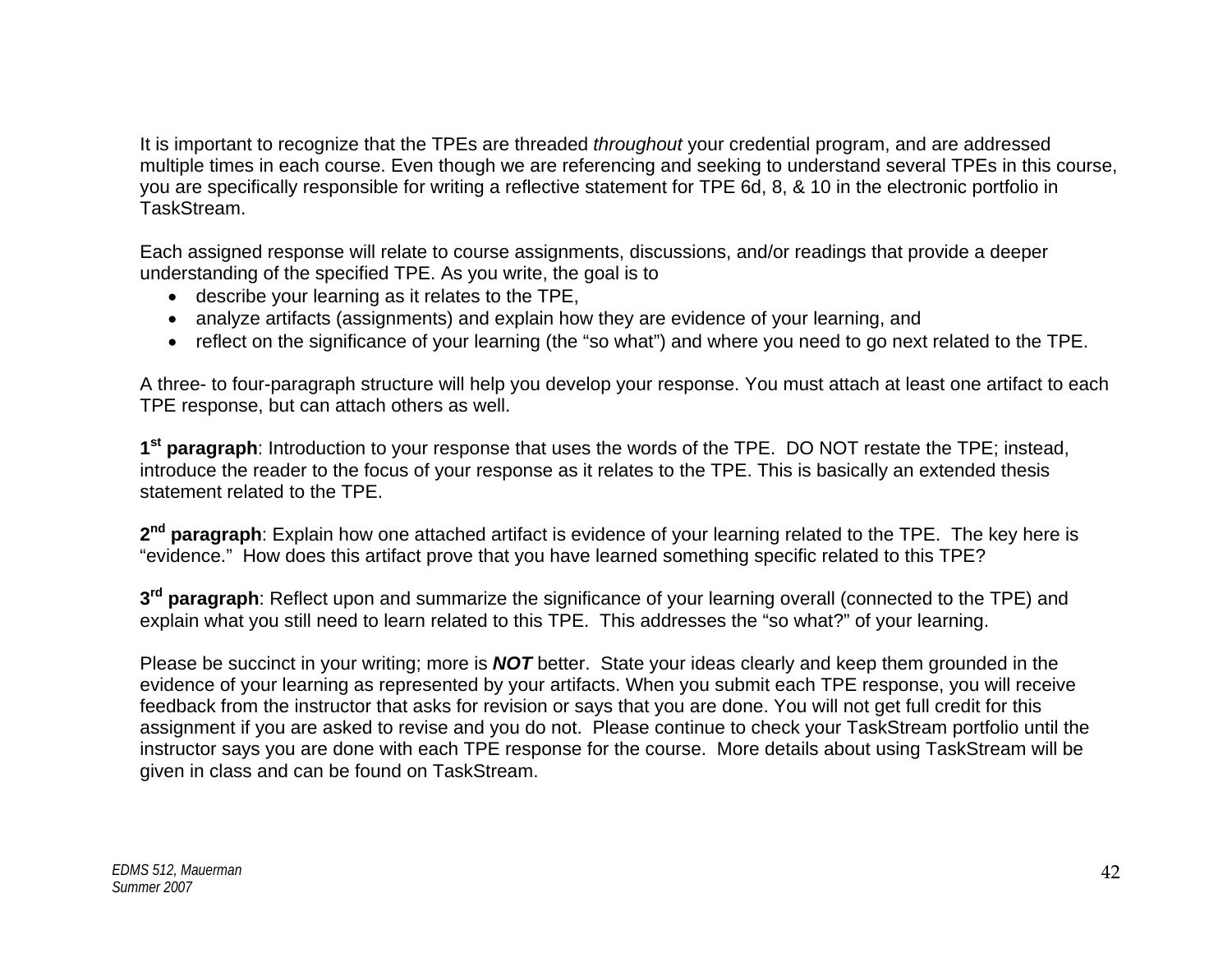### **9. Attendance, Participation, Collaborative Demeanor and Professionalism (15 points)**

Due to the dynamic and interactive nature of courses in the College of Education, all students are expected to attend all classes and participate actively. At a minimum, students must attend more than 80% of class time, or s/he **may not receive a passing grade** for the course at the discretion of the instructor. Should the student have extenuating circumstances, s/he should contact the instructor as soon as possible. We will use the following guideline to assess the level of attainment (and progress) in demonstrating these attributes.

Note: This class is supplemented with online components. Attendance to these components, including completion of certain tasks online, is required. An online analog of class attendance is comprised of regularly composing and submitting certain class assignments to the instructor through the Class Mail system; completing online classes, as specified by the instructors; and reading course content pages and resource links. (Please also note that a record of your visits to these content pages is available to instructors via WebCT).

#### **"Generally Accepted Attributes of Highly Effective Teachers" (as seen in pre-service programs)**

(Roberts and Kellough, 2000; Stone, 2002; McEwan, 2002; Baldwin, Keating, and Bachman, 2003; Johnson and Johnson, 1994)

- 1) **General class attendance, promptness, participation:** on time, respects time boundaries (i.e., breaks), regular attendance, and actively participates.
- 2) **Attention to classroom discussion protocols**: respects time limitations, recognizes and respects the perspectives of fellow classmates, gives wait time, listens actively, uses non-interruptive skills, mediates disagreements by working to understand others' perspectives and finding common ground, genuinely encourages all to participate.
- 3) **Social and cooperative skills (as illustrated in cooperative projects)**: assumes responsibility of one's roles, is open to consensus and mediation, effectively communicates ideas, attends group meetings, is dependable, respects others' ideas, expects quality work from self and colleagues, manages time effectively, uses organizational skills and leadership skills, is assertive but not aggressive, uses reflection as a means of evaluation, motivates and offers positive reinforcement to others.
- 4) **Attention to assignments:** meets time deadlines, produces quality products, responds cooperatively to constructive criticism, uses rubrics or other stipulated criteria to shape an assignment, prioritizes tasks and performs/supervises several tasks at once.
- 5) **General classroom demeanor:** is professional, creative, kind, sensitive, respectful, has a sense of humor, is supportive of fellow classmates and instructors; recognizes others' perspectives as valid; works to include all "voices" in the classroom; is aware of/responsive to issues and behaviors that might marginalize colleagues in the classroom.
- 6) **Flexibility:** is responsive when reasonable adjustments to the syllabus, curriculum, schedule, and school site assignments become necessary (common to the educational arena); can work through frustrations by problem-solving with others and not letting emotional responses dominate or impair thinking; "bounces back" easily; can work calmly under stress.
- 7) **Openness to and enthusiasm for learning:** can engage with a variety of educational ideas with an open mind and a sense of exploration; demonstrates passion for and metacognition of learning across the curriculum and within discipline areas; takes advantage of learning opportunities and seeks out additional opportunities for learning.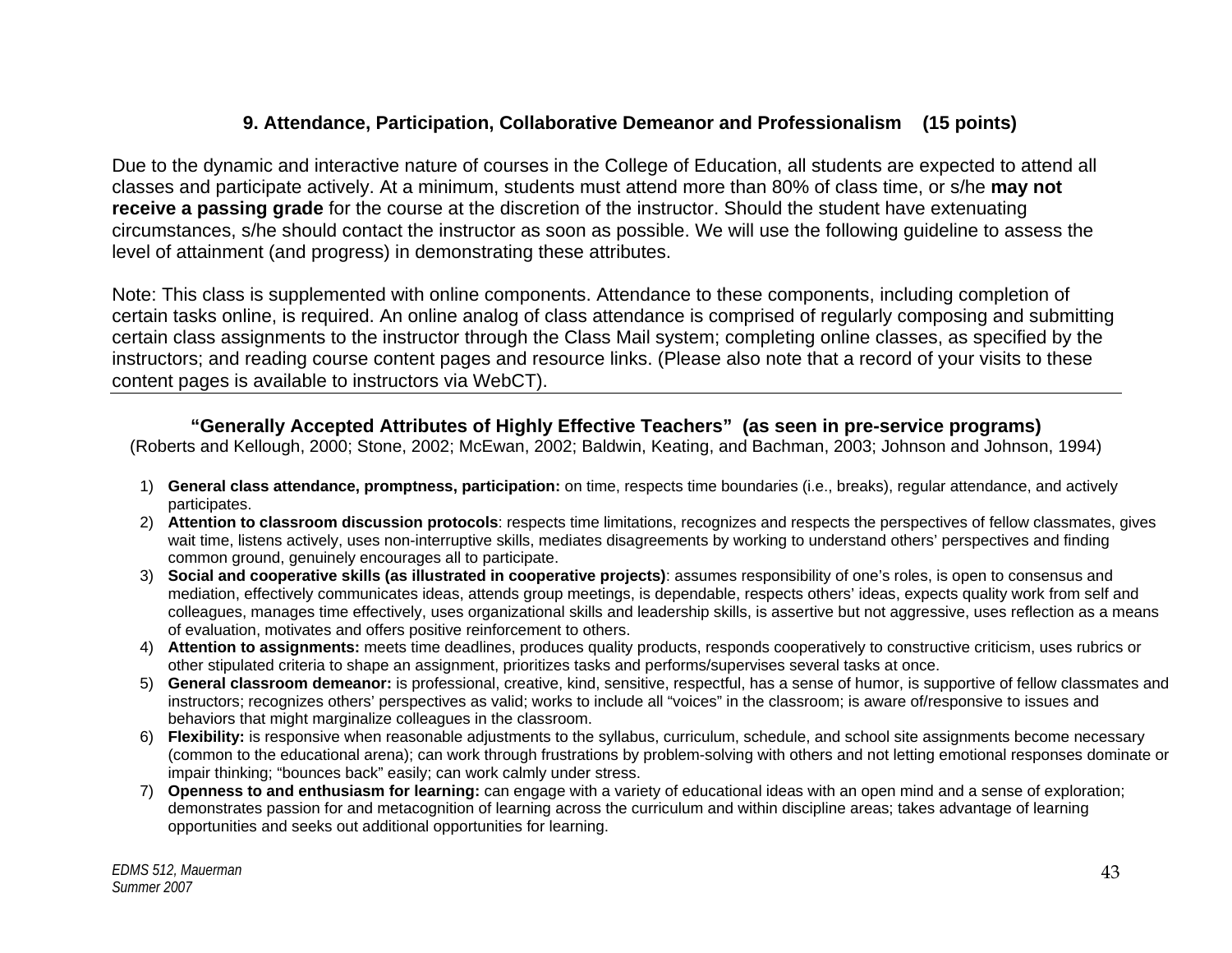### *Courage for the Discouraged: A Psychoeducational Approach to Troubled and Troubling Children*

By Larry K. Brendtro and Steven Van Bockern (Retyped by Leslie Mauerman for educational purposes only—unauthorized copy--do not duplicate)

#### *The way one defines a problem will determine in substantial measure the strategies that can be used to solve it.* **- - Nicholas Hobbs**

 In the three decades since the Council for Children with Behavioral Disorders was formed, research about this population has exploded. Professionals working with these challenging children have encountered a cacophony of competing theories and methodology. Too often, proponents for purist viewpoints have been intolerant of other perspectives, berating alternative approaches as unscientific, dehumanizing, or obsolete. Most practitioners, however, have been skeptical of narrow approaches that offer a panacea. When facing a furious student, a single theory offers a slim shield indeed. Now, as our field matures, we finally are moving away from simplistic "one-size-fits-all" mindsets. The term *psychoeducational* has been used to describe approaches that blend multiple strategies of intervention.

*Psychoeducational approaches planfully combine a variety of methods to meet the diverse needs of troubled children*. These eclectic models can create a synergy wherein the whole is greater than the parts, but only if the diverse theoretical components are synthesized carefully (Macmillan & Kavale, 1986). We will review existing psychoeducational approaches and present a new model grounded in practice, wisdom, and modern developmental theory. At the outset, we must make a distinction between psychoeducation and unstructured eclecticism.

## *Pitfalls of Green Thumb Eclecticism*

 In an early study of services for emotionally handicapped children, Morse, Cutier, and Fink (1964) found that in many settings no organized philosophy of treatment could be detected. Instead, staffs followed intuitive approaches that observers classified as naturalistic, primitive, or chaotic. Most seemed to use a "green thumb" eclecticism, trying out various procedures without apparent consistency or depth. Their style was neither organized nor proactive but, rather, consisted of spur-of-the-moment responses to individual academic or behavioral problems.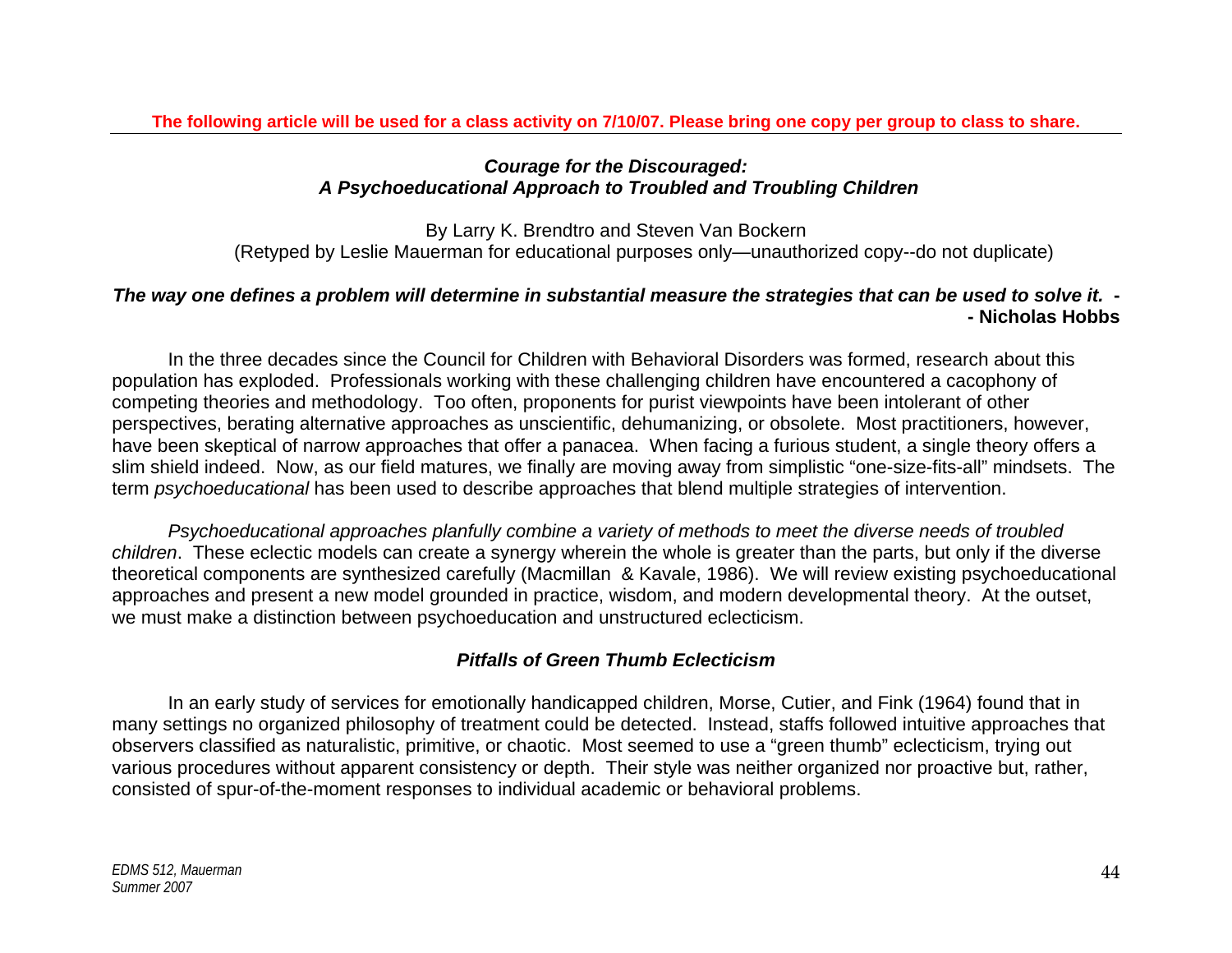Without a guiding theory to influence selection of interventions, "try anything" eclecticism is like choosing a potluck meal while blindfolded. Among the pitfalls of green thumb eclecticism are:

1. *The flaws of folk psychology*. "Doing what comes naturally" with troubled and troublesome youth often entails attacking or avoiding them. These fight/flight responses are highly counterproductive. Harsh punishment easily escalates into hostility, and kindness often is exploited; if a whipping or a dose of love were all that were required, these kids would have been cured long ago.

2. *Contradictions in methodology*. If techniques drawn from different models are mixed together in potluck fashion, confusion sets in about what to do when theories suggest prescriptions that run counter to one another (Quay & Werry, 1988). For example, is planfully ignoring angry behavior better, or should one see this anger as a cry for help and communicate with the child?

3. *Incompatibility with teamwork*. When various team members invent idiosyncratic models of treatment, conflict and chaos reign. Russian youth work pioneer Makarenk(?) (1956) observed that five weak educators inspired by the same principles is a better configuration than 10 good educators all working according to their own opinion.

4. *Inconsistency with children*. In programs in which adults are confused or inconsistent, anxious students become more agitated and antisocial students more manipulative. The most volatile possible combination is a dysfunctional staff team confronting a cunning and cohesive negative peer group.

Fortunately, we are not confined to naïve "green thumb" eclecticism, as a number of thoughtful approaches merge multiple methods. Before presenting our own model, we briefly highlight four major approaches to the reeducation of troubled children.

#### *Perspectives on Psychoeducation*

 In his book, *Caring for Troubled Children*, Whittaker (1980) identified four principal approaches that have shaped practice in North American programs of reeducation. These all represent different ways of defining emotional and behavioral problems, and they lead to different intervention strategies. Listed in historical sequence, the four models are:

1. *Psychodynamic*: Children are viewed as "disturbed" because of underlying emotional problems and unmet needs.

2. *Behavioral*: Children are viewed as "disordered" because of maladaptive patterns of learned behavior.

3. *Sociological*: Children are viewed as "maladjusted" because of association with peers who embrace negative values and behavior.

4. *Ecological*: Various ecosystems in the child's environment are seen as creating conflict and "dis-ease" in children.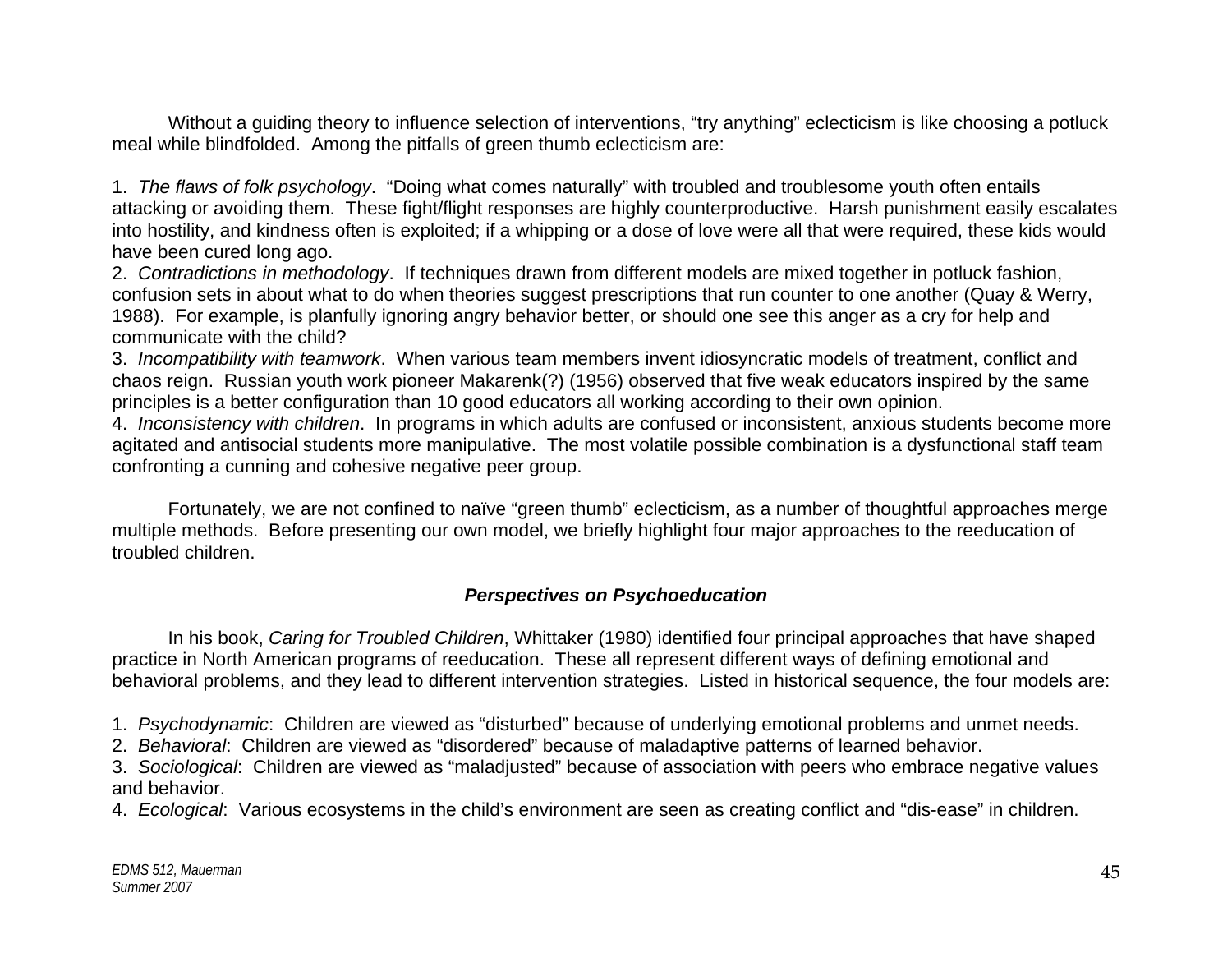Although each model has continued to develop with a separate tradition and literature, these approaches all have become more eclectic over time. Actually, as each model has become more comprehensive, it has been labeled as "psychoeducational" by at least some of its proponents:

1. *Psychodynamic psychoeducation places major emphasis on resolving inner conflicts of troubled children.* This blending of mental health concepts with education is tied to the early work of a number of outstanding European specialists who emigrated to North America around the time of World War II. Exemplary of this tradition is Fritz Redl (1902-1988), who was trained by August Aichorn and Anna Freud in Austria. Redl and Wineman (1957) worked with what they called highly aggressive youth in Detroit, and co-authored the classic book, *The Aggressive Child.* Collaborating with William Morse at the University of Michigan Fresh Air Camp for troubled youth, they trained an entire generation of professionals in this model of psychoeducation.

 Redl saw emotional disturbance as an exaggeration of feelings common to all individuals. What distinguishes the troubled child was the inability to manage those feelings. Redl also was concerned with behavior, but primarily as a way of understanding the "inner life" of children. His comprehensive approach includes some 20 techniques for "managing surface behavior," and a system for de-escalating crisis situations. He also designed the "life space interview," a counseling strategy used by front line staff (e.g., teachers, youth workers) to transform naturally occurring problems into opportunities for correcting distorted thoughts, feelings, and behaviors. Leading psychoeducational theorists include William Morse (1985) and Nicholas Long, who directs the Institute for Psychoeducational Training in Hagerstown, Maryland.

2. *Behavioral psychoeducation uses learning principles to modify the disordered behavior of children*. A prominent spokesperson for this version of psychoeducation is Arnold Goldstein of Syracuse University. His data-based belief is that disordered behavior has complex causes and thus is treated best with comprehensive interventions. He contends that powerful and lasting change requires methods that are both *multilevel* (directed both at the youth and at the system) and *multimodal* (combining cognitive, affective, and behavioral interventions).

 Goldstein (1988) has combined a variety of behavioral skill training methods into *The Prepare Curriculum* for teaching prosocial competence. Another widely used example of this merger of methods is *Aggression Replacement Training*, designed to address the deficits in social skills, anger control, and moral reasoning that characterize aggressive youth (Goldstein & Glick, 1987).

 The eclectic behavioral approach known as the "Boys Town Teaching Family Model" (Coughlin & Shannana, 1991) also qualifies for our definition of psychoeducational. This approach systematically integrates methods including social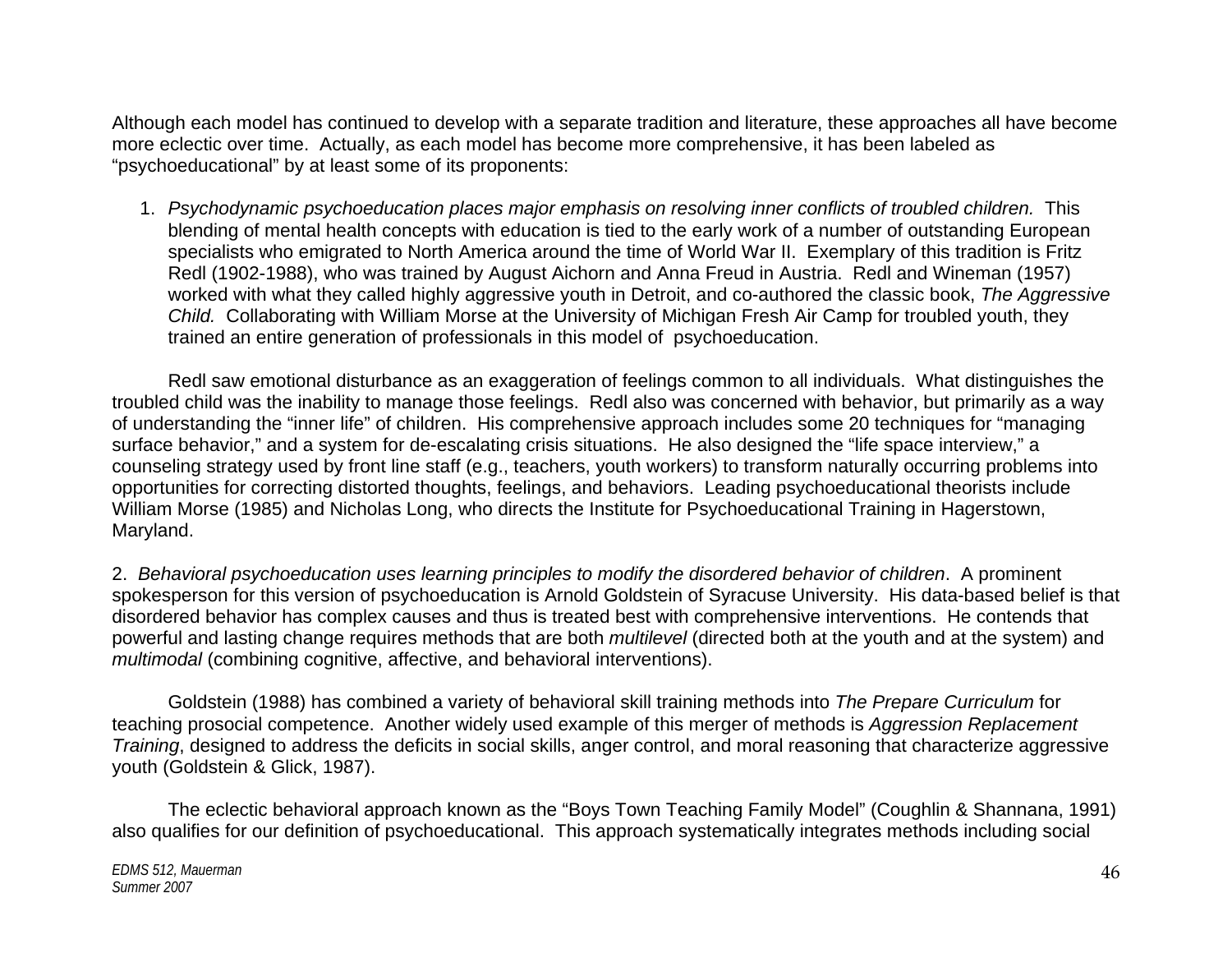skills training, relationship building, non-aversive crisis intervention, and structured verbal interventions called "teaching interactions." The Boys Town model is used widely in both residential and public school settings. This model has been subjected to extensive research, and The Boys Town National Training Center in Boys Town, Nebraska, offers professional certification programs (Tierney, Dowd, & O'Kane, 1993).

3. *Sociological psychoeducation utilizes peer groups as a primary agent of change in values and behavior of troubled youth.* These programs grew from research showing that delinquent behavior develops through association with peers who support antisocial beliefs and behavior. The impact of peers is strong, particularly among youth with weak parental attachments and controls. Unlike traditional group therapy, which treats individuals within a group, the aim of *guided group interaction* (GGI) is to win over the entire group to prosocial values and behavior, thereby encouraging change in individuals. (Empey & Rabow, 1961).

 Harry Vorrath extended the original GGI model into a comprehensive system for reeducation known as PPC, or *positive peer culture* (Vorrath & Brendtro, 1985). Peer group models are used most widely in residential treatment (Brendtro & Wasmund, 1989) and alternative schools and classes for troubled youth (Carducci & Carducci, 1984; Garner, 1982). PPC also has been proposed as an alternative approach to school discipline (Duke & Mexcel, 1980). *Positive peer culture* groups identify problems and develop strategies to solve them. The goal is to create a prosocial ethos by making caring fashionable, demanding greatness instead of obedience, and challenging youth to assume responsibility for their lives. Brendtro and Ness (1983) described a "psychoeducation" approach using peer group strategies with other methods, which has been developed at the Starr Commonwealth Schools for troubled youth in Michigan and Ohio. The National Association of Peer Group Agencies provides research and training on this treatment model (Kern & Quigley, 1994).

4. *Ecological psychoeducation has been the most actively eclectic approach, borrowing freely from the more traditional models*. The leading author of this approach was Nicholas Hobbs (1918-1983) who created the Re-ED model at Vanderbilt University. (Re-ED is an acronym for Reeducation for Emotionally Disturbed Children.) The most recent model to develop, Re-ED borrows generously from each of the foregoing models and is described as both *ecological* and *psychoeducation* (Lewis & Lewis, 1989). Hobbs was influenced strongly by European and French-Canadian psychoeducation, and he blended education, child care, and treatment into the role of "teacher-counselor."

 A past president of the American Psychological Association, Hobbs was a powerful advocate for focusing on strength, health, and joy, rather than deviance and pathology. In *The Troubled and Troubling Child*, Hobbs (1982) argued that most emotional disturbance is not a symptom of individual pathology but, rather, a sign of malfunctioning human ecosystems. Re-ED professionals strive to develop competence in restorative relationships, working in close liaison with families and communities (Lewis & Lewis, 1989). The American Re-ED Association, a nation-wide network of residential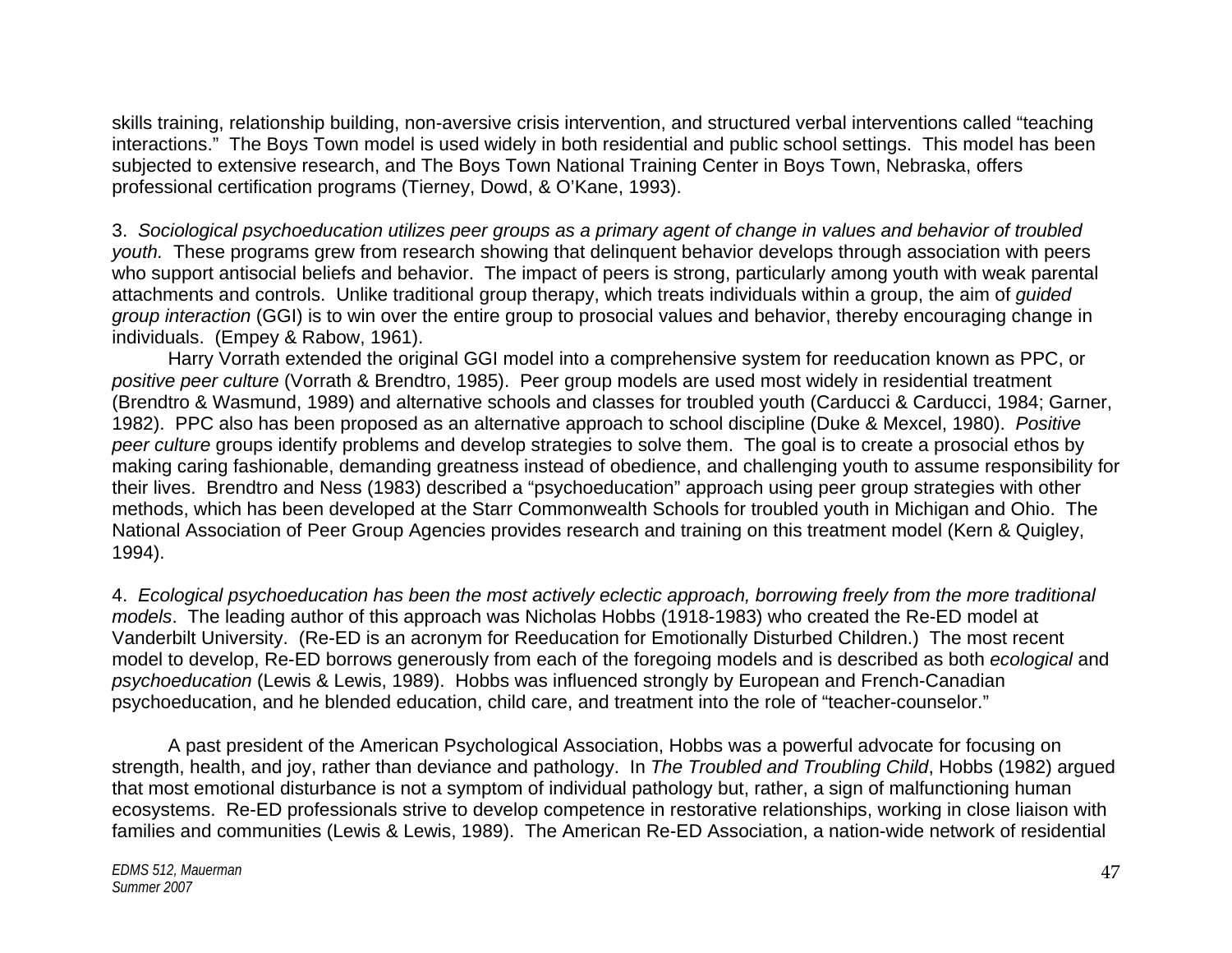and school-based Re-ED programs, has grown from this ecological tradition. The Re-ED philosophy now is being applied to the challenging problems of urban schools in setting such as the Positive Education Program in Cleveland, Ohio (Cattrell, 1992).

 Cross-fertilization has increased among all of these theories, albeit much of it random, as practitioners intuitively tinker with once pure models. Today, we find behaviorists advocating relationship building, psychodynamic programs using reinforcement concepts, and nearly universal recognition of the importance of group and ecological dynamics. In the face of this intermingling of theories, traditional concepts such as "behavioral" and "psychodynamic" no longer convey a clear meaning at the level of practice.

#### *The Search for a Unifying Theme*

 A rich array of specialized methods now is available for treating troubled children and youth. What has been missing is a conceptual framework to bind together these separate components into a coherent system. As Yochanan Wozner (1985) of Israel observed, a "powerful reclaiming environment" for troubled youth requires a "unifying theme." This is a shared set of beliefs about program goals that gives consistency and cohesiveness to elements of the program. A unifying theme is essential to mold a common consensus among staff and youth about program mission.

 We now propose a unifying theme for psychoeducation that grows from "empowerment" philosophy and psychology. This "new" paradigm challenges the deviance and deficit model that is common in many approaches to troubled children. Our model seeks to address the question, "What do all successful approaches have in common?"

 In visiting an air show, one might see machines as diverse as biplanes and bombers, but each is able to fly only because it has been designed to the same fundamental principles of flight. Likewise, in spite of variations, all successful models of psychoeducation with troubled children must address the same fundamental needs of children. We have sought to identify these common principles that transcend successful work with children regardless of setting or theoretical model.

 In our book *Reclaiming Youth at Risk* (Bendtro, Brokenleg, & Vann Bockern, 1990), we proposed a unifying theme for the education and treatment of troubled children. Dr. Brokenleg, a Lakota Sioux psychologist, introduced us to sophisticated Native American child-rearing systems that created courageous, respectful children without the use of harsh punishments. We integrated this Native wisdom with the practice wisdom of great European pioneers in work with troubled youth. A note about each of these traditions will serve as an introduction to our model.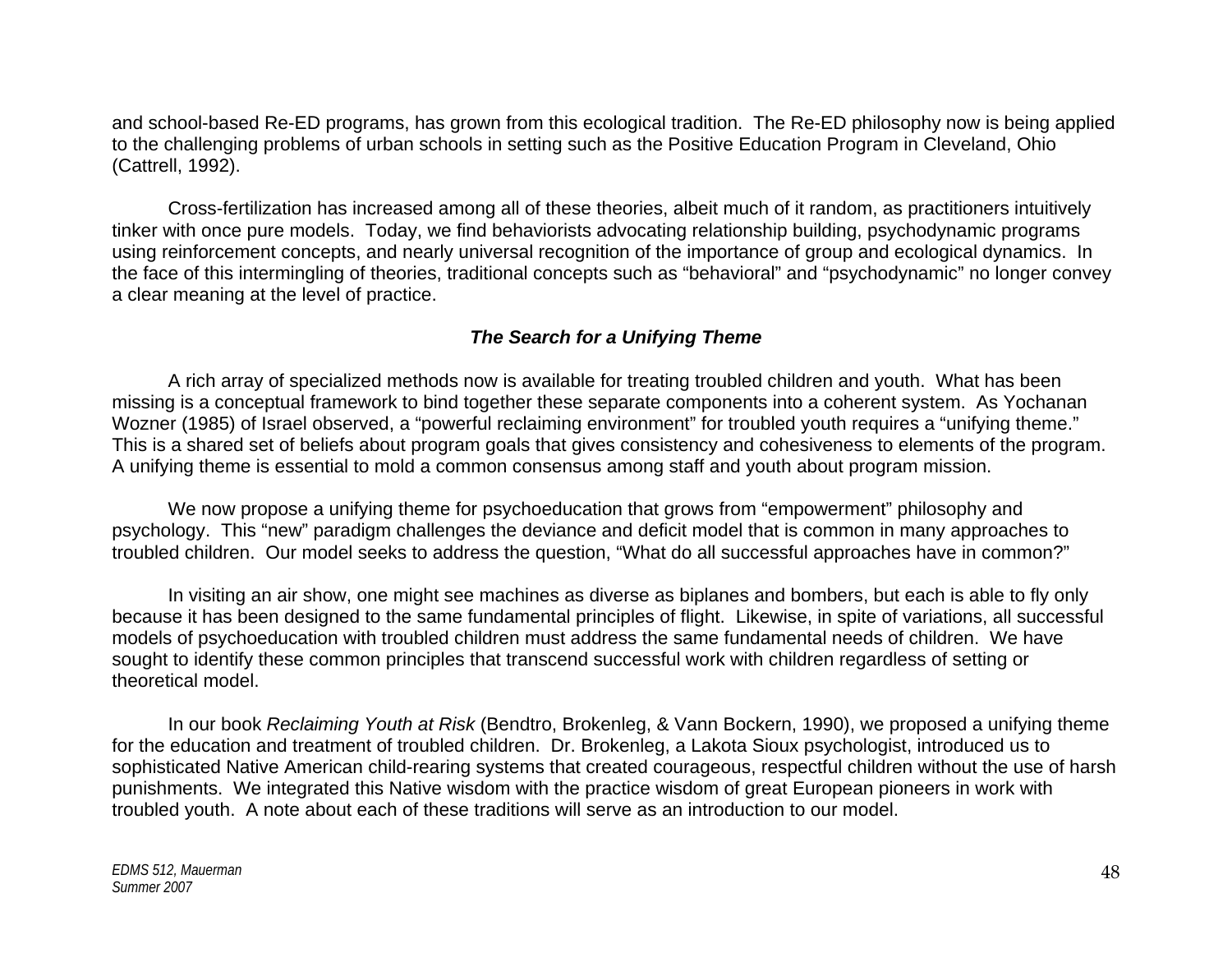Psychologists Rogoff and Morelli (1989) contended that, to fully understand child development, one must break free of cultural biases and explore other cultural models. Centuries before European and American reformers would challenge Western patriarchal models of obedience, Native American tribes of North America had developed elaborate democratic institutions, governance systems, and models of education. These "primitive" peoples actually were far more advanced than the conquering Europeans in their understanding of child and youth development. When Europeans settled this new land, however, they imposed their obedience training system on Indian children, who were placed forcibly in militaristic boarding schools.

 Martin Brokenleg's father was captured by the boarding school staff, who traveled the reservation each fall to harvest the next crop of first-graders. Now, several generations of Indian youth have been parented artificially in this environment, where they were beaten if they spoke their native language. Our research sought to reclaim traditional Native empowerment philosophies for use in developing contemporary approaches to youth at risk.

 We also were intrigued to find great similarity between Native concepts of education and ideas expressed by Western educational reformers who challenged traditional European concepts of obedience training. These youth work pioneers worked at a time when democracy was replacing dictatorship in many nations. Attacking traditional authoritarian pedagogy, they included:

-- *Maria Montessori*, Italy's first female physician, who created schools for disadvantaged youth and wrote passionately about the need to build inner discipline.

-- *Janusz Korczak*, Polish social pedagogue, who proclaimed the child's right to respect and created a national children's newspaper so the voices of children might be heard.

-- *John Dewey*, American pioneer of progressive education, who saw schools as miniature democratic communities of students and teachers working to pose and solve problems.

-- *Anton Makarenko*, who after the Russian Revolution brought street delinquents into self-governing colonies where youth took turns as leaders of youth councils.

Now modern psychological researchers are validating the wisdom of these early pioneers.

### *The Circle of Courage*

 Early European anthropologists described Native American children as radiantly happy, courageous, and highly respectful, noting that their elders never subjected them to harsh punishment. The professional literature, however, shows little understanding of how tribal cultures could rear children with prosocial values and positive self-esteem. Long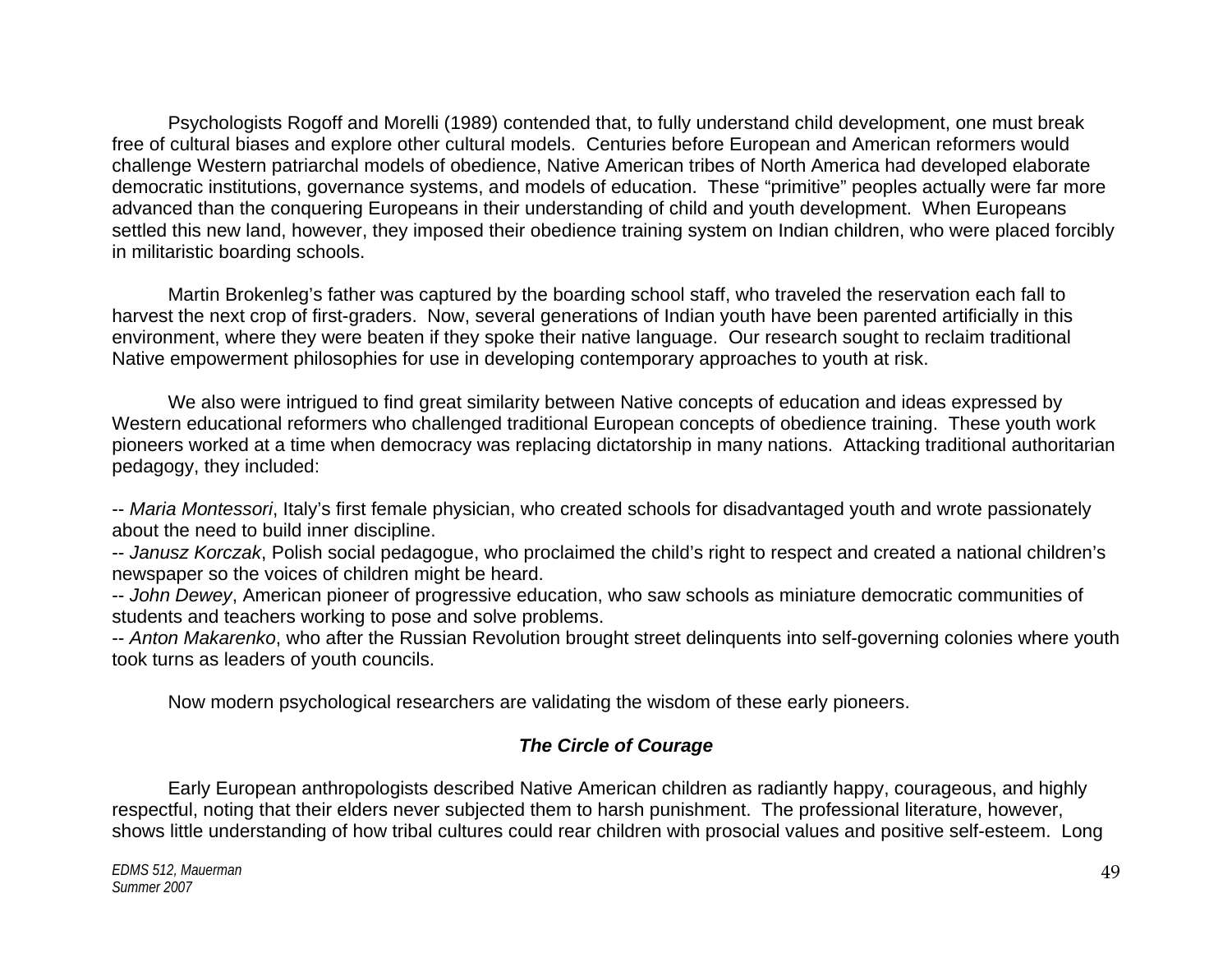before the term "self-esteem" was coined, European youth work pioneers used a similar concept, which they called "discouragement." The obvious solution to discouragement is to help children develop courage. As we discovered, building courageous children was a central focus of Native American tribal cultures. Our modern "civilization," in contrast, produces millions of children of discouragement. How might we go about rearing courageous and respectful children?

 In his definitive work, *The Antecedents of Self-Esteem*, Stanley Coopersmith (1967) concluded that childhood selfesteem is based on significance, competence, power, and virtue. Traditional Native child-care philosophy addresses each of these dimensions:

1. *Significance* is nurtured in an environment in which every child is treated as a "relative" and is surrounded by love and affection. This fosters a sense of *belonging*.

2. *Competence* is enhanced by nurturing each child's success and by celebrating the success of others. This provides all children abundant opportunities for *mastery*.

3. *Power* is fostered by practicing guidance without coercion. Even the youngest children learn to make wise decisions and thus demonstrate responsible *independence*.

4. The highest *virtue* is o be unselfish and courageously give of oneself to others. Children reared in altruistic environments learn to live in a spirit of *generosity*.

 At first glance, the foregoing principles [belonging, mastery, independence, and generosity] hardly seem debatable. They fit with humanistic values, psychology, and our own experience. After all, who would advocate the opposite of these concepts -- alienation, failure, helplessness, and egotistic selfishness? Further, convincing youth themselves that these are important values is not difficult. Young people what to belong, succeed, have power over their lives, and be needed in the world. *Once these values are given primacy in our programs, their revolutionary quality becomes apparent.* 

 Whereas most of our traditional systems have been anchored in adult dominance, the Circle of Courage is a youth empowerment model. Table 1 shows how Native empowerment values mirror the foundations of self-esteem identified by Coopersmith (1967) and challenge the values of the dominant culture.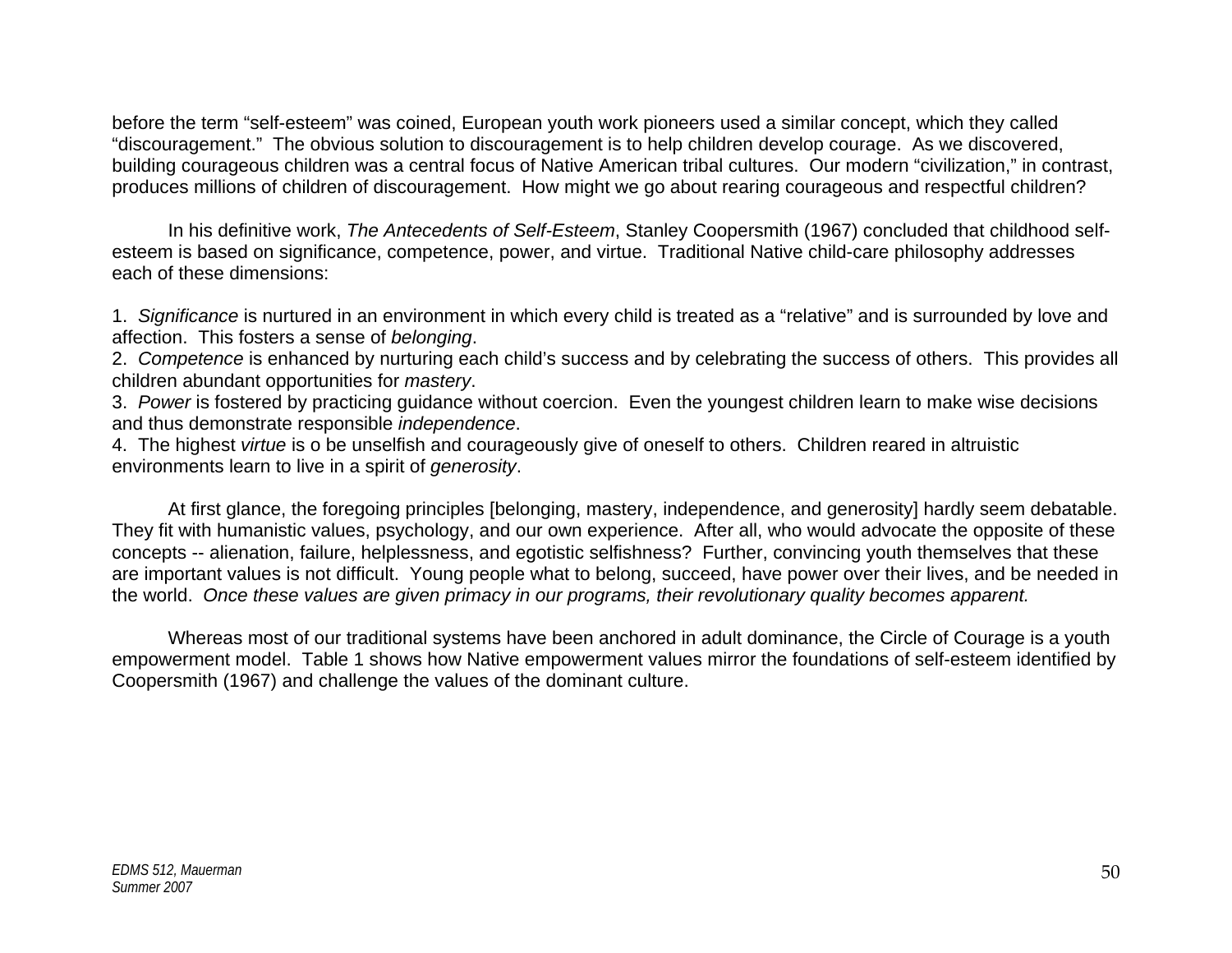#### TABLE 1 *Empowerment Versus Patriarchal Values*

| <b>Foundations of Self Esteem</b> | <b>Native American</b><br><b>Empowerment Values</b> | <b>Western Patriarchal Values</b> |
|-----------------------------------|-----------------------------------------------------|-----------------------------------|
| Significance                      | <b>Belonging</b>                                    | Individualism                     |
| Competence                        | Mastery                                             | Winning                           |
| Power                             | Independence                                        | Dominance                         |
| Virtue                            | Generosity                                          | Affluence                         |

Patriarchal values and the developmental needs of children are strikingly disharmonious.

 1. Instead of belonging, the hyper individualism of Western society breeds an "ecology of alienation" (Broafenbrenner, 1986).

2. In the place of mastery, traditional schools play a competitive zero-sum game in which enthroning "winners" ensures

abundant losers.

3. When one's need for power is expressed by dominating others, all who are subjugated are disempowered.

4. A culture that equates worth with wealth provides its young a sanction for selfishness.

Successful programs for at-risk youth embody a unifying theme of values grounded in the holistic needs of children. Wozner (1985) defined the key difference among educational environments as whether they are "reclaiming" or "nonreclaiming." Reclaiming schools are organized to meet the needs of both the young person and of society. Nonreclaiming schools operate to perpetuate the system. The distinction is whether one is teaching students or tending school.

### **Blueprint for a Nonreclaiming School**

 Examining some attitudes and practices of nonreclaiming schools can operationalize these abstractions. Next, with some hyperbole, we offer a compilation of comments we have heard in various schools.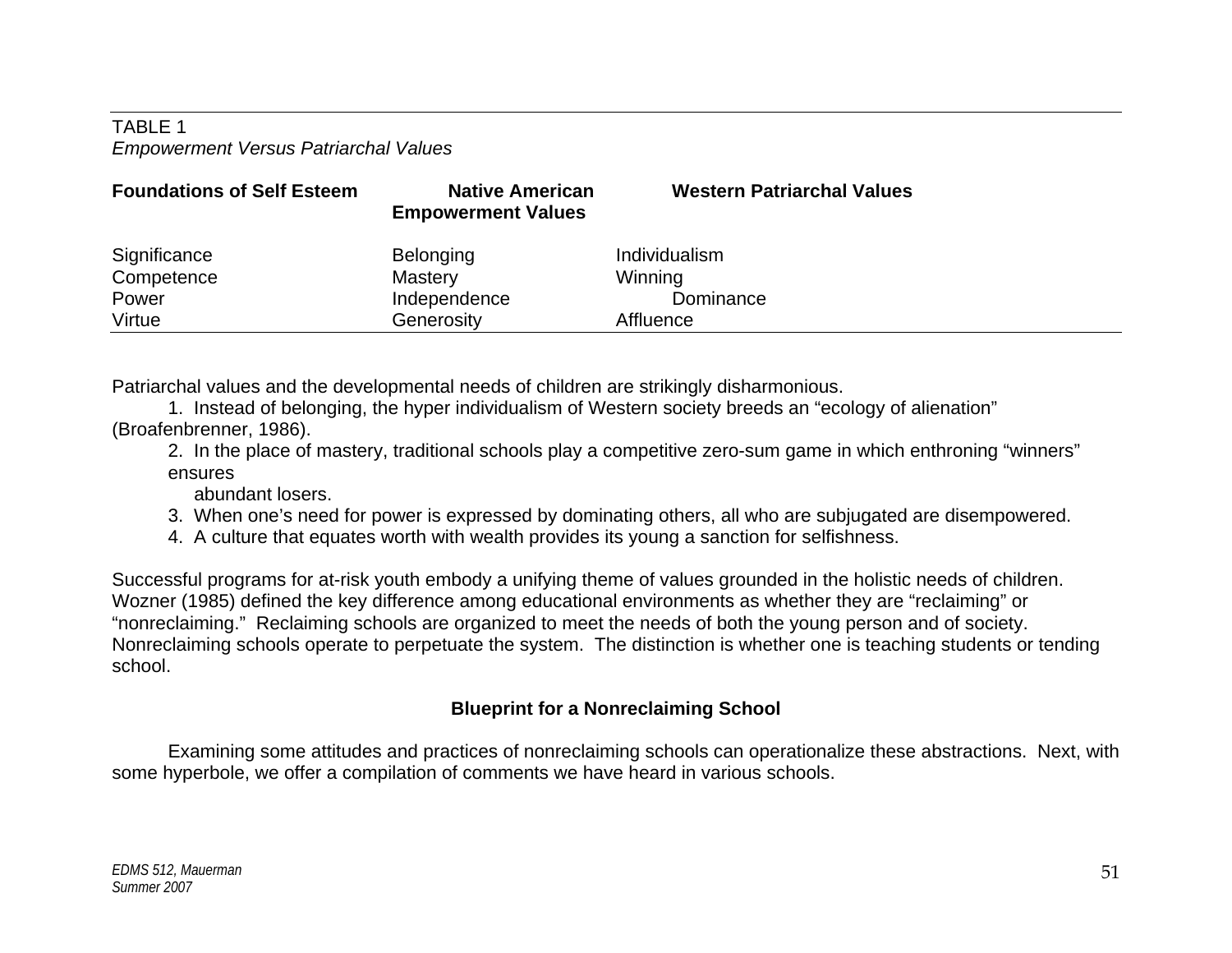*Anti-belonging.* Greet newcomers with "report to office" warning signs. Orient new students and their probably irresponsible parents by making them sign the discipline policy manual. Emphasize that the automatic response to "serious" behavior is exclusion in its many forms including in-school suspension (ISS), out-of –school suspension (OSS), or after school and Saturday (ASS) detention. If students quit, call them "dropouts" (pejorative). Be very businesslike lest you get entangled in "unprofessional" relationships. If kids don't respond, ship them to segregated "alternative" and special education programs to "get them out of our classrooms."

 Teachers should not have to wet-nurse students, so get rid of that values clarification crap we are supposed to handle in homerooms. Put troublemaking Special Ed students, who can't be expelled on homebound. [Authors note: 40% of all students on homebound instruction are those with emotional and behavioral problems.] Make schools as large as possible to build better bands and ball teams. Ring bells every 50 minutes to mix 2,000 kids in narrow hallways. If they become hard to manage, hire more security guards so teachers are free to "teach."

*Anti-mastery.* Organize instruction tightly around separate specialized subjects. Switch to a different group of students each period. You won't know them well, but at least one kid can't ruin your whole day. If students say are having fun in a class, or if a teacher takes field trips, spread word in the lounge that no learning is going on. Make them work by themselves so they don't copy one another, follow a tight schedule, and have the shortest possible breaks between periods. Fill the policy manual with get-tough rules such as, "Students who skip school will be suspended" and "in-school suspension days will be counted as unexcused absences" and "students with 12 unexcused absences will fail the semester."

 Emphasize competition with tough grading systems, tracking, and reduced expectations for difficult students. In all "real" classes make all students listen to professor-like lectures that are brain-antagonistic even in the university. Of course, we don't mean those "popular" shop, art and PE classes, because they are activity courses, not real education. If they don't hate it, they won't learn anything. What's all the fuss about outcome-based education? Let's stick to what has worked in the past. Use only the textbook and the "approved" curriculum. Maybe we need some more trophies for the top "winners" in sports and studies.

*Anti-independence.* Impose system wide discipline policies so we know who really runs this place. Give students a token student-government game to play so they won't challenge our control of really important issues. Make examples of troublemakers by announcing detention lists on the intercom. One thing we don't want is violence, so come down hard on bullies and let them know who's boss so they learn not to pick on others. Assume that if students engage in a spirited discussion about some current event, they are dodging real learning. Pace the room to keep on top of the class. Keep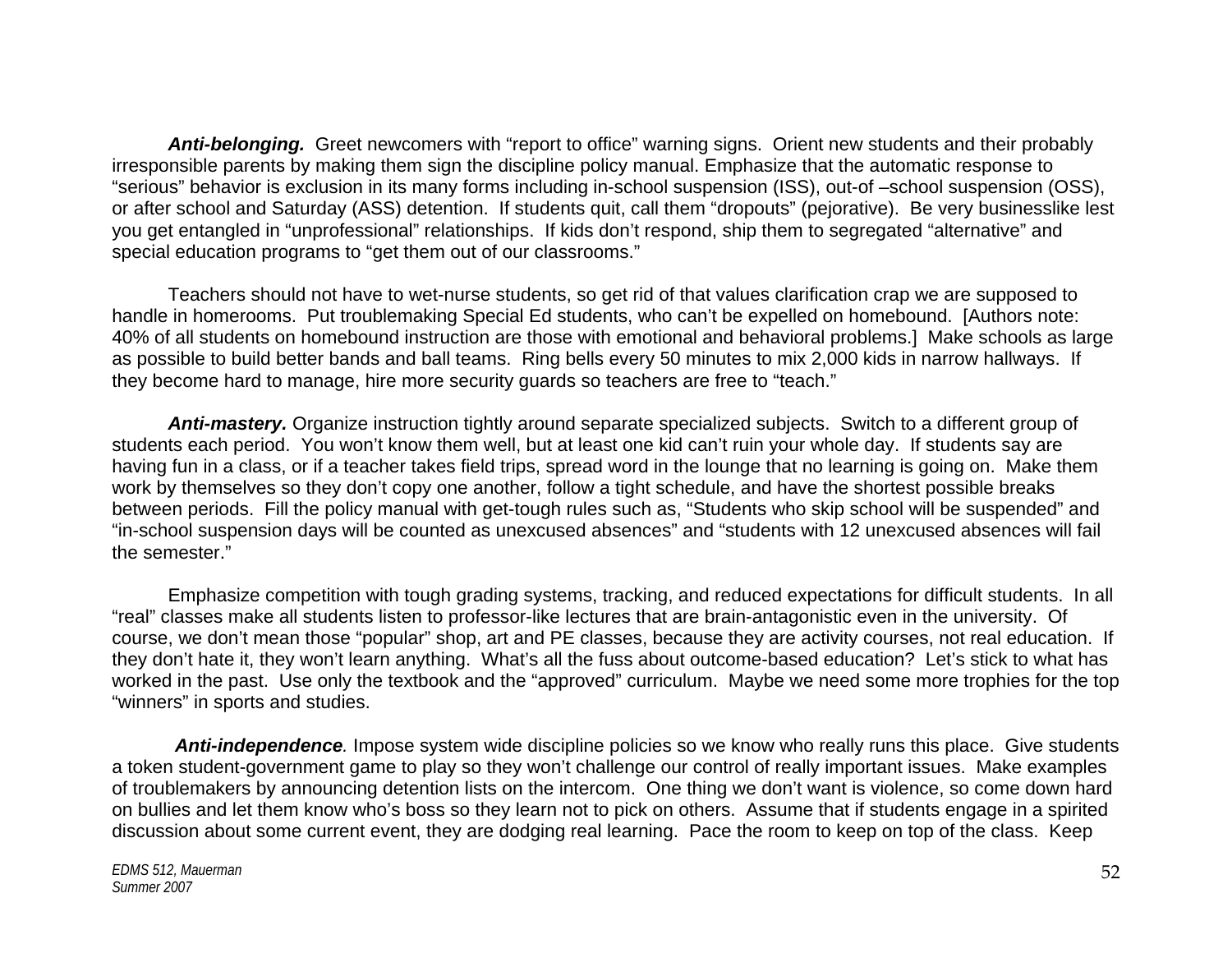students anchored in their desks. Impose rules by fiat, put names on the board, and have surprise locker searches to keep them off-guard.

 Use computers to schedule students because they probably just want to choose classes with their friends. Keep students in submissive roles so they learn to "respect" authority. (Years later the only teachers they will remember are the ones who don't take any crap.) Limit student choice of curriculum, because they aren't mature enough to make those decisions. I think it's time for another of those assertive disciplining seminars. I felt so good after the last one, being reassured that this was my class and I was in charge.

*Anti-Generosity***.** We have to do something to derail this foolish proposal that all students participate in volunteer service learningactivities. This only steals time from real learning. Sure, maybe students need to feel needed, but if they want to be bleeding-heart social workers, let them do this on their own time. We have to do something about this cooperative learning movement. It's just a way of letting smart kids do the work for slow ones. Stop cross-age tutoring, because the older youth may take advantage of the younger ones.

 And the notion of peer counselors really turns me off. Can you imagine what they would tell each other? Let them bring their problems to a trained guidance counselor. We shouldn't get into controversial social issues in school or teach values, except for the flag and patriotism. We have enough to do in the cognitive domain, so leave affective issues to parents. Also, put a stop to this multiculturalism in curriculum. Immigrant children should become American just as we had to. Today's kids will not produce unless you give them some reward or payoff, but, hey, that's the American system.

 Although these comments may not be typical of most schools, a war undoubtedly is going on between tradition and reform in contemporary education. We believe, however, that conflict is the predictable reaction to the real changes sweeping education, and today's reform will be the mode of the future. The empowerment movement in schools must be seen as part of a broader cultural paradigm shift that is unsettling the established power relationships in Western culture.

 Many traditionally powerless groups (e.g. women, people of color, ethnic minorities, and now children) are achieving fuller participation in an increasingly democratic world. A prominent example is the recent U.N. document on the rights of children, which has gained the status of international law. This shift to empowerment is a grassroots democracy movement that will impact all social institutions, including the school.

### *Mending Broken Circles*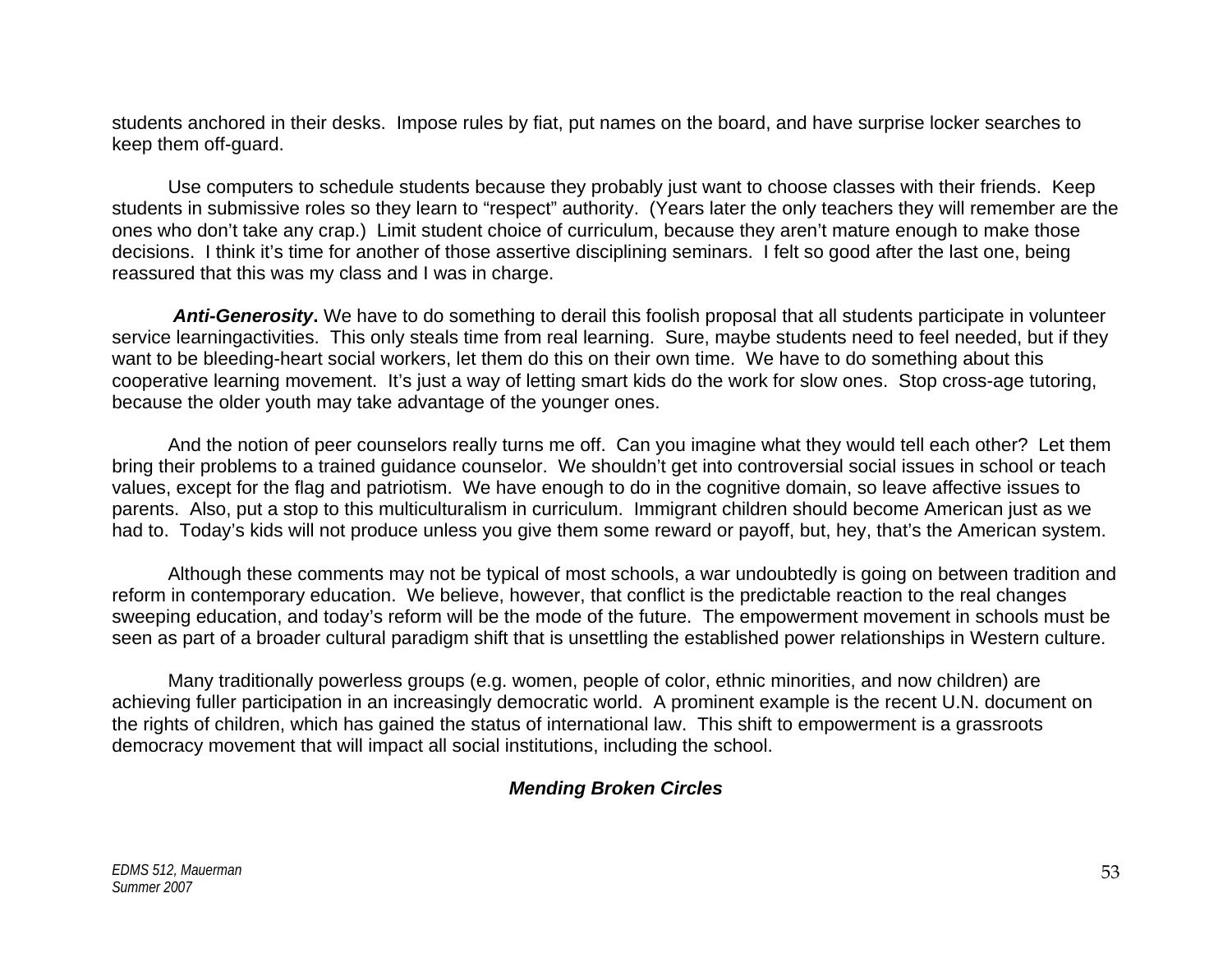Only as we abandon our preoccupation with the control of deviance can we nurture the unmet developmental needs that drive most problem behavior. A growing research base shows that successful psychoeducational programs must nurture belonging, mastery, independence, and generosity in troubled children. Of course, other underlying physical and safety needs exist, but from the perspective of psychosocial development, these are four anchor points.

 Belonging, mastery, independence, and generosity define social and mental health. As such, these are universal needs for all children and critical unmet needs for damaged children. Many students come to school already having experienced this "circle of courage" in their lives. Many others, however, come to us discouraged, with long histories of unmet needs.

- <sup>o</sup> Instead of belonging, they are guarded, untrusting, hostile, withdrawn; or they seek attention through compensatory attachments.
- <sup>o</sup> In place of mastery, they have encountered perpetual failure leading to frustration, fear of failure, and a sense of futility.
- <sup>o</sup> Not having learned independence, they feel like helpless pawns, are easily misled or seek pseudopower by bullying or defiance.
- <sup>o</sup> Without a spirit of generosity, they are inconsiderate of others, self-indulgent, and devoid of real purpose for living.

Recently, one of our graduate students surveyed high school students and asked them to "grade their schools" according to the criteria of belonging, mastery, independence, and generosity (Odney & Brendtro). Some of their comments will be used to introduce the following sections. After hearing their voices, we will identify a range of intervention techniques for mending broken circles of courage.

# *Fostering Belonging*

*Some of the teachers think they are too cool to talk to us. If you're walking down the hall, the teachers will put their heads down and look at the floor and keep walking*. -- Helen

 Pioneer Native American educator and anthropologist Ella Deloria described the central value of belonging in traditional Indian culture in these simple words: "Be related, somehow, to everyone you know." Treating others as kin forged powerful social bonds of community that drew all into the circle of relatives. From the earliest days of life, all children experienced a network of nurturance, wherein every older member in the tribe felt responsible for their well-being.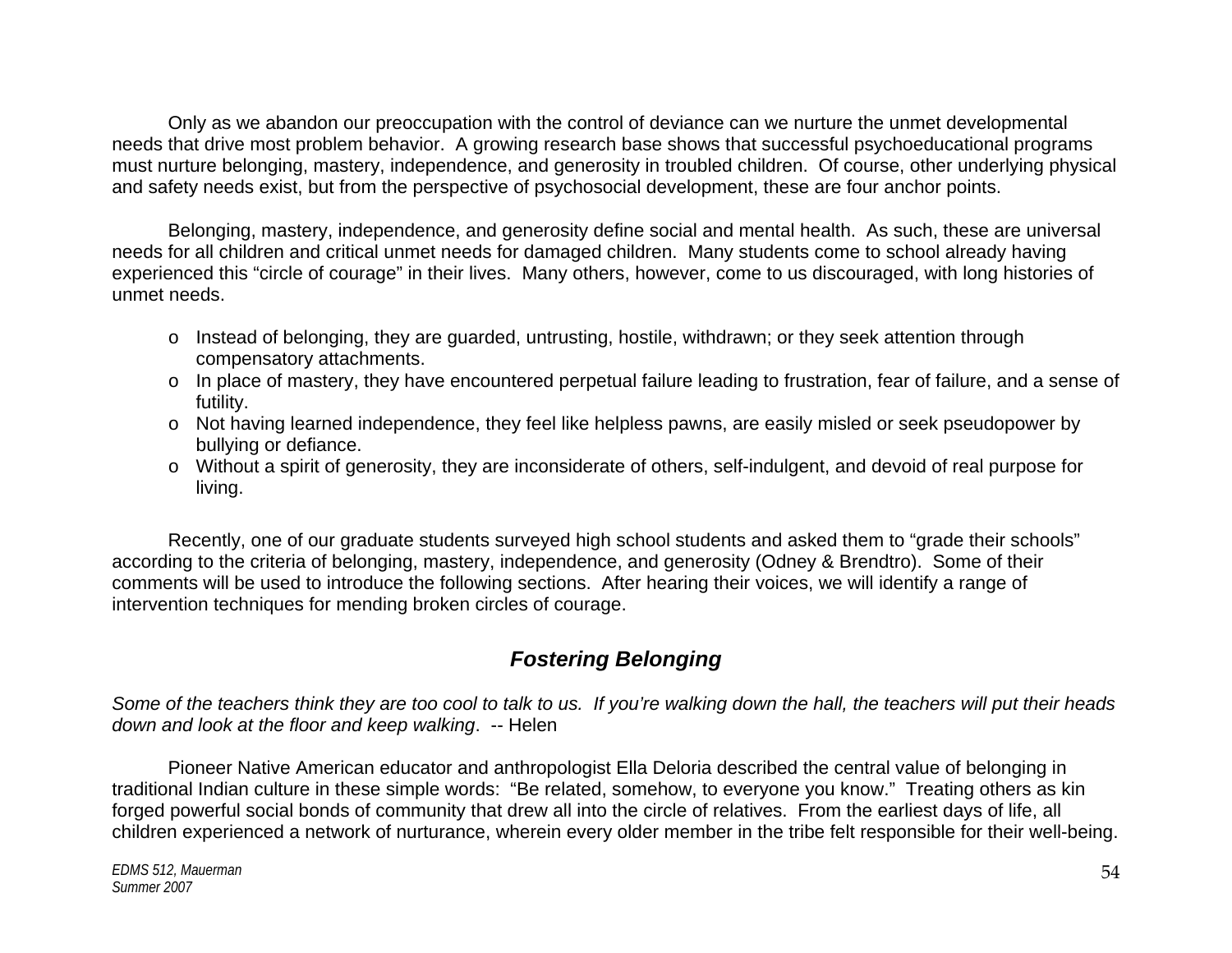Theologian Martin Marty of the University of Chicago observed that throughout history the tribe, rather than the nuclear family, ultimately ensured survival of a culture. When parents faltered in their responsibility, the tribe always was there to nourish the new generation. The problem today is that we have lost our tribes. The school is the only institution beyond the family that provides ongoing relationships with all of our young. Schools could become the new tribes to support and nurture children at risk.

 Early educational pioneers saw positive human attachments as the *sine qua non* of effective teaching. Johann Pestalozzi declared that love, not teaching, was the essence of education. In his classic book, *Wayward Youth*, Austrian August Aichorn (1935) argued that relationship was the heard of the reeducation process. His ethic was that affection rather than punishment must be dispensed to difficult youth because this is their primary unmet need. As educational literature became more "professional," however, relationship building was ignored temporarily. Now the importance of human attachment is the focus of a revival of interest.

 Research shows that the quality of human relationships in schools and youth programs may be more influential than the specific techniques or interventions employed (Brophy, 1986). Teachers with widely divergent instructional styles can be successful if they develop positive classroom climates. Building successful relationships, however, takes time and effort.

 The late eminent psychiatrist Karl Menninger often noted that many of today's youth do not experience a sense of belonging at home. When they come to school and behave in unacceptable ways, they get another unbelonging message: "People who act like that don't belong here." Some youth quit trying to build human bonds and begin to protect themselves with a guarded, suspicious, withdrawn manner. Others do not give up seeking attention, recognition, and significance. Instead, they pursue "artificial belongings" in gangs, cults, or sexual promiscuity.

 Hostile or withdrawn youth often are signaling to adults that they have learned by experience to expect rejection, and untrained people almost invariably give them what they are used to receiving. Many ways of reaching out to these unloved and sometimes unlovable children are possible if adults can overcome the fight or flight reactions that come so naturally. Following are strategies for meeting the needs for attachment and belonging, which have developed in various theoretical traditions.

1. *Psychodynamic* programs long have posited that strong, trusting relationships between troubled youth and adults were prerequisites to effective reeducation. Youth work pioneer August Aichorn concluded that love is the primary unmet need of many troubled children. Morse emphasized the importance of "differential acceptance," in which we accept the child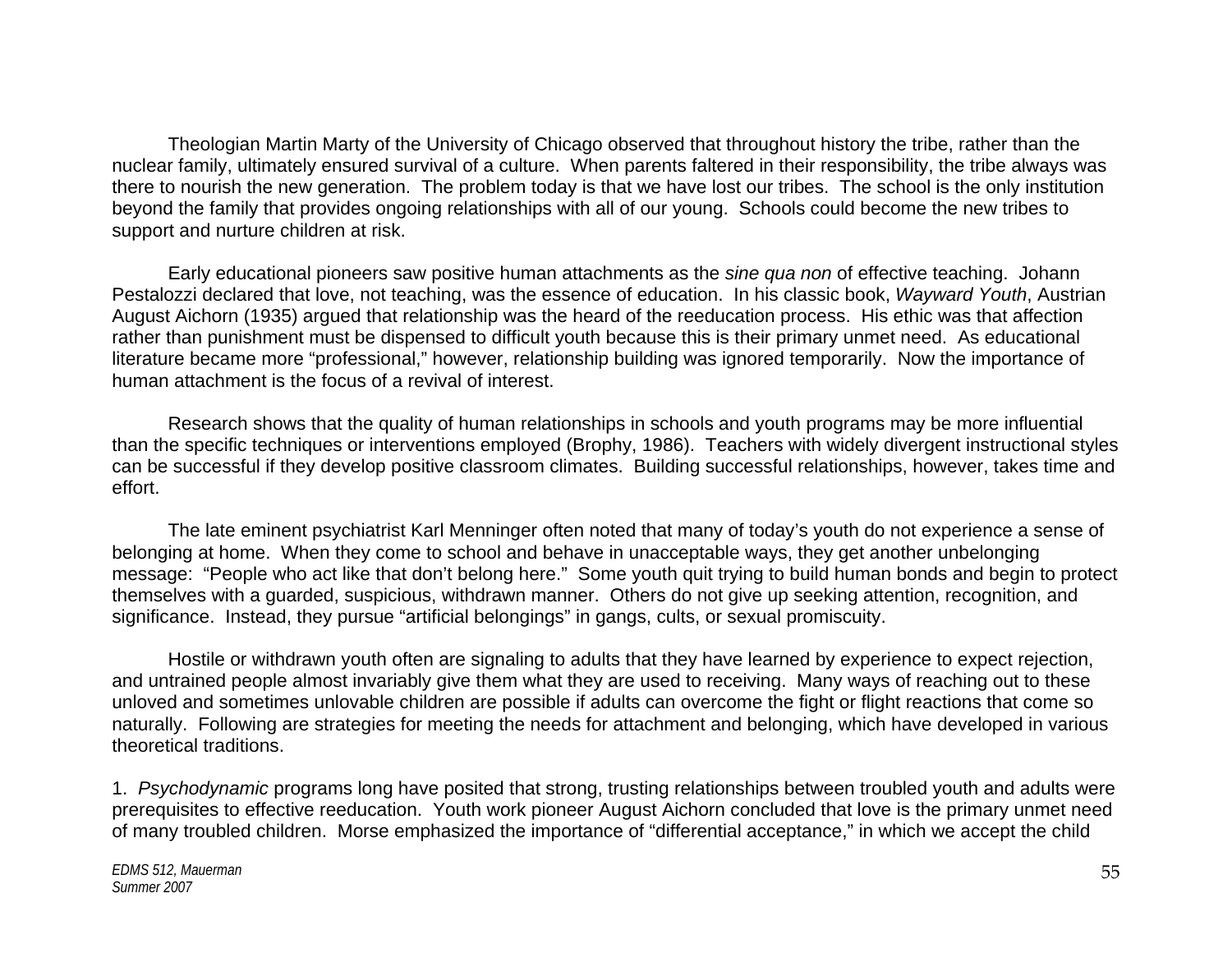but not the behavior. To accurately decode "testing" behaviors also is important. Many troubled children initially provoke well meaning adults to see if they will become hostile.

2. *Behavioral* research by Phillips and colleagues (1973) reported a failure to replicate their *achievement place model* when positive staff-student relationships were missing. Now called the *teaching family model*, relationship-building components are central to this approach. The staff is trained to begin all corrective teaching interactions with a positive or empathy statement.

3. *Sociological* models use peer relationships as the foundation for treatment. This method is powerful particularly with youth who initially are inclined to trust peers more than adults. Peer concern rather than peer pressure is the basis for program success. Adults must model caring relationships and monitor confrontations carefully so students don't become targets of counteraggression (Brendtro & Ness, 1982).

4. *Ecological* models developed by Hobbs (1982) presume that the disturbed youth begins with a belief that most adults cannot be trusted. Only the people who can break down this barrier of trust can become predictable sources of support, affection, and learning. In Re-ED programs, "trust…is the glue that holds teaching and learning together, the beginning point of reeducation."

The emphasis on fostering attachments is also prominent in the middle school movement. Typically, schedules are designed so frequent and sustained contact between students and teachers is possible. Maeroff (1990) described one program in which a small team of four or five adults, including teachers, administrators, and counselors, serves 45 students. Each adult meets twice daily with a smaller advisory group of 8-10 students. In another middle school, teachers greet their students as the buses arrive. Bells are eliminated, team-teaching is used, four award assemblies are held throughout the year, and F's have been changed to U's (Raebuck, 1990).

 The celebration of belonging to a caring community is a central theme of effective schools. O'Gorman, a Catholic high school in Sioux Falls, South Dakota, invites new freshman students to a "unity weekend" retreat over the Labor Day holiday. Some of the 90 trained senior volunteers welcome the new students, helping them carry sleeping bags and luggage into the school and providing leadership for the weekend activities. Students from outlying communities who have no preexisting peer relationships at this school receive a special invitation to a picnic and water-slide party hosted by a school counselor and the natural peer helper organization. Here, too, a strong advising system anchors each student in a close relationship with a small cadre of peers and a teacher-counselor.

 Teachers in American schools traditionally have been attached to grade levels or subjects, not to cohorts of students. In contrast, Norwegian elementary school teachers often progress through the grades, remaining with one group of students for several years. In like manner, Holweide, a comprehensive secondary school in Cologne, West Germany, assigns teachers to teams of six or eight, which follow the same 120 students over the course of 6 years. In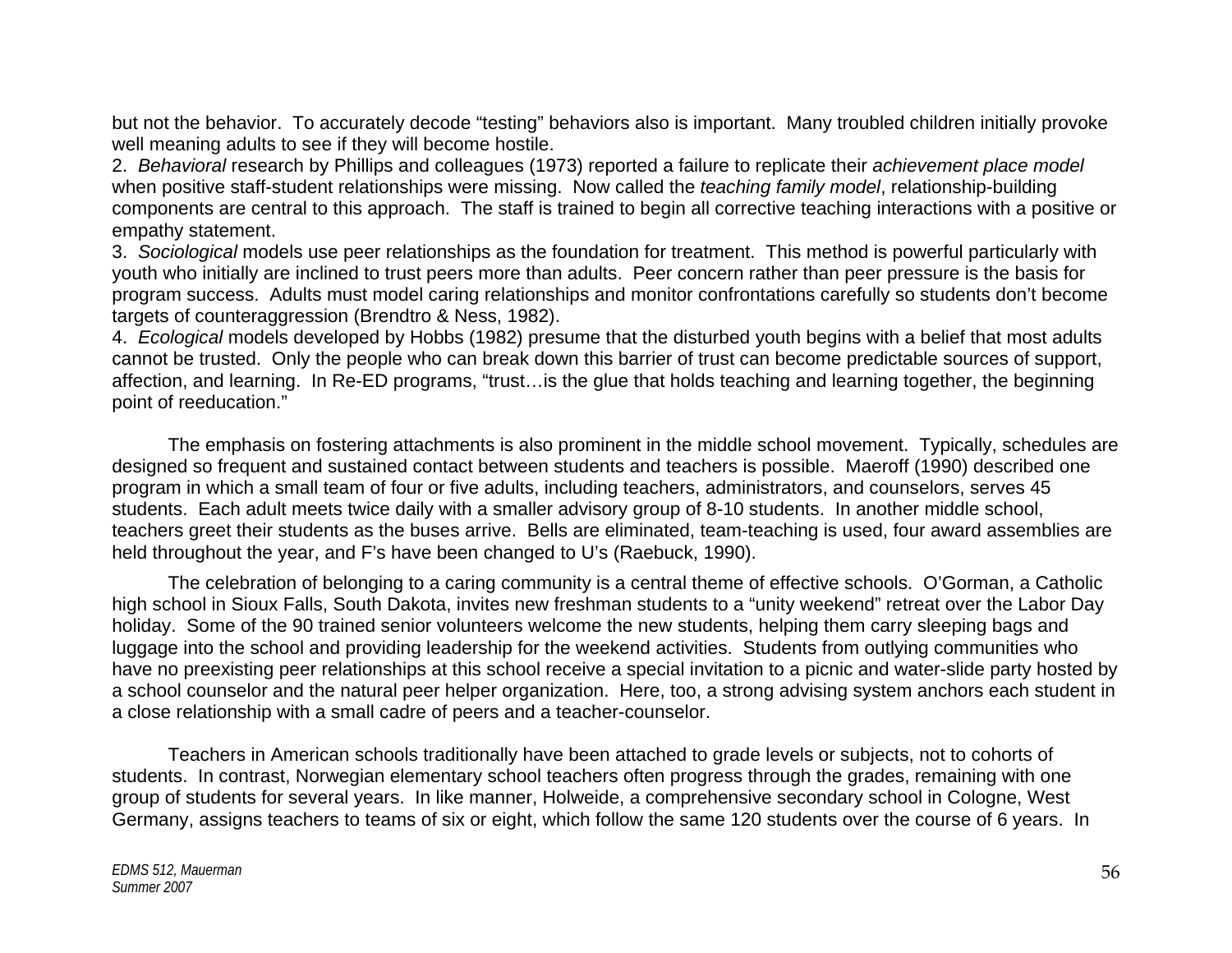this structure the beginning and year-end rituals are eliminated, freeing more time for instruction. These teachers come to know their students in ways that tests never can approach. (Shanker, 1990).

 Positive attachments between adults and youth are the foundation of effective education. These individual bonds, however, must be part of a synergistic network of relationships that permeate the school culture. These include positive peer relationships among students, cooperative teamwork relationships among school staff, and genuine partnerships with parents. Administrators also must see their roles as co-workers in support of their staff, not as superiors trying to dominate. In the final analysis, only adults who are themselves empowered will be free to build empowering relationships with youth.

### *Fostering Mastery*

*I was walking down the hall and said "Hi" to Mr. Nilson. He looked at me and said, "Oh, you're still here. You haven't dropped out yet, huh?" I know people have this in their head and think of me as being less than them. I would like to put Mr. Nilson in the situation I've had in my life, and I'll bet any amount of money he'd fold his cards.-Lincoln*

 In traditional Native American culture, children were taught to celebrate the achievement of others, and a person who received honor accepted this without arrogance. Someone more skilled than oneself was seen as a model for learning, not as an adversary. The striving was for personal mastery, not to become superior to one's opponent. Recognizing that all must be nourished in competency, success became a possession of the many, not of the privileged few.

 Maria Montessori, Italy's first female physician, decried the obedience tradition of schooling in which children sit silently in rows like "beautiful butterflies pinned to their desks." She tried to revolutionize learning with the belief that curiosity and the desire to learn come naturally to children.

 The desire to master and achieve is seen is all cultures from childhood onward, a phenomenon that Harvard psychologist Robert White called "competent motivation." People explore, acquire language, construct things, and attempt to cope with their environments. It is a mark of humanness that children and adults alike desire to do things well and, in so doing, gain the joy of achievement.

 Tragically though, something often happens to the child's quest for learning in school the very place where mastery is supposed to be nourished and expanded. Schooling in the traditional setting, often fragments learning into subject areas, substitutes control for the natural desire to learn, co-opts naturally active children for hours in assembly line classes, ignores both individual and cultural differences, and is structured on competitive learning (Overly, 1979).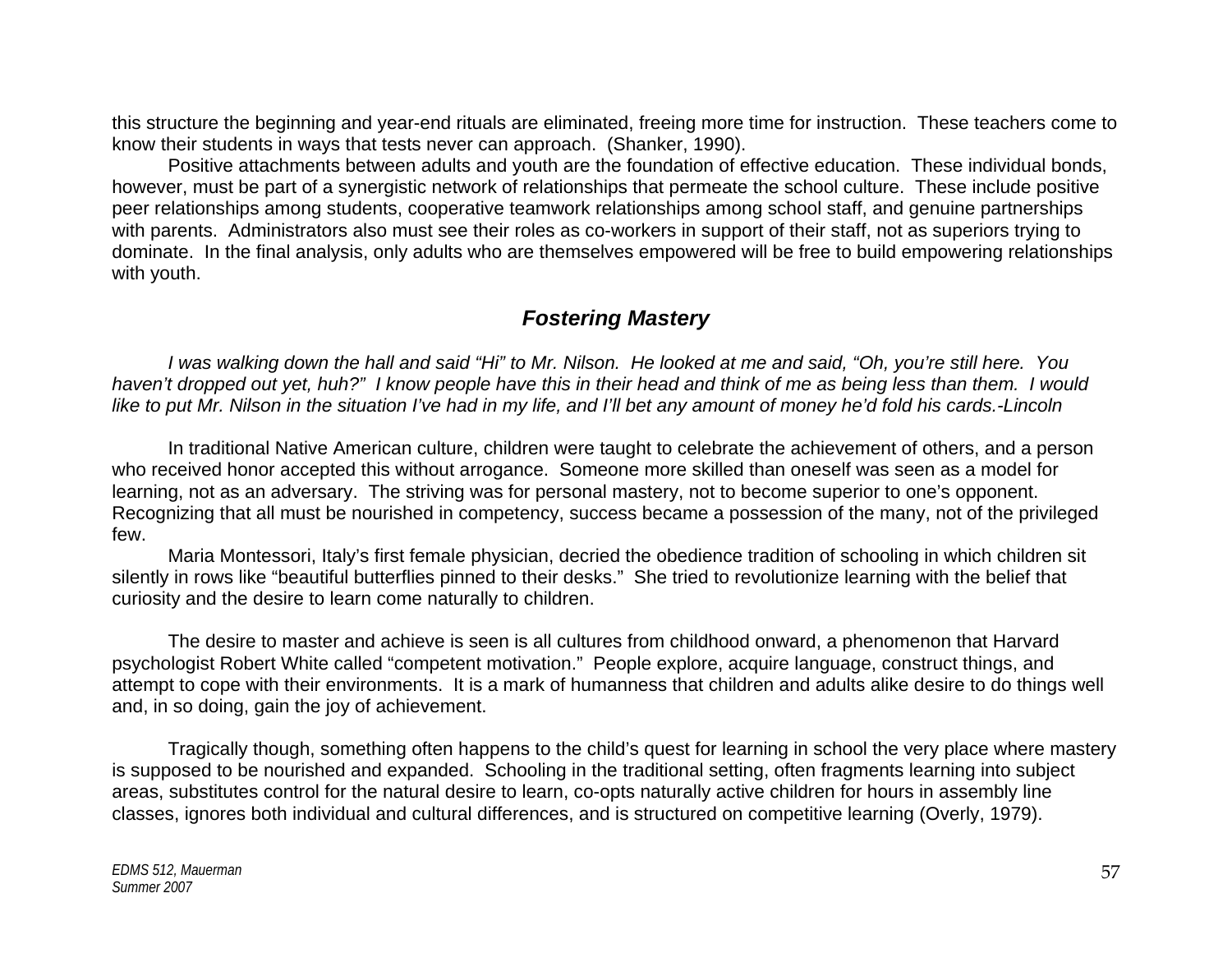Children who lack skills in social or academic realms often appear resistant to learning. They withdraw from challenge and risk, avoiding most what they understand least. As Mary MacKracken (1981) said in her book *City Kid*, "when you have failed often and painfully enough, you will try nearly anything to avoid having to try again." (p. 152).

 Each of the treatment models has sophisticated strategies for breaking patterns of failure and futility. All address the crucial task of addressing social skills. Sometimes this is highly structured, as in direct instruction using formal curricula of social skills. In some models the demonstrated problem itself becomes the curriculum for teaching new ways of coping, as in life space interviews, or peer counseling groups. Instead of communicating, "I don't want to see any problems" educators and therapists are learning to use naturally occurring incidents as the basis for instruction. A sampling of promising methods for helping children achieve mastery and social competence follows:

1. *Psychodynamic* methods encourage creativity and self-expression in the curriculum to create a sense of mastery. Art, drama, music and poetry, literature- all can help youth connect with their feelings and surmount their problems. If problems cannot be eliminated immediately, they should be recast as learning opportunities. In the life space interview (LSI), real world problems are grist for learning more adaptive ways of thinking, feeling, and acting. Instead of withdrawing from youth in times of crisis, the staff sees this as a unique window of opportunity for teaching coping skills.

2. *Behavioral* programs, of course, are grounded in learning theory. Among the most useful contributions is systematic social skills instruction to develop social competence and teach adaptive skills. These skills can be as diverse as asking for help and making friends. Students entering a *teaching family* program are taught up front how to accept criticism, using role-playing and other realistic methods. Even before their first encounter with an adult, they are being given new coping strategies. Cognitive behavioral techniques are employed to replace irrational thinking or destructive self-talk with more accurate and adaptive thinking.

3. *Sociological* models train youth to assume problem-solving roles. The treatment group provides feedback about hurtful or inconsiderate behavior of members and encourages positive alternatives. For example, easily angered youth are taught to understand and disengage from the put-down process¸ thereby inoculating themselves from the negative behavior of others. Of course, positive groups also foster positive attitudes toward school and teachers.

 We recall a substitute teacher who most reluctantly accepted her first assignment to a class of delinquent youth in a peer treatment program. She was dumfounded when peers solved the first discipline problem of the day instantly with a chorus of "leave the teacher alone, so she can teach!"

4. *Ecological* Re-Ed programs assume that competence and intelligence can be taught. Academic success itself is seen as a powerful therapy. By helping youth be good at something, especially schoolwork, one impacts a person's self-worth and motivation. Students also need opportunities for problem solving in interpersonal relationships in which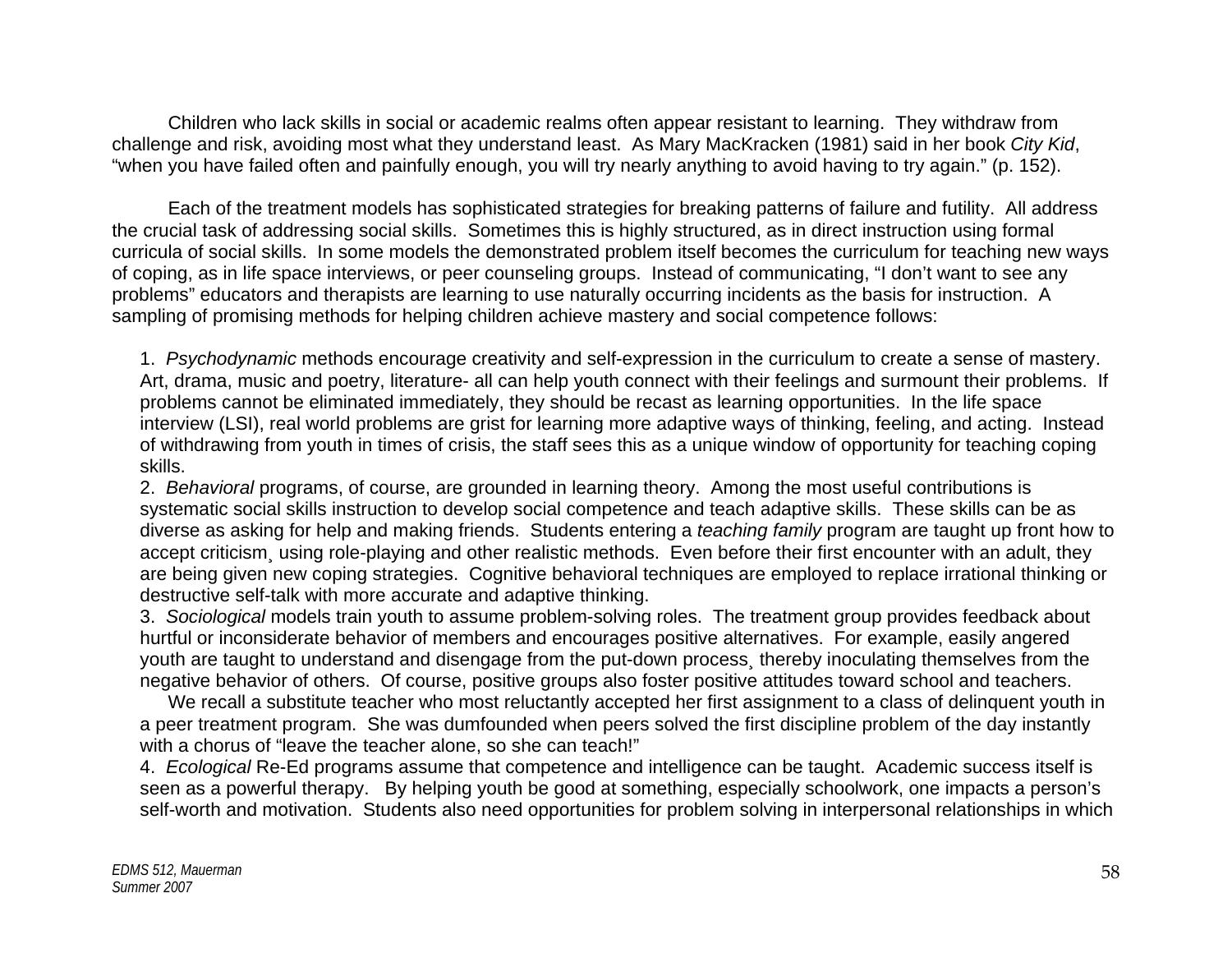the display "conspicuous ineptitude." This model also uses extensive adventure and outdoor education activities to reach students who don't respond to typical school structures.

 Traditional educational approaches were developed centuries before any scientific understanding of the human brain. With increased knowledge of how the human brain functions, we now are able to restructure schooling so it is "brain friendly." Leslie Hart (1983), who has synthesized brain research related to education, suggests that the brain is designed to detect patterns and works best in nonthreatening, active and social settings.

Writing in 1909 in *The Spirit of Youth and the City Streets*, Jane Addams observed that many of the difficulties of youth are related to the reality that they are highly spirited and adventurous. A distinctive feature of much youthful delinquency is the celebration of prowess. These youth are not motivated by the humdrum routine of most schools. Their search for fun and adventure often leads to excitement and kicks through risk-seeking behavior.

Wilderness education programs build on this spirit of adventure. When struggling against the elements of nature, even the most resistant youth has no need to defy the law natural consequences (Bacon & Kimball, 1989). The Eckerd Wilderness Educational System operates a network of programs for youth at risk across the eastern United States. While totally abandoning the traditional classroom structure, its staff is able to make formidable academic and social gains with previously non-achieving youth.

## *Fostering Independence*

*This is probably the biggest part of school that I don't like. All through school, kids are herded around like sheep and are left with almost nothing to decide upon. -* Travis

 Traditional Native culture placed a high value on individual freedom, in contrast to "obedience" models of discipline. Native education was designed to build "respect" by teaching inner discipline. Children were encouraged to make decisions, solve problems, and show personal responsibility. Adults modeled, taught values, and provided feedback and guidance, but children were given abundant opportunities to make choices without coercion. Horace Mann once declared schooling in a democracy to "an apprenticeship in responsibility." Early in the century Janusz Korczak of Poland founded a system of student self-governance in his orphanage for Warsaw street children. "Fifty years from now, every school in a democracy will have student self-governance," he declared. But America continues to be uniquely out of step with many other nations that have implemented the principles of "democracy in education," for which John Dewey is famous. We remain tethered to the obedience model, causing anthropologist Ruth Benedict to exclaim that our culture systematically deprives young people of the opportunity for responsibility and then complains about their irresponsibility.

*EDMS 512, Mauerman Summer 2007*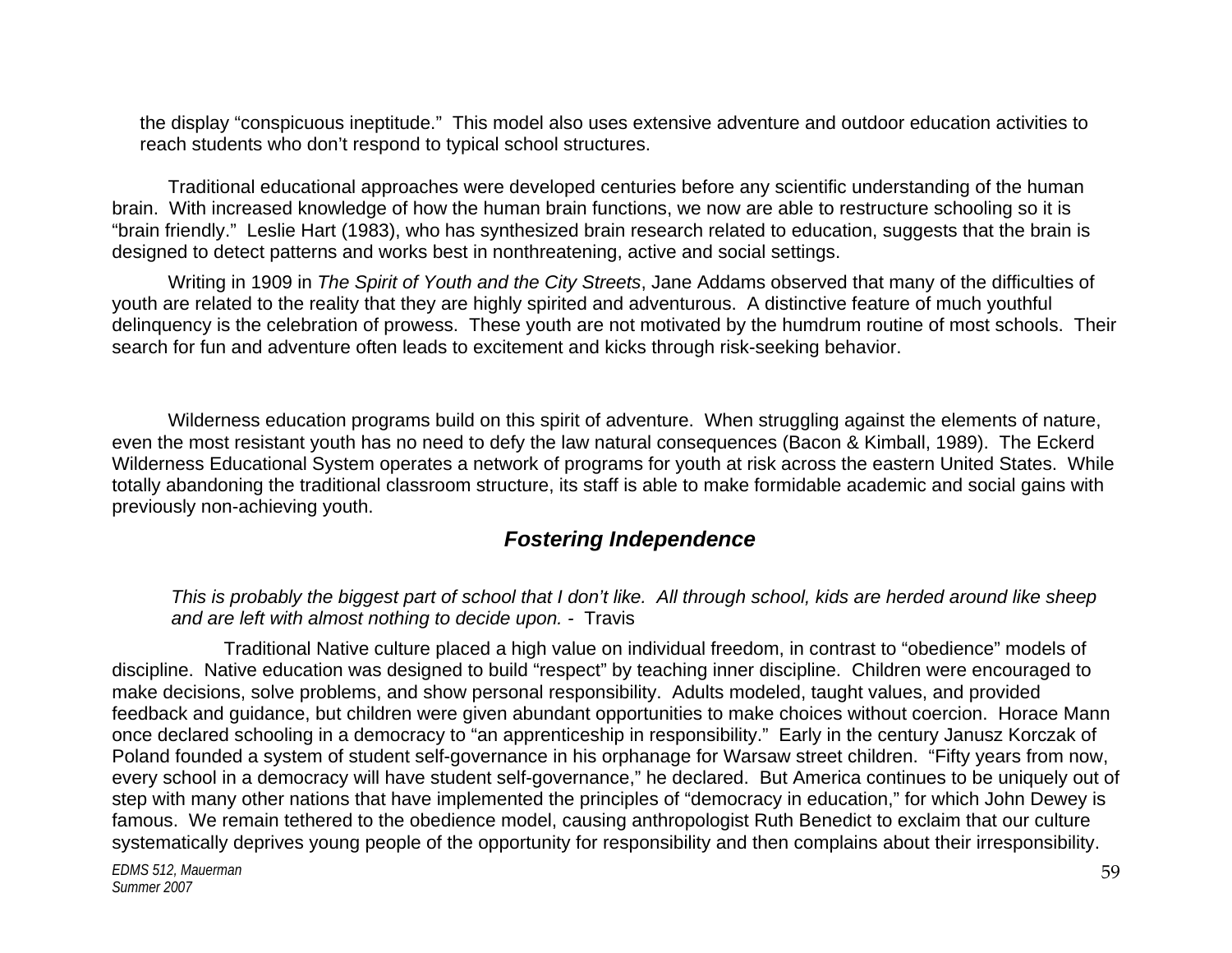A 6,000-year-old Egyptian stone bears the inscription "Our earth is degenerate. Children no longer obey their parents." Similar calls are heard to day, and those who think we have been too permissive could be expected to object to the notion of giving power to youth. The choice, however, is not between demanding obedience or total permissiveness. As Mary Wood says, adults need to continue to be in control- but of the learning environment, rather than of the children. Put another way, we must make demands; however, we need to demand responsibility instead of obedience. Even when we intervene in behavior, the tone can be, "Why must adults handle this problem when you are mature enough to handle it yourselves?"

 Youth deprived of power will get it somehow, often in a delinquent underground as they bully the weakest in their midst and sabotage our adult-dominated programs. Fortunately, all treatment models are recognizing the need to listen to the voices of youth, as seen in these strategies for teaching independence and self-control.

1. *Psychodynamic* approaches assume that many aggressive children lack sufficient self-management of emotions and behavior. The goal is to develop "control from within." Redl and Wineman (1957) offered detailed behavior management strategies for providing external controls temporarily while at the same time using "clinical exploitation of life events" to teach the youth self-responsibility. Wood and Long (1991) outlined counseling methods to help children "master the existential crisis of gaining responsible independence from adults.

2. *Behavioral* approaches to aggression also teach youth self-management skills for dealing with anger. These include recognizing "triggers" and "cues" for anger arousal, using self-administered "reminders" and "reducers" to lessen anger, and self-evaluation and reinforcement (Goldstein & Glick, 1987). Boys Town uses procedures whereby youth help decide the rules by which they will live in *teaching family* homes. Cognitive behavior theorist Menchenbaum (1993) now emphasizes that individuals construct their own personal realities, and the therapist's task is to help them take charge of reconstructing more positive personal outlooks to manage life stress.

3. *Sociological* models of group treatment reject the "patient" role and empower students to become agents of their own healing. Individuals are held accountable for behavior, and excuses are turned back to the individual in a verbal technique called the "reversal of responsibility." For example, if a student rationalizes a fight, saying, "Well, he said things about my mother that were lies!" the group may respond, "Well, that's his problem, so why did you make his garbage yours?" By helping others with similar problems, youth develop a sense of control over their own destiny. 4. *Ecological* programs also use self-governing groups to implement behavioral programming (Lewis & Lewis, 1989). Any member can call together a problem-solving group. These groups often are led by youth. The group helps the member learn new strategies for avoiding the problem, thereby encouraging responsible behavior in all members. Rhodes (1992), a co-founder of the Re-ED model, has developed a life-impact curriculum that empowers children's thinking so they can "reconstruct their own reality."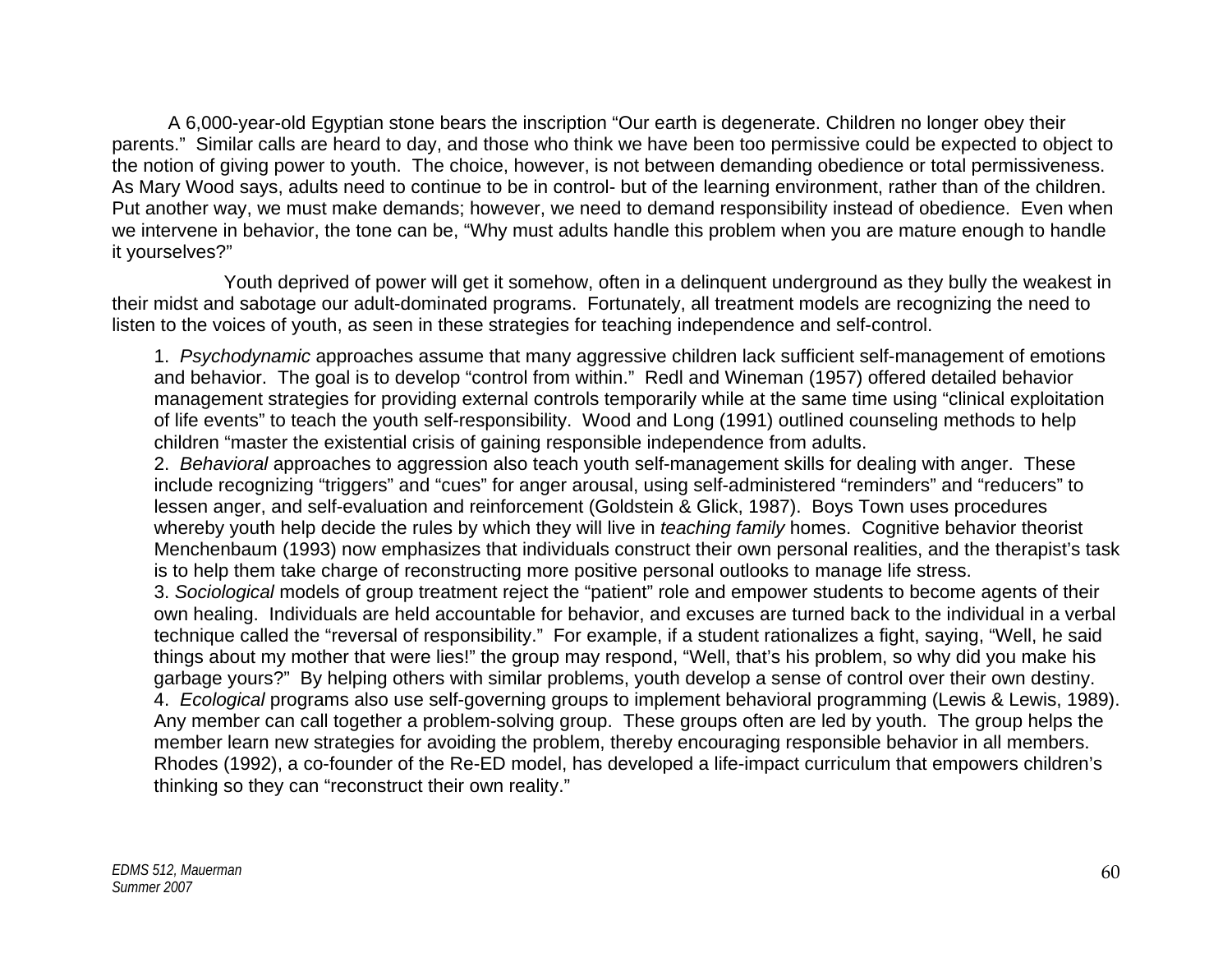The German youth work pioneer Otto Zirker once observed that when surrounded by walls, young people make wall climbing a sport. Faced with authoritarian structures, youth willingly enter into the counter-control game. Adults who struggle to manage behavior by power assertion believe that they are engineering an orderly environment. The reality is more often a submerged negative subculture marked by chaos and disorganization (Wasmund 1988).

In their study of effective alternative schools, *Expelled to a Friendlier Place*, Gold and Mann (1984) challenged the common practice of employing highly developed codes of conduct to manage behavior. Although these rulebooks make some adults feel secure, they are likely to by ignored or outmaneuvered if front-line staff and youth do not own them. Effective alternative schools are able to adapt flexibly to the needs of youth rather than make every decision "by the book". The emphasis shifts from rule violators to teaching values that foster inner control. Such is the case at Thomas Harrington School in Harrisonburg., Virginia, where one rule applies equally to all students and staff: Respect people, respect property (Raebuck, 1960)

Independence for many youth is thwarted by inflexible and uncompromising structures. At the Jefferson County High School in Louisville, Kentucky, success with at-risk youth comes from flexible schedules (school is open from 8:00 am to (9:30 pm, 12 months a year), a promise of success, treating students with respect, and awarding a regular high school diploma. The Director of this school, Buell Snyder, said, "I only hire teachers who agree to treat students with respect at all times, and I discard those who, despite their best intentions, infantilize or ridicule students" (Gross, 1990).

## *Fostering Generosity*

*I would have liked to tutor something or been a peer counselor. I could have helped someone and benefited from it myself if I had been given the chance to participate. – Sondra* 

A central goal in Native American child rearing is to teach the importance of being generous and unselfish. Children were instructed that human relationships were more important than physical possessions. Describing practices a century ago, Charles Eastman tells of his grandmother teaching him to give away something he cherished most—his puppy—so he would become strong and courageous.

 A pioneering German educator once observed that all young people desperately need some sense of purpose for their lives. Youth in modern society, however, do not have roles in which they can serve, and thus suffer from the "misery of unimportance". Hahn advocated volunteer activities that tap the need of every youth to have some "grande passion". During the Hitler years, he went to England, where he developed the basis of the Outward Bound movements.

 Rousseau, Pestalozzi, Korczak, and many others also wrote of the importance of teaching youth the values of compassion and service to others. A century ago, William James noted that war always has filled young men's need to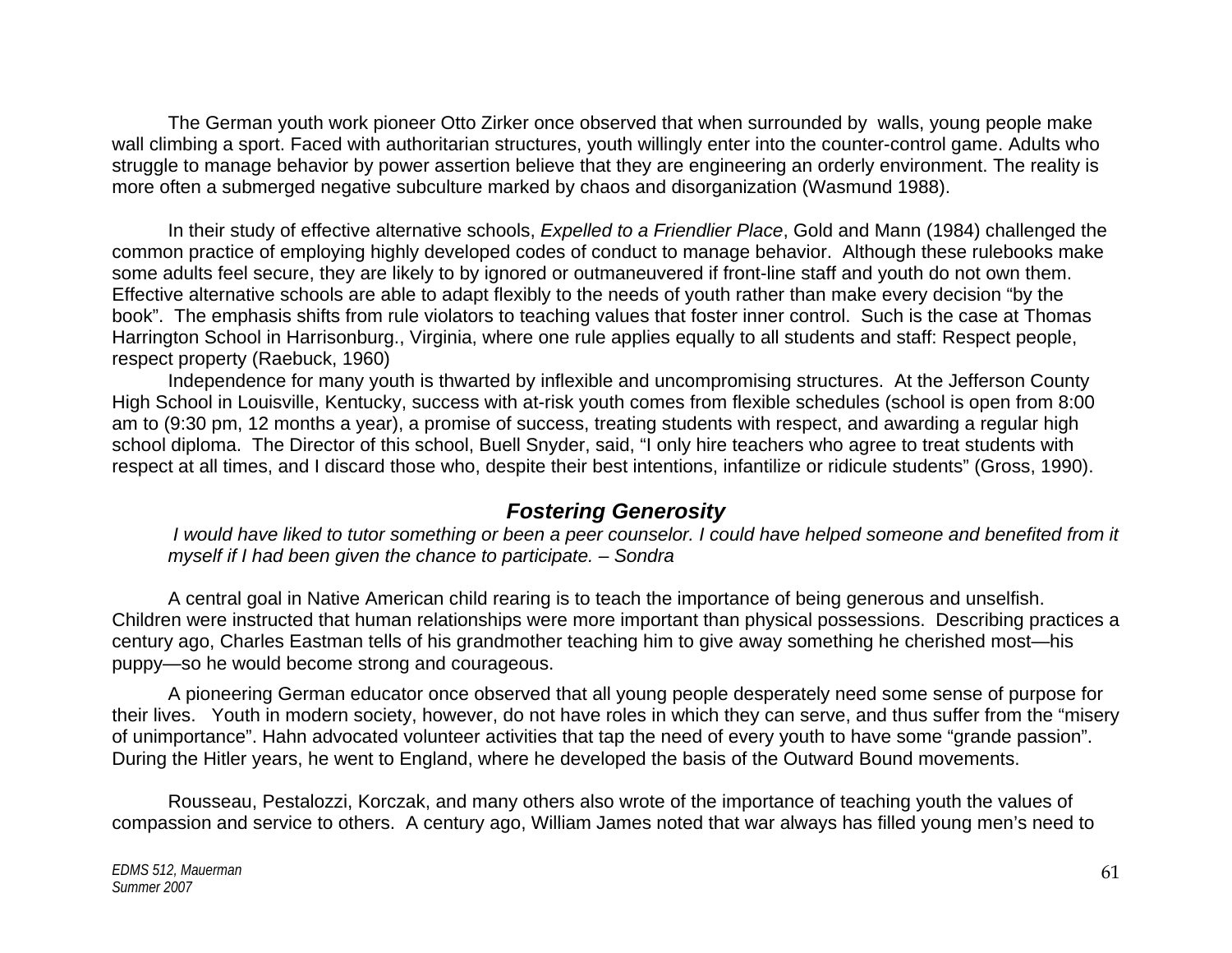be valuable to their community. He proposed a "moral equivalent to war" by involving youth in volunteer civic service. Although we seem to have lost sight of these basic truths for a time, there is now a healthy revival of the concept that we must offer opportunities to develop altruism, empathy, and generosity in modern youth (Kohn, 1990).

 The following discussion highlights the increasing emphasis being placed on developing prosocial values and behavior as an antidote to hedonistic, antisocial lifestyles that characterize many modern youth.

1. Redl's *psychodynamic model* departs from traditional Freudian views that children experience too much guilt. Today, many children seem not to have acquired the most basic sense of human concern. They suffer from too little guilt, and they hurt or exploit others wit impunity. Treatment of these children, Redl proposes, might involve "guilt squeeze" life space interviews to foster empathy with victims, or massaging numb values" to foster internalization of caring values.

2. *Behavioral* research suggests that teaching techniques to manage anger is not enough. Youth will choose prosocial alternatives only if they can move beyond egocentric moral reasoning. Thus, cognitive moral education is part of Goldstein's aggression replacement training. Everson (1994), from the Boys Town program, advocates teaching social skills as a way of fostering moral development. The goal is to create moral dilemmas in once selfcentered youth. Now empowered with prosocial skills, youth have new options to act in caring ways.

3. *Sociological group treatment* models seek to "make caring fashionable" and to make youth uncomfortable with selfish, hurting behavior and thinking patterns. Positive peer culture programs teach youth to show concern by helping group members and then give them abundant opportunities to generalize helping behavior through service learning. For example, delinquent youth at Starr Commonwealth regularly "adopt" residents of nursing homes as grandparents. And they serve as basketball coaches to younger community children.

4. *Ecological* programs address the children and families who are alienated from community bonds. Re-ED involves students in community service in a variety of ways, including helping the elderly, operating a "road-block" to solicit funds for a hospital and distributing food and toys to needy families.

 Every level of education has seen a revival of interest in volunteer service learning as an antidote to the narcissism and irresponsibility of modern lifestyles. All over the country in alternative and some traditional settings, examples of service learning can be found. At Chadwick School in Los Angeles, privileged students run a soup kitchen, help the mentally ill put on plays, work with disturbed children, and campaign for environmental protection. At Harlem's Rice High School in New York, students work with the sick and needy. In Connecticut, students serve as the professional rescue squad for a semi rural area. In all of the se programs, young people's abilities to participate and help are valued (Lewis, 1990).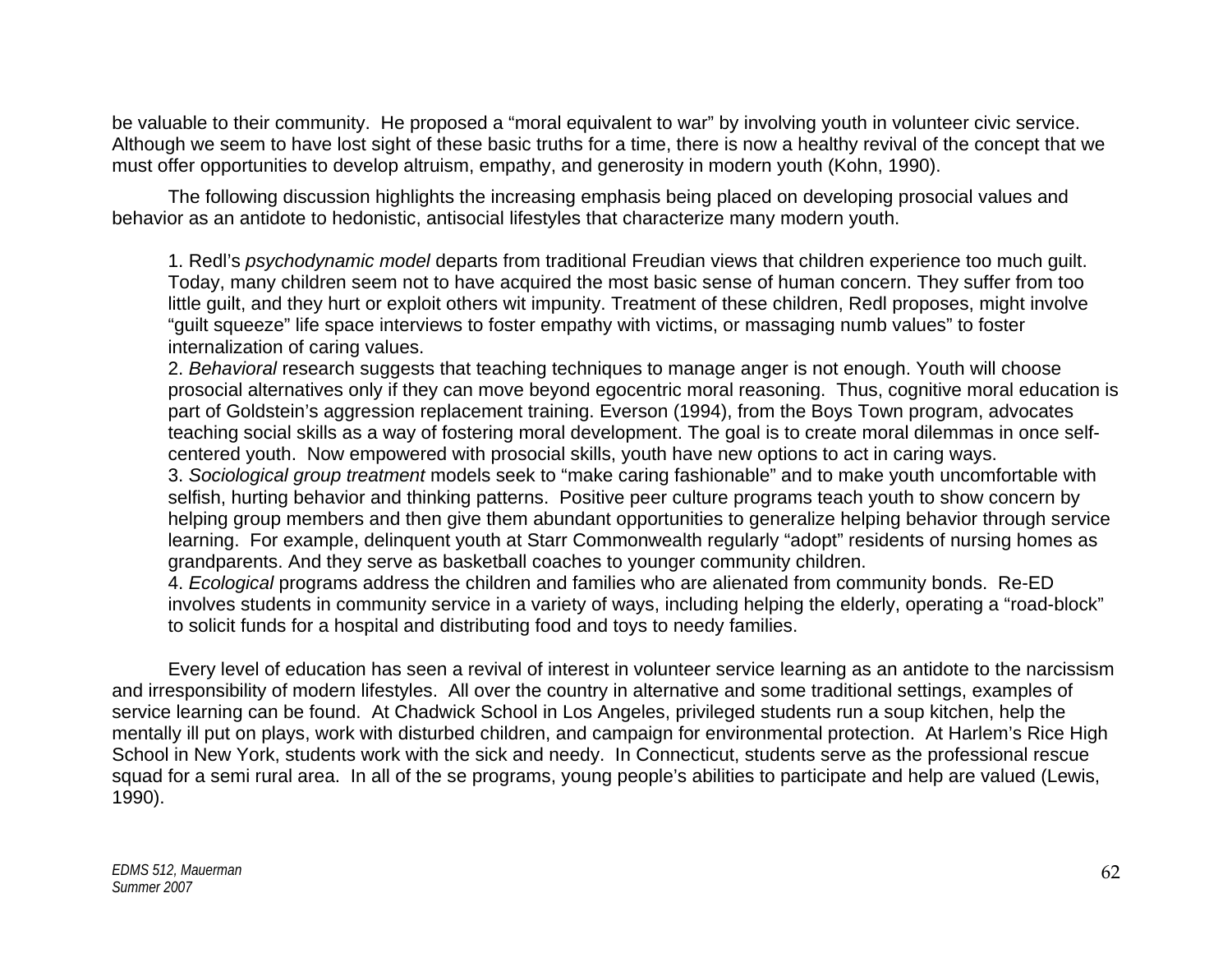For six to eight weeks in Shoreham-Wading River, students spend a double period, twice a week, in some community service activity. Students, for example, may work with elderly people or those with disabling conditions (Macroff, 1990). Students in Petaluma, California worked hard to clean up the endangered Adobe Creek. They hailed out 20 truckloads of junk, including old washing machines, sofas, two beds, and 36 old tires. They planted willow trees. Now the group is trying to raise \$200,000 for a fish hatchery. At least 25 former students are studying natural resources and wildlife at Humboldt State University in Northern California. Three others are now majoring in environmental law at other institutions (Sims, 1991).

 Service learning opens unusual programming possibilities with troubled children and youth who heretofore have been themselves "damaged goods". As they reach out to help others they create their own proof of worthiness (Brendtro & Nicholau, 1985). Diane Hedin (1989) summarized various research studies supporting the positive results of volunteer service. These include increased responsibility, self-esteem, moral development, and commitment to democratic values.

# **Putting it All Together: The Michigan Study**

 Our thesis has been that reclaiming programs must address the critical variables of belonging, mastery, independence, and generosity. We close this article by highlighting a recent study of more than 300 delinquent youth in Michigan correctional facilities (Gold and Osgood, 1992). The program encompassed two state and two private treatment centers using Positive Peer Culture (PPC) treatment methodology.

 The Michigan researchers gathered exhaustive data from records, referral agencies, staff, students and caregivers. They observed each youth from arrival until 6 months follow-up after release. The population consisted of boys, generally 15 or 16 years old, who had been arrested form one to 20 times. The typical student was remarkably unsuccessful in school, with average academic achievement 4.2 grade levels below expectation. A third of the boys had not even attended school in the period before placement. These youth are representative of those served currently by North American juvenile corrections department.

 The youth lived in 45 separate self-contained treatment/classroom groups, each with its own interdisciplinary staff team. This enabled researcher to study the impact of these different treatment environments. Thus, though all programs used peer group treatments, they differed on variables such as the amount of autonomy given to youth and the closeness of the staff and youth relationships. Variations in the group culture were related to success in the program and in the community after release.

 Gold and Osgood reviewed prior research showing that homogeneous settings for aggressive youth typically spawn strongly negative youth countercultures. Instead of cooperating with treatment goals, students resist adult control, develop a code of silence against informing on one another, go underground to circumvent institutional rules, and use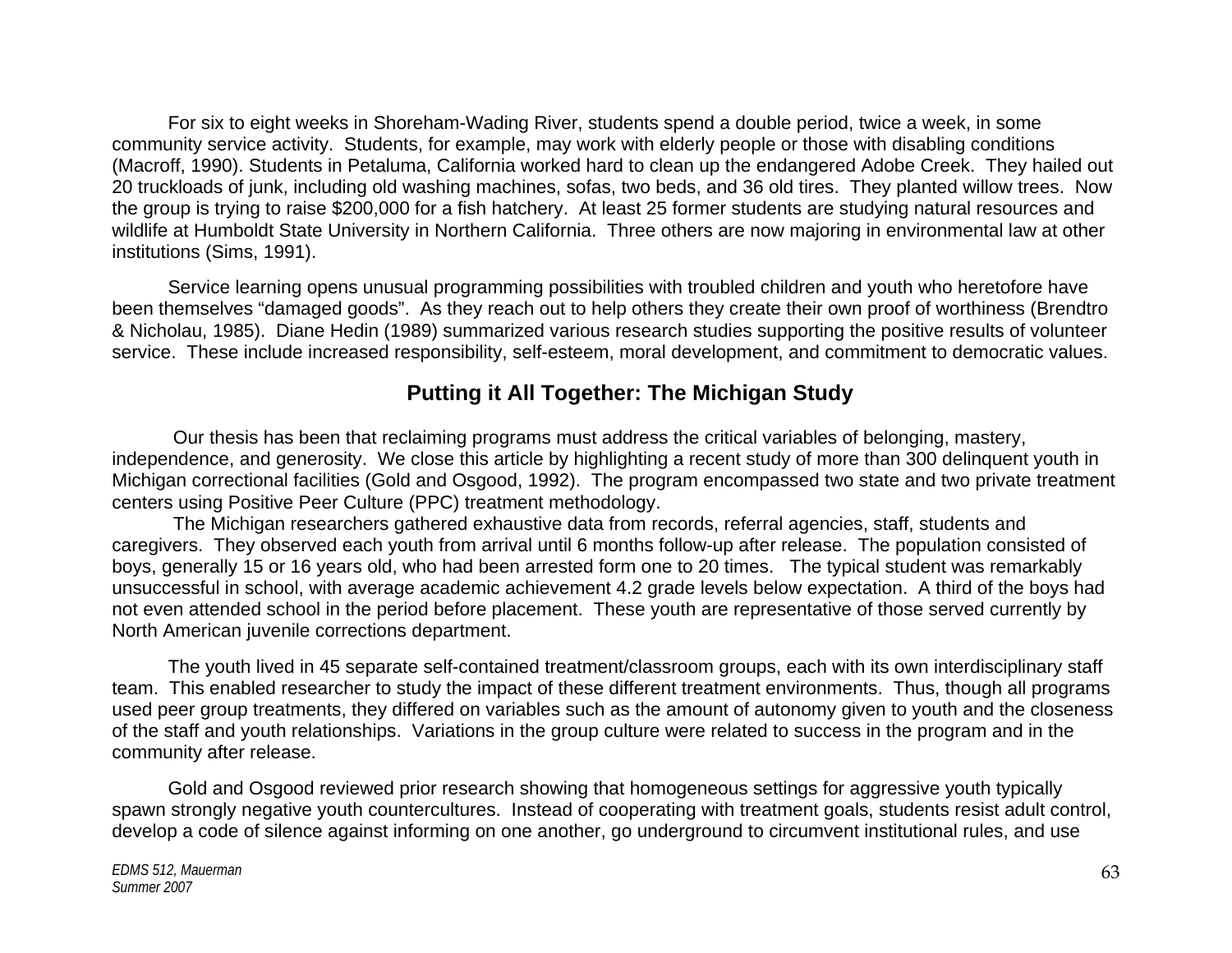physical coercion to maintain a peer subculture committed to delinquent values and behavior. An ongoing debate in the research literature is considering why these negative subcultures form. Two competing explanations have been proposed:

1. Negative youth traits: Delinquent youth "import" into the reeducation setting their dysfunctional character traits. This is a collective example of the "bad apple" notion.

2. Negative Institutional Milieu: Depriving environments create aggressive countercultures, harsh, coercive settings strip youth of autonomy and decision making, this fostering rebellion.

 Contrary to what might have been expected, Gold and Osgood found that delinquents in the Michigan settings regularly viewed their environments as safe and supportive. Although full consideration of their exhaustive study is beyond the scope of our current discussion here, we highlight their findings related to the principles of belonging, mastery, independence and generosity.

*Belonging:* The more troubled and beset youth are, the more they need close personal attachments to reconstruct their lives. Adults who do not form these bonds distance themselves from delinquent youth and thereby diminish their ability to influence them.

*Mastery:* Delinquent behavior often is provoked by scholastic failure. Teachers in successful school programs give students "uncommonly warm emotional support" and prevent them from failing. Youth who become interested in school and make achievement gains have better subsequent community adjustment.

*Independence:* Involving delinquent youth in decision-making, even in highly secure settings, fosters the turn-around to prosocial behavior. Adult domination and authoritarian control feeds negative peer subcultures, which sabotage treatment goals.

*Generosity:* High value is placed on caring in peer-helping programs and a key measure of progress is showing concern for other group members. Students who adopt prosocial norms have more positive experiences during treatment and gain access to more prosocial reference groups after leaving the program.

The Michigan research also shows that the "treatment versus custody" debate is bogus, as concern and control are both essential. Successful programs find ways to address developmental needs of youth as well as societal needs to stop destructive behavior. This requires adults who are authoritative but not authoritarian. These data contradict the currently popular boot-camp notion that the harsher the institutional experience, the greater is the deterrent effect. In reality, troubled youth need safe, positive environments where they can form corrective social bonds with caring adults and peers.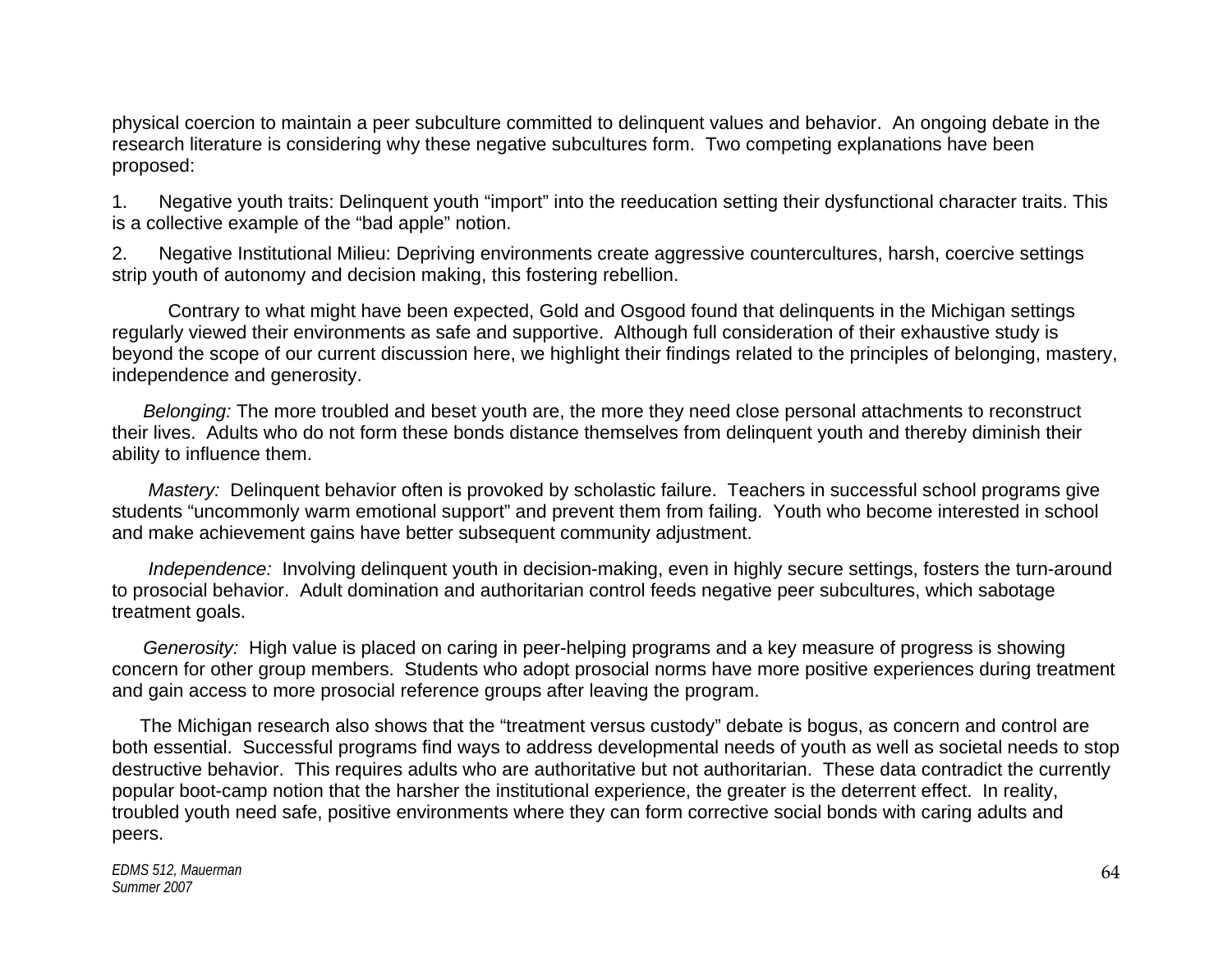Please read prior to class on 7/19/07 Reprinted by permission. Do Not Duplicate.

# **Understanding by Design, Expanded 2nd Edition**

# *by Grant Wiggins and Jay McTighe*

# **Introduction**

To begin with the end in mind means to start with a clear understanding of your destination. It means to know where you're going so that you better understand where you are now so that the steps you take are always in the right direction. -Stephen R. Covey, *The 7 Habits of Highly Effective People*, 1989, p. 98

That's what I find so exciting about this process: it is so much better for me and the students to be in the middle of a UbD. Everything seems so relaxed, I'm more confident, and the students are very excited. They seem to sense something more at the core of what we're doing. I suppose they sense the goal: the goal is usually not revealed as completely and clearly. I know what my students know, I know what they don't know, and I know what I need to do. How liberating.

—A teacher reflecting on using UbD

Consider the following four vignettes and what they suggest about understanding and the design of curriculum and assessments. Two are true. Two are fictionalized accounts of familiar practice.

1. As part of a workshop on "understanding," a veteran high school English teacher entered the following reflection in a learning log about her own experience as a high school student:

I felt then that my brain was a way station for material going in one ear and (after the test) out the other. I could memorize very easily and so became valedictorian, but I was embarrassed even then that I understood much less than some other students who cared less about grades.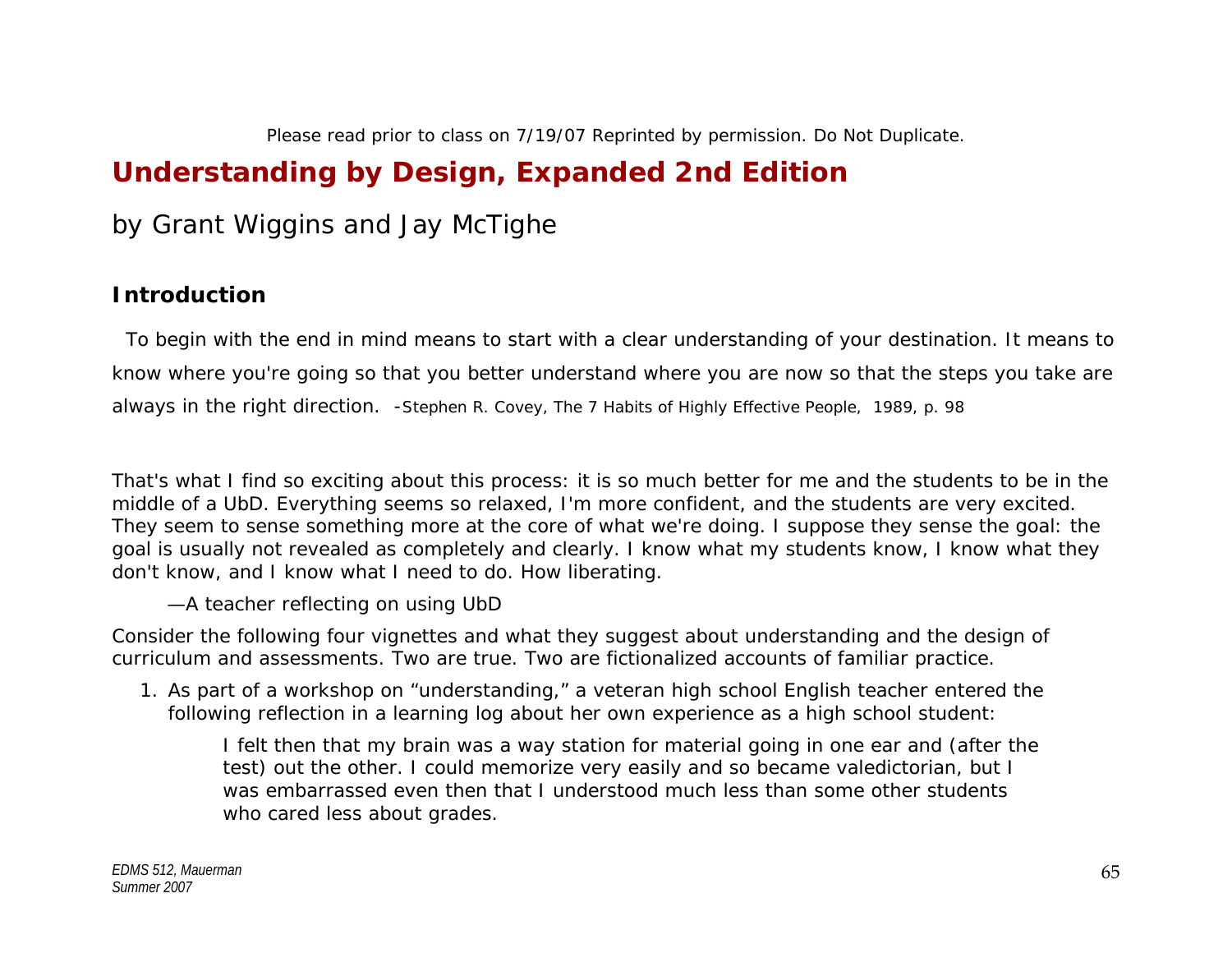2. For two weeks every fall, all the 3rd grade classes participate in a unit on apples. The 3rd graders engage in a variety of activities related to the topic. In language arts, they read about Johnny Appleseed and view an illustrated filmstrip of the story. They each write a creative story involving an apple and then illustrate their stories using tempera paints. In art, students collect leaves from nearby crab apple trees and make a giant leaf-print collage that hangs on the hallway bulletin board adjacent to the 3rd grade classrooms. The music teacher teaches the children songs about apples. In science, they use their senses to carefully observe and describe the characteristics of different types of apples. During mathematics, the teacher demonstrates how to scale up an applesauce recipe to make enough for all the 3rd graders.

A highlight of the unit is the field trip to a local apple orchard, where students watch cider being made and go on a hayride. The culminating unit activity is the 3rd grade apple fest, a celebration in which parents dress in apple costumes and the children rotate through various activities at stations—making applesauce, competing in an apple word-search contest, bobbing for apples, and completing a math skill sheet containing word problems involving apples. The fest concludes with selected students reading their apple stories while the entire group enjoys candy apples prepared by the cafeteria staff.

- 3. A test item on a National Assessment of Educational Progress (NAEP) mathematics assessment presented the following question to 8th grade students, as an open-ended prompt demanding a written answer: "How many buses does the army need to transport 1,128 soldiers if each bus holds 36 soldiers?" Almost one-third of the 8th graders gave the following answer: "31 remainder 12" (Schoenfeld, 1988, p. 84).
- 4. It's late April and the panic is beginning to set in. A quick calculation reveals to the world history teacher that he will not finish the textbook unless he covers an average of 40 pages per day until the end of school. He decides, with some regret, to eliminate a short unit on Latin America and several time-consuming activities, such as a mock UN debate and vote and discussions of current international events in relation to the world history topics they've studied. To prepare his students for the departmental final exam, it will be necessary to switch into a fast-forward lecture mode.

Each of these vignettes reveals some troubling aspect of *understanding* and *design*. (By the way, the oddnumbered vignettes are true; the others might as well be, given common practice.)

The reflection of the high school English teacher reveals a familiar truth—even "good" students don't always have deep understanding of what's been taught despite the fact that conventional measures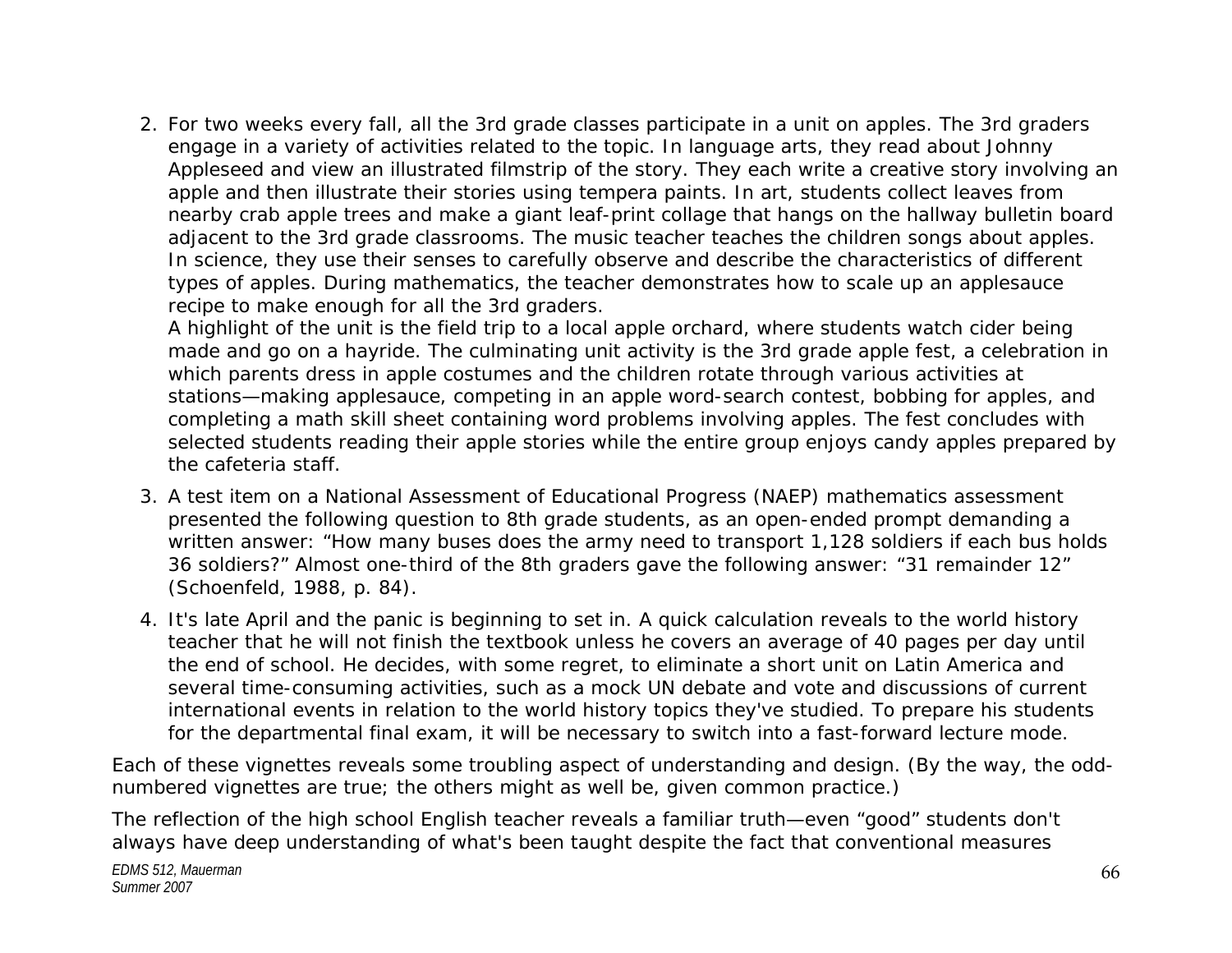(course grades and cumulative GPA) certify success. In her case, testing focused predominantly on the recall of information from textbooks and class presentations. She reported that she was rarely given assessments that called for her to demonstrate deeper understanding.

The fictitious unit on apples presents a familiar scene—the *activity*-oriented curriculum—in which students participate in a variety of hands-on activities. Such units are often engaging for students. They may be organized, as in this case, around a theme and provide interdisciplinary connections. But questions about the value of the work remain. To what ends is the teaching directed? What are the big ideas and important skills to be developed during the unit? Do the students understand what the learning targets are? To what extent does the *evidence* of learning from the unit (e.g., the leaf-print collage, the creativewriting stories, the completed word searches) reflect worthwhile content standards? What understandings will emerge from all this and endure?

The NAEP mathematics test item reveals another aspect of understanding, or lack thereof. Although the students computed accurately, they had not grasped the meaning of the question, nor had they apparently understood how to use what they knew to reach an answer of 32 buses. Could it be that these students had mastered the out-of-context drill problems in the math book and on worksheets, but had been given little opportunity to apply mathematics in the context of real-world applications? Should we conclude that the students who answered "remainder 12" *really* understand division and its use?

Nearly every teacher can empathize with the world history teacher's struggle, given the pressures to "cover" material. The challenge is exacerbated by the natural increase of knowledge in fields such as science and history, not to mention external testing obligations and additions to the curriculum in recent years (e.g., computer studies and drug education). But at its worst, a *coverage* orientation—marching through the textbook irrespective of priorities, desired results, learner needs and interests, or apt assessment evidence—may defeat its own aims. For what do students remember, much less understand, when there is only *teaching* with no opportunity to really *learn*—to work with, play with, investigate, use the key ideas and points of connection? Such an approach might correctly be labeled, "Teach, test, and hope for the best."

# *The twin sins of design*

Interestingly enough, we think, both the apples unit and the world history class suffer from the same general problem, though what is taking place in both classrooms clearly looks very different. Though in the elementary classroom the students are doing loads of hands-on activity and in the history classroom a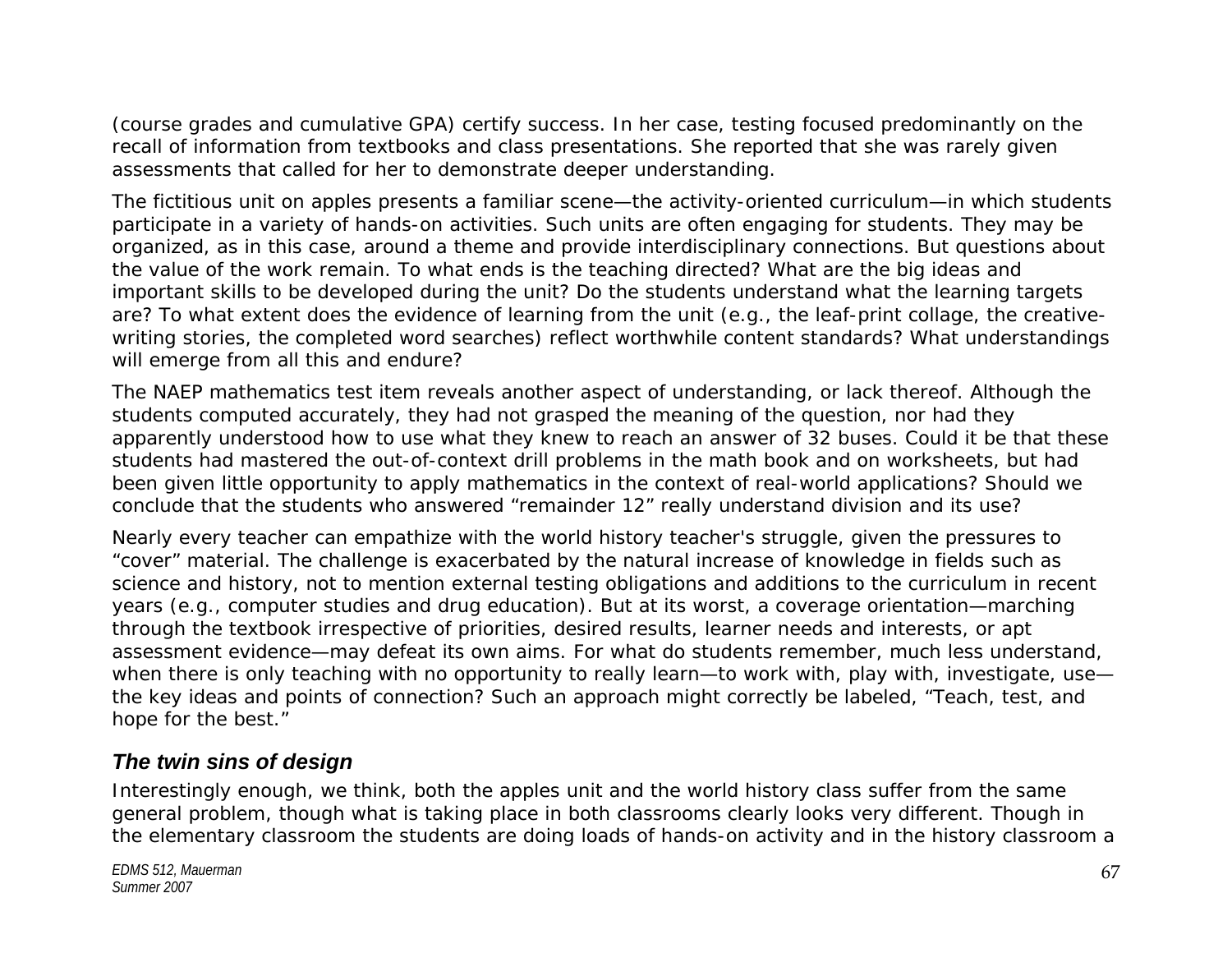teacher is lecturing to students, both cases reveal no clear intellectual goals. We call the two versions of the problem the "twin sins" of typical instructional design in schools: activity-focused teaching and coverage-focused teaching. Neither case provides an adequate answer to the key questions at the heart of effective *learning*: What is important here? What is the point? How will this experience enable me as a learner to meet my obligations? Put simply, in a phrase to be considered throughout this book, the problem in both cases is that there are no explicit big ideas guiding the teaching and no plan for ensuring the learning.

# *What this book is about*

As the title suggests, this book is about good design—of curriculum, assessment, and instruction—focused on developing and deepening understanding of important ideas. Posed as a question, considered throughout the book and from many perspectives, the essence of this book is this: *How do we make it more likely—by our design—that more students really understand what they are asked to learn?* So often, by contrast, those who "get it" are learners who come to us already able and articulate—understanding by good fortune. What must our planning entail to have an intellectual impact on everyone: the less experienced; the highly able, but unmotivated; the less able; those with varied interests and styles?

To explore such questions we must surely investigate the purpose of the designs—in our case, understanding. So what do we mean when we say that we want students to *understand* as opposed to merely take in and recall? How is it possible for a student to know lots of important things but not understand what they mean—something we have all seen as teachers? And vice versa: How can another student make lots of mistakes about the facts—and not even do all the assigned work—but nonetheless penetrate to the key ideas? Thus, although the book is about the design of curriculum to engage students in exploring big ideas, it is also an attempt to better understand *understanding*, especially for purposes of assessment.

As you shall see, we propose that a helpful way to think about what understanding is, how to design for it, and how to find evidence of it in student work is to realize that understanding has various facets. Everyday language reveals the variety of connotations, hence the need to clarify them. Think about the difference, for example, between saying, "He didn't understand the French speaker" and "She didn't understand what the primary source documents meant." There are different kinds of understanding; we need to be clear about which ones we are after. Understanding, we argue, is *not* a single goal but a family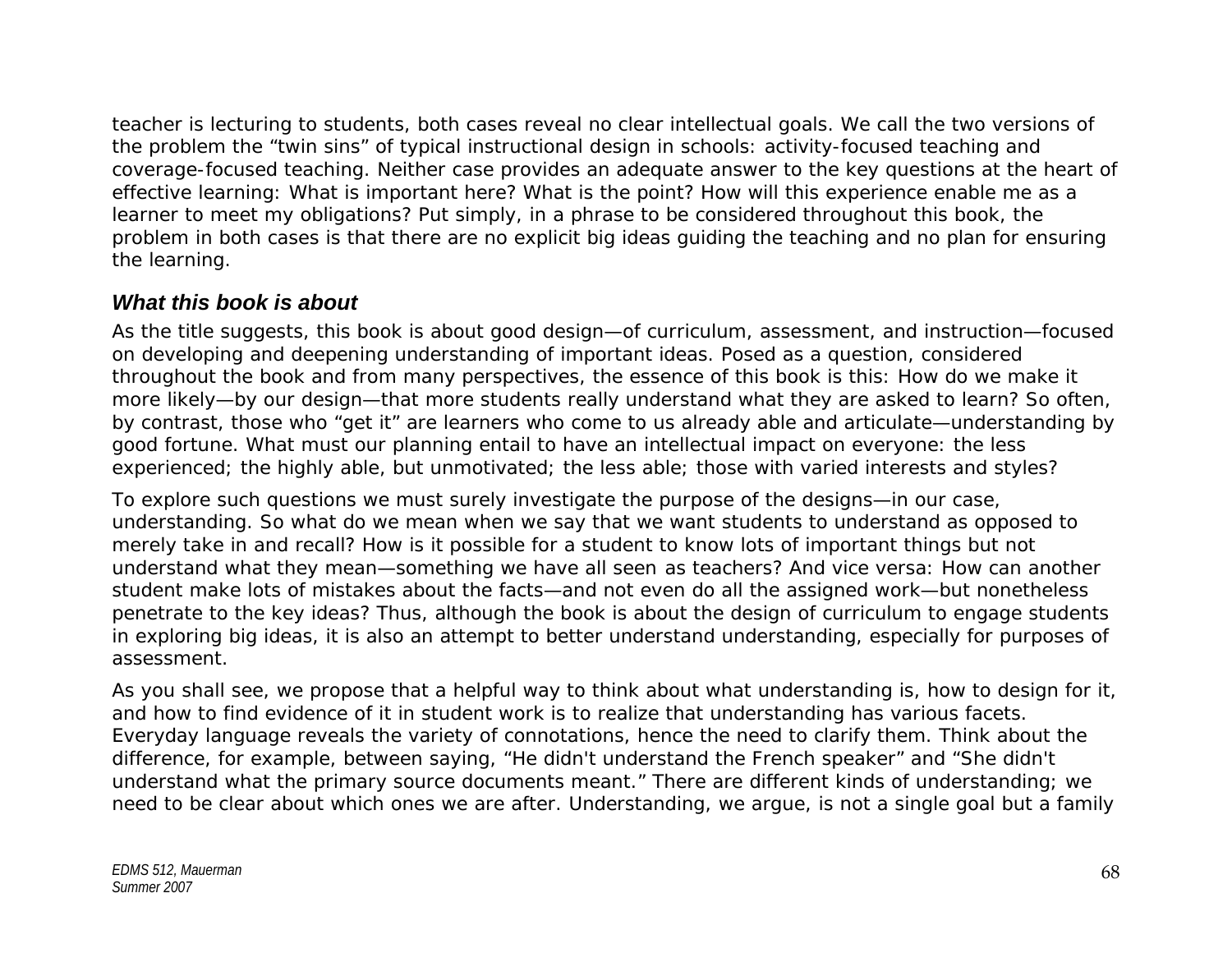of interrelated abilities—six different facets of transfer—and an education for understanding would more deliberately develop them all.

This dual purpose—clarifying the goal called "student understanding" while exploring the means called "good design"—raises a host of vital questions in the real world of teaching, of course. What is the best way to design for both content mastery and understanding? How can we accomplish the goal of understanding if the textbooks we use dispense volumes of out-of-context knowledge? How realistic is teaching for understanding in a world of content standards and high-stakes tests? Thus, in the book, we do the following in an attempt to answer these and other questions:

- Propose an approach to curriculum and instruction designed to engage students in inquiry, promote transfer of learning, provide a conceptual framework for helping students make sense of discrete facts and skills, and uncover the big ideas of content.
	- Examine an array of methods for appropriately assessing the degree of student understanding, knowledge, and skill.
	- Consider the role that predictable student misunderstandings should play in the design of curricula, assessments, and instruction.
	- Explore common curriculum, assessment, and instruction practices that may interfere with the cultivation of student understanding, and propose a *backward design* approach to planning that helps us meet standards without sacrificing goals related to understanding.
	- Present a theory of *six facets of understanding* and explore its theoretical and practical implications for curriculum, assessment, and teaching.
	- Present a unit template to assist in the design of curricula and assessments that focus on student understanding.
	- Show how such individual units should be nested in a larger, more coherent framework of courses and programs also framed around big ideas, essential questions, and core assessment tasks.
	- Propose a set of design standards for achieving quality control in curriculum and assessment designs.
	- Argue that designers need to work smarter, not harder, by sharing curriculum designs worldwide via a searchable Internet database.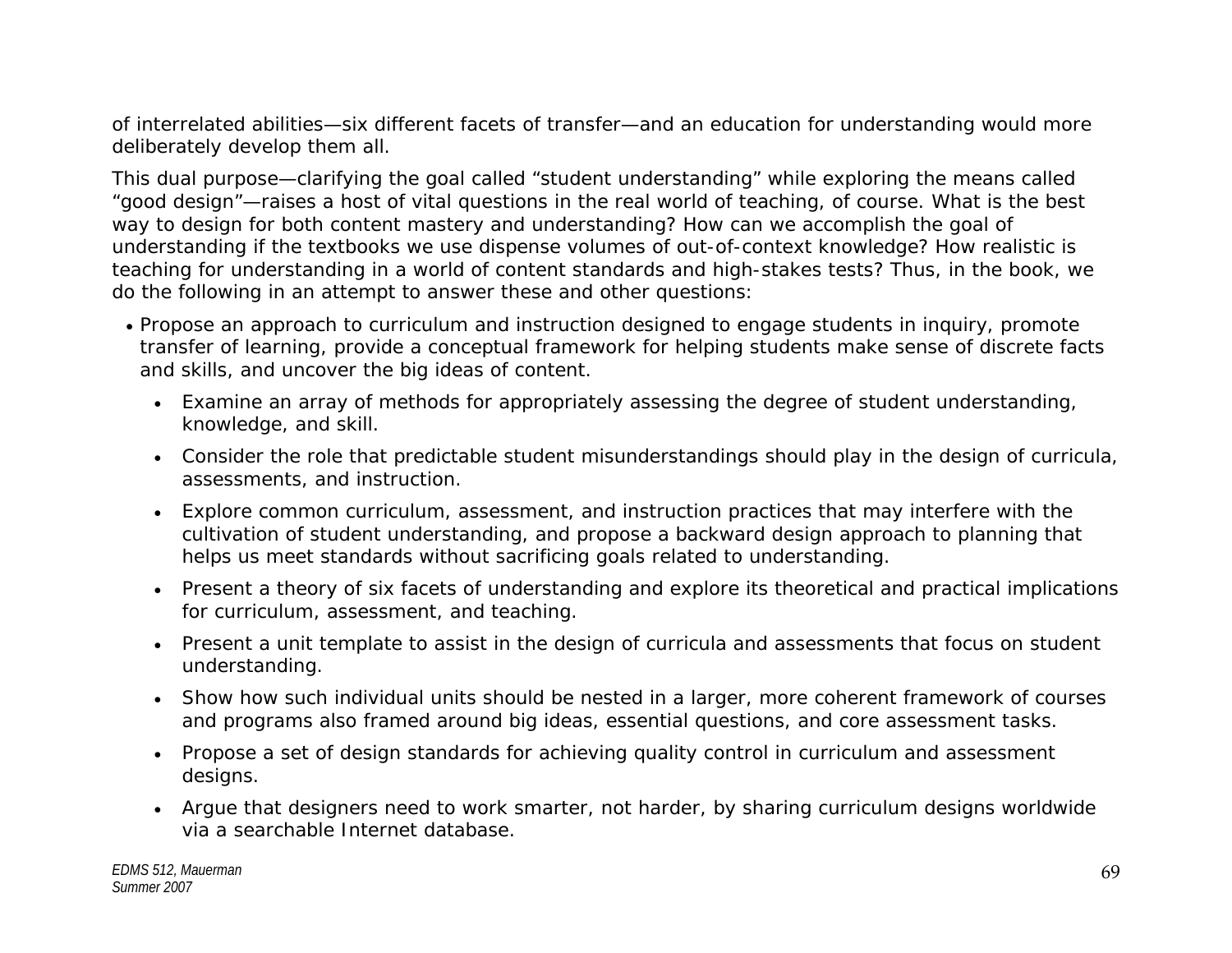# *The book's audience*

This book is intended for educators, new or veteran, interested in enhancing student understanding and in designing more effective curricula and assessments to achieve that end. The audience includes teachers at all levels (elementary through university), subject matter and assessment specialists, curriculum directors, preservice and inservice trainers, school-based and central office administrators and supervisors. We provide numerous examples, from all levels of schooling, throughout the book, but never enough to suit any one audience at any one time, alas. Further examples from all subjects and levels can be found in the *Understanding by Design Professional Development Workbook* (McTighe & Wiggins, 2004) and on the UbD Web site (http://ubdexchange.org).

## *Key terms*

A few words about terminology are in order. We talk a good deal in the book about *big ideas* that should be the focus of education for understanding. A big idea is a concept, theme, or issue that gives meaning and connection to discrete facts and skills. Here are some examples: adaptation; how form and function are related in systems; the distributive property in mathematics (whereby we can use any number of groupings and subgroupings to yield the "same" numbers); problem solving as the finding of useful models; the challenge of defining *justice*; and the need to focus on audience and purpose as a writer or speaker. In an education for understanding, a vital challenge is to highlight the big ideas, show how they prioritize the learning, and help students understand their value for making sense of all the "stuff" of content.

Educators involved in reform know that the words *curriculum* and *assessment* have almost as many meanings as there are people using the terms. In this book, *curriculum* refers to the specific blueprint for learning that is derived from *desired results*—that is, content and performance standards (be they statedetermined or locally developed). Curriculum takes content (from external standards and local goals) and shapes it into a plan for how to conduct effective and engaging teaching and learning. It is thus more than a list of topics and lists of key facts and skills (the "inputs"). It is a map for how to achieve the "outputs" of desired student performance, in which appropriate learning activities and assessments are suggested to make it more likely that students achieve the desired results.

The etymology of the word suggests this: *Curriculum* is the particular "course to be run," given a desired end point. A curriculum is more than a traditional program guide, therefore; beyond mapping out the topics and materials, it specifies the most appropriate experiences, assignments, and assessments that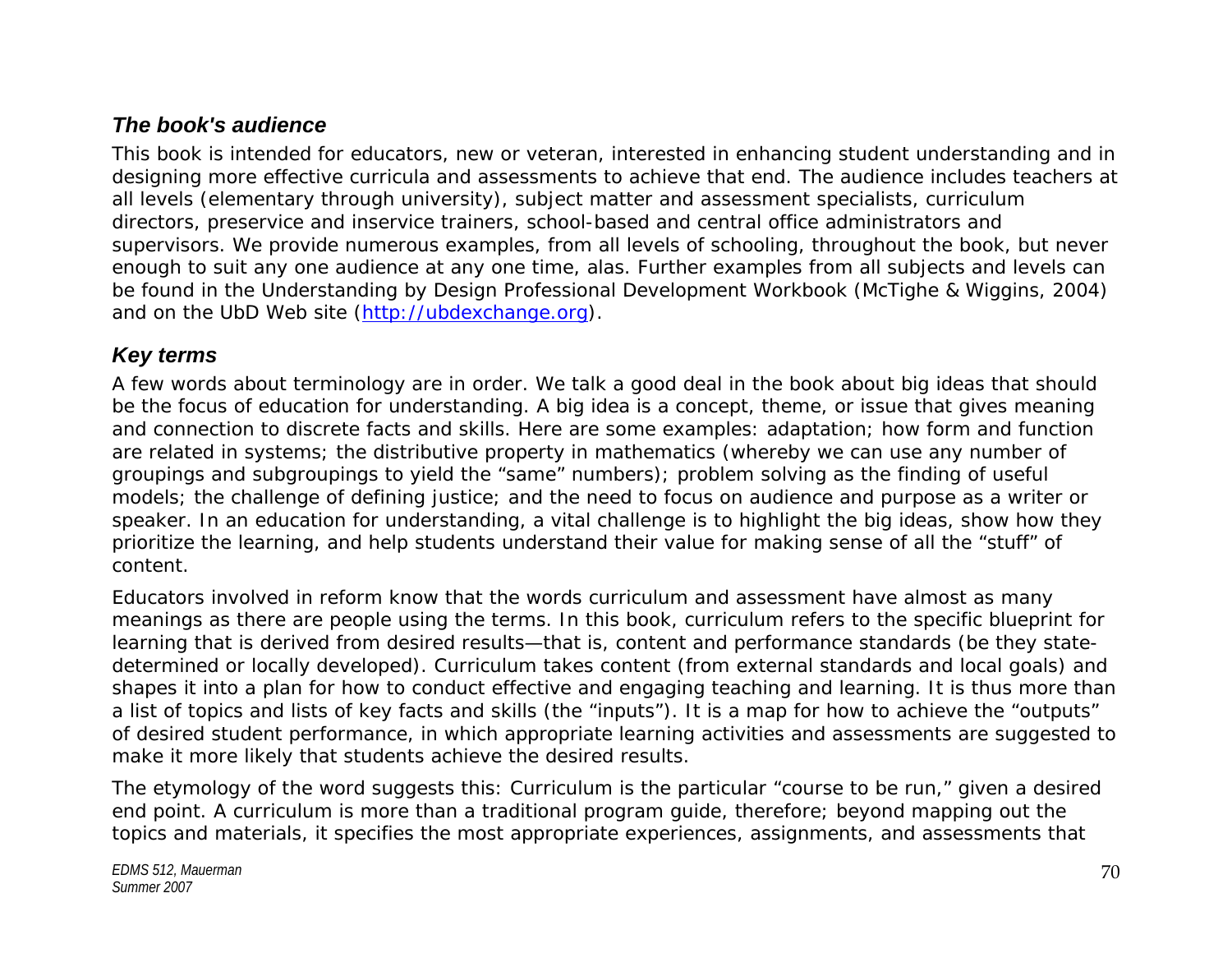might be used for achieving goals. The best curricula (and syllabi), in other words, are written from the point of view of the desired learnings, not merely what will be covered. They specify what the learner should have achieved upon leaving, what the learner needs to do to achieve, and what the teacher needs to do to achieve the results sought. In sum, they specify the desired output and means of achieving it, not just a list of content and activities.

By *assessment* we mean the act of determining the extent to which the desired results are on the way to being achieved and to what extent they have been achieved. Assessment is the umbrella term for the deliberate use of *many* methods of gathering evidence of meeting desired results, whether those results are state content standards or local curricular objectives. The collected evidence we seek may well include observations and dialogues, traditional quizzes and tests, performance tasks and projects, as well as students' self-assessments gathered over time. *Assessment* is thus a more learning-focused term than *evaluation*, and the two should not be viewed as synonymous. Assessment is the giving and using of feedback against standards to enable improvement and the meeting of goals. Evaluation, by contrast, is more summative and credential-related. In other words, we need not give a grade—an evaluation—to everything we give feedback to. In fact, a central premise of our argument is that understanding can be developed and evoked only through multiple methods of ongoing assessment, with far greater attention paid to formative (and performance) assessment than is typical.

By *desired results* we mean what has often been termed *intended outcomes, achievement targets*, or *performance standards*. All four terms are meant to shift our focus away from the inputs to the output: what the student should be able to know, do, and understand upon leaving, expressed in performance and product terms. *Desired result* reminds us also that, as "coaches," we will likely have to adjust *our* design and performance en route, if feedback shows that we are in danger of not achieving the successes sought.

The word *understanding* turns out to be a complex and confusing target despite the fact that we aim for it all the time. The word naturally deserves clarification and elaboration, which is the challenge for the rest of the book. For now, though, consider our initial working definition of the term: To *understand* is to make connections and bind together our knowledge into something that makes sense of things (whereas without understanding we might see only unclear, isolated, or unhelpful facts). But the word also implies doing, not just a mental act: A performance ability lies at the heart of understanding, as Bloom (1956) noted in his Taxonomy in discussing application and synthesis. To understand is to be able to wisely and effectively *use*—transfer—what we know, in context; to *apply* knowledge and skill effectively, in realistic tasks and settings. To have understood means that we show evidence of being able to transfer what we know. When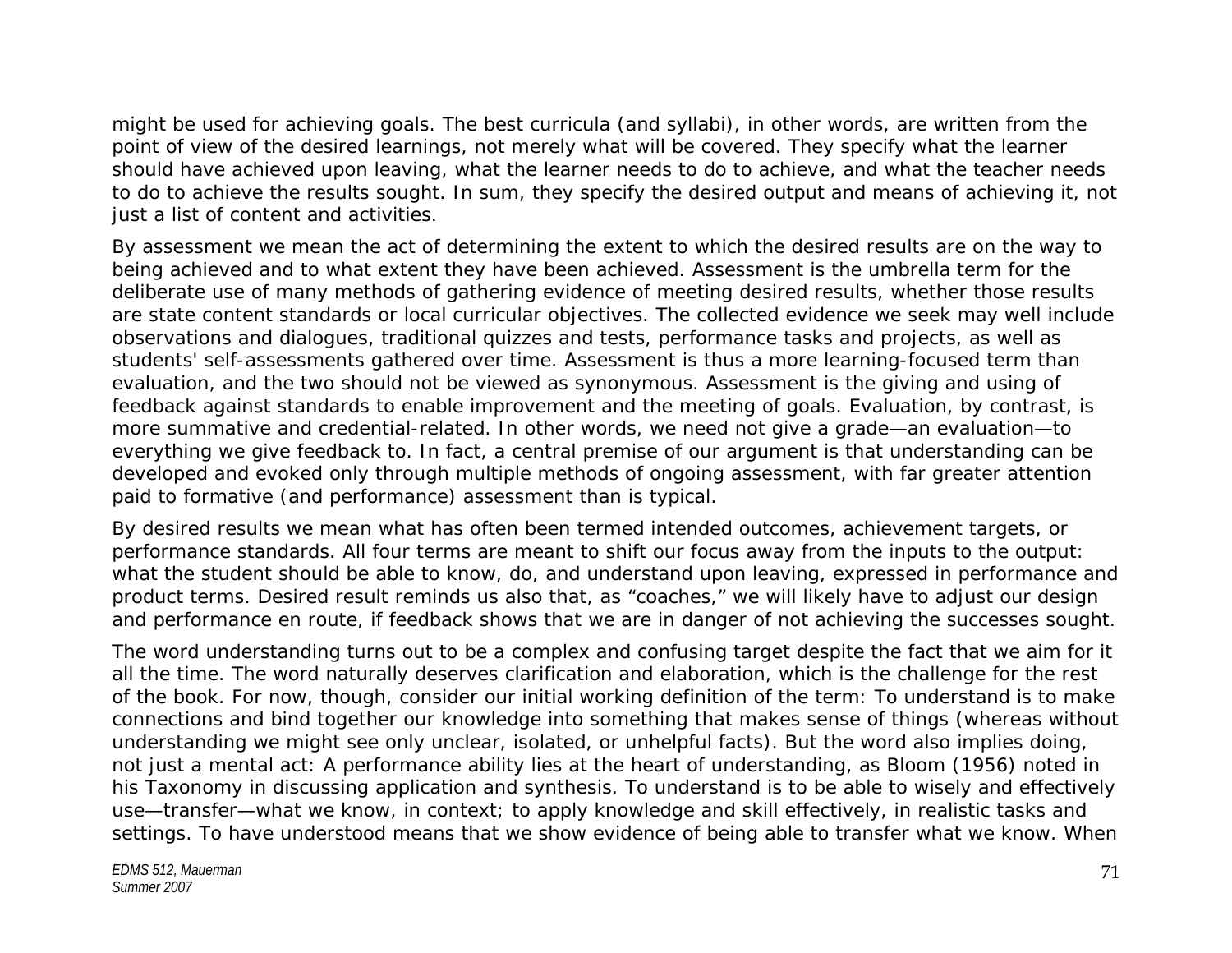we understand, we have a fluent and fluid grasp, not a rigid, formulaic grasp based only on recall and "plugging in."

When we speak of the product of this achievement—*an* understanding, as a noun—we are describing particular (often hard-won) insights. For example, we talk about scientists' current understanding that the universe is expanding or the postmodern understanding of authors as not being privileged commentators on the meaning of their books. The great challenge in teaching is to enable such subtle adult understandings to become student understandings—without reducing the understanding to a mere simplistic statement for recall. If the student gains a genuine understanding, we typically say they "*really* get it." With our help as designers and coaches, they "come to an understanding."

Yet, for years, curriculum guides have argued against framing objectives in terms of understandings. Bloom (1956) argued that the word is too ambiguous to use as a foundation for teaching goals and their assessments; hence, the writing of the Taxonomy. But an important conceptual distinction remains and needs pondering: the difference between *knowing* and *understanding*. Pinning this distinction down in theory and in practice has not been easy. We propose in the book that insufficient attention has been paid to the fact that there are *different kinds* of understandings, that knowledge and skill *do not* automatically lead to understanding, that student *misunderstanding* is a far bigger problem than we may realize, and that assessment of understanding therefore requires evidence that *cannot* be gained from traditional factfocused testing alone.

# *What this book* **isn't** *about*

1. *Understanding by Design* is not a prescriptive program. It is a way of thinking more purposefully and carefully about the nature of *any* design that has understanding as the goal. Rather than offering a step-by-step guide to follow—something that is antithetical to good design, whether in education or architecture—the book provides a conceptual framework, many entry points, a design template, various tools and methods, and an accompanying set of design standards. We offer no specific guidance about what the content of curriculum should be—except that its priorities should center on the big ideas and important performance tasks of the chosen topic. What we provide, rather, is a way to design or redesign *any* curriculum to make student understanding (and desired results generally) more likely.

2. *Understanding by Design* is not a philosophy of education, nor does it require a belief in any single pedagogical system or approach. We offer guidance on how to tackle any educational design problem related to the goal of student understanding. Nowhere do we specify which "big ideas" you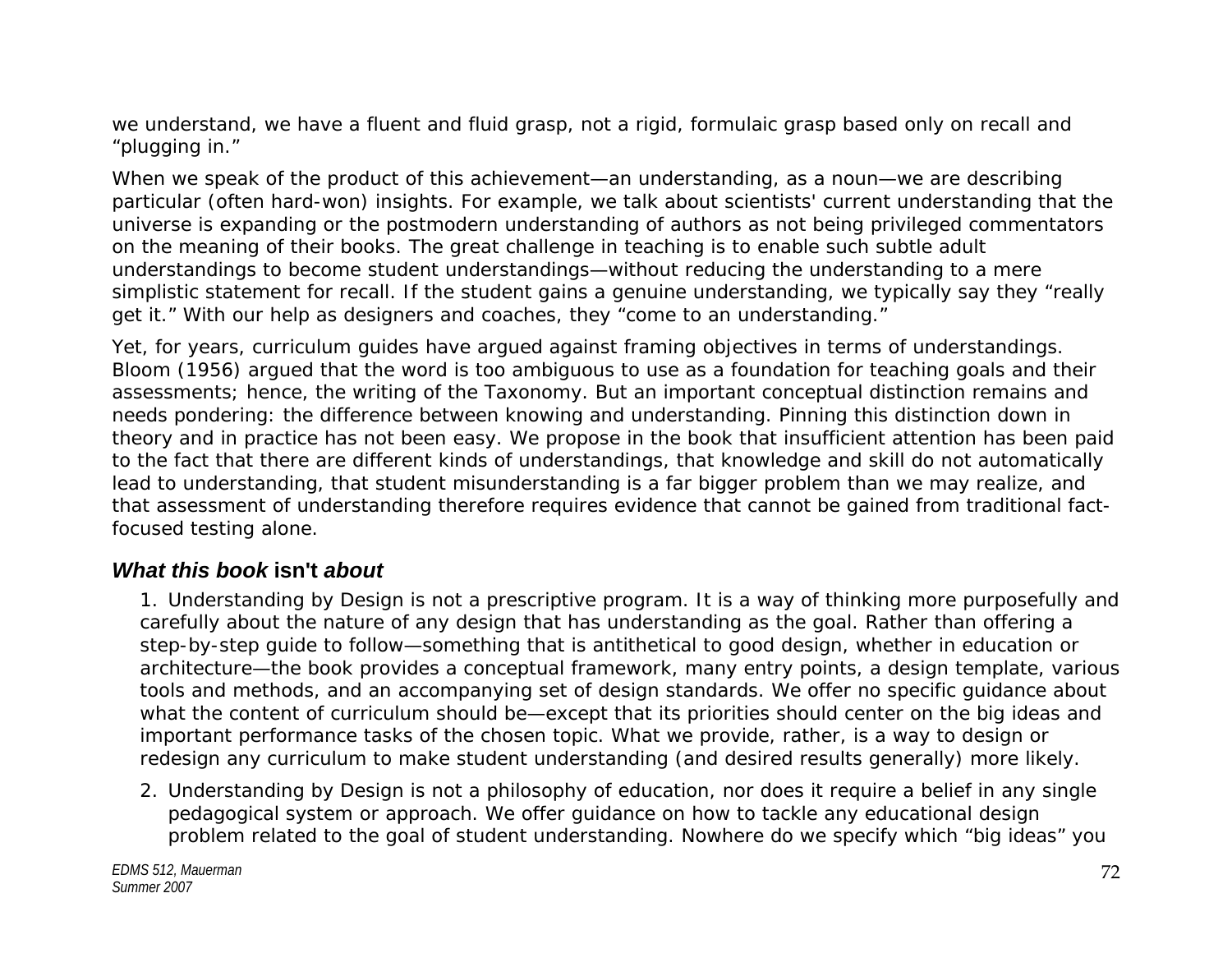should embrace. Instead, we help you better focus your design work on how to achieve understanding of the important ideas that you (or established standards) target. (We do offer many examples of big ideas in various disciplines.) The book should not be seen as competing with other programs or approaches, therefore. In fact, the proposed view of understanding and the backward design process are compatible with a full range of prominent educational initiatives, including *Problem-Based Learning Across the Curriculum* (Stepien & Gallagher, 1997), Socratic seminar, *4MAT* (McCarthy, 1981), *Dimensions of Learning* (Marzano & Pickering, 1997), teaching to state content standards, Core Knowledge, the *Skillful Teacher* (Saphier & Gower, 1997), and the materials from the Project Zero team at the Harvard Graduate School of Education entitled *Teaching for Understanding* (Wiske, 1998; Blythe & Associates, 1998). In fact, over the past five years, college professors using the lecture format, Montessori teachers, and educators working in schools using the International Baccalaureate, *Success for All*, the advanced placement program, and the Coalition of Essential Schools philosophy have all used our work to improve their designs.

- 3. The book presents a robust approach to *planning*. We say little about *teaching* strategies per se, even though we believe that a variety of instructional approaches can develop and deepen student understanding. Regardless of particular techniques, we assume that all purposeful and effective teachers follow a cycle of plan-revise-teach-assess-reflect-adjust many times. This is a noteworthy caution because crucial *redesign* information will necessarily be derived from an analysis of student work and from preassessment. (See Chapter 11 on the design process.)
- 4. This book is primarily focused on the design of curricular units (as opposed to individual lessons or broader programs). Although we strongly recommend that individual units be grounded in the broader context of programs and courses (as discussed in Chapter 12), we deliberately restrict our attention in this book to the more nitty-gritty and teacher-friendly work of unit design. In working with thousands of teachers over the years, we have found that the unit provides a comfortable and practical entry point for this design process. Although it may seem natural to apply the UbD approach to a system of daily lesson planning, we discourage it. Individual lessons are simply too short to allow for in-depth development of big ideas, exploration of essential questions, and authentic applications. In other words, a single lesson provides too short a time frame for meeting complex goals. Of course, lesson plans should logically flow from unit plans: Lessons are typically more purposeful and connected when informed by larger unit and course designs.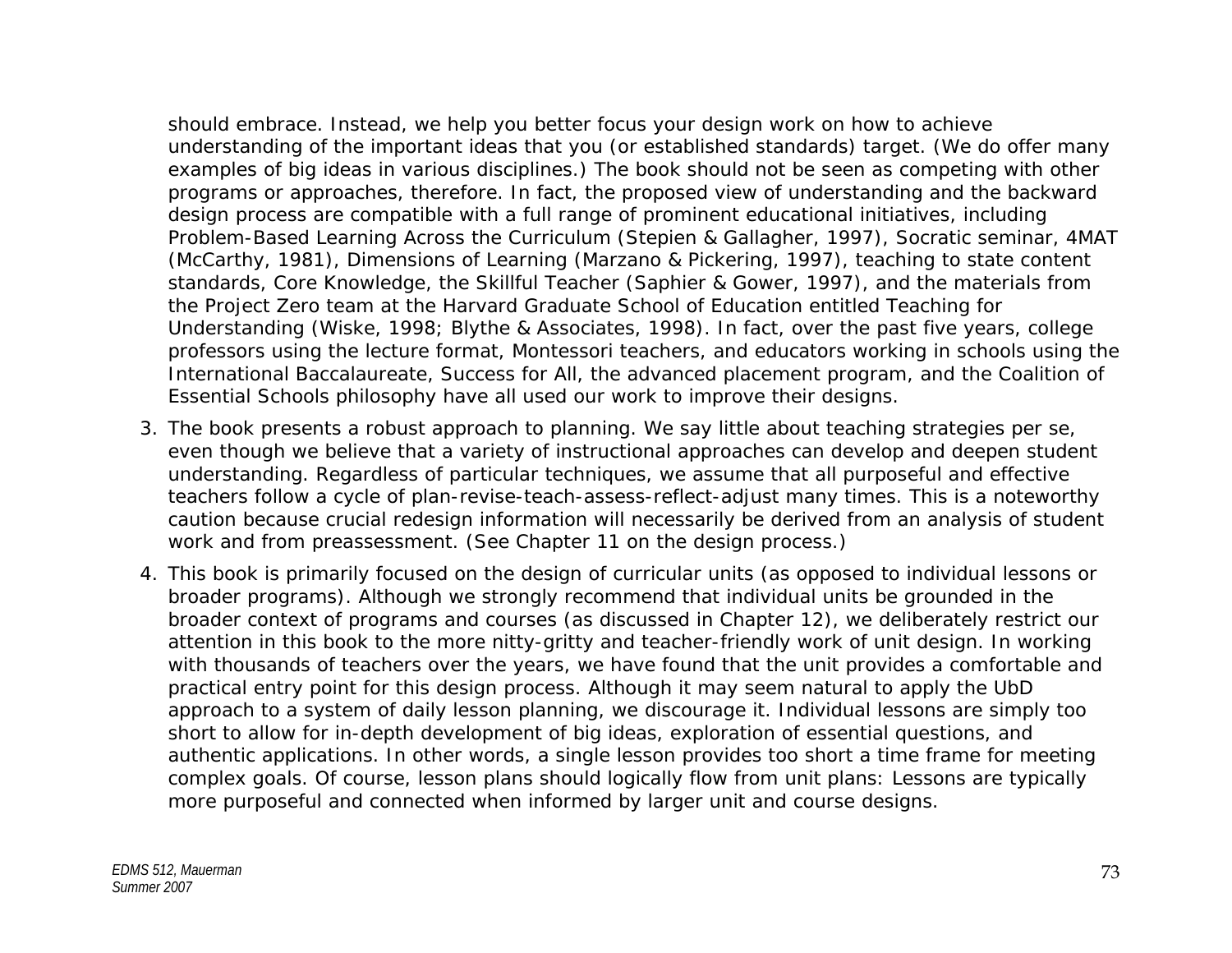5. Although teaching for in-depth understanding is a vital aim of schooling, it is, of course, only one of many. We are thus not suggesting that *all* teaching and assessment be geared *at all times* toward deep and sophisticated understanding. There are clearly circumstances when this is neither feasible nor desirable: Learning the alphabet; acquiring certain technical skills, such as keyboarding; or developing the basics in foreign language do not call for in-depth understanding. In some cases, the developmental level of students will determine the extent to which conceptualization is appropriate; at other times the goals of a course or program will make in-depth understanding a lesser or tangential goal. Sometimes "familiarity" is an appropriate and sufficient goal for certain topics at certain points in time. There is neither the time nor the need to go into depth on everything, and it would be counterproductive when the goal is to convey a sense of the larger whole. The book is thus built upon a conditional premise: *If* you wish to develop greater in-depth understanding in your students, *then* the ideas and processes of *Understanding by Design* apply.

## *A few helpful cautions and comments*

We offer three warnings, though, for readers willing and ready to plan and teach for understanding. First, although educators often talk about wanting to get beyond mere coverage to ensure that students really understand what they learn, you may find that what you previously thought was effective teaching for understanding really wasn't. You may also discover that you aren't quite as clear as you might be about what, specifically, your students should leave understanding. In fact, we predict that you will be somewhat disturbed by how hard it is to specify the understandings and what they look like in assessment, and how easy it is to lose sight of goals related to understanding in the midst of planning, teaching, and evaluating student work.

Second, though many courses of study appropriately focus on skills (such as reading, algebra, physical education, and introductory Spanish), teacher-designers may well find after reading this book that there are, indeed, big ideas essential for learning key skills with fluency—namely, understanding how to *use* skills *wisely*—that need greater attention in their plans. For example, a big idea in literacy development is that the meaning of the text is not in the text but between the lines, in the interaction between the active reader and the text. Getting students to understand this is not only difficult but requires a very different design and presents a very different teaching problem than that of focusing only on discrete reading strategies. The challenge is, at its core, to help students overcome the misunderstanding that reading is only decoding, and to help them know what to do when decoding alone does not yield meaning.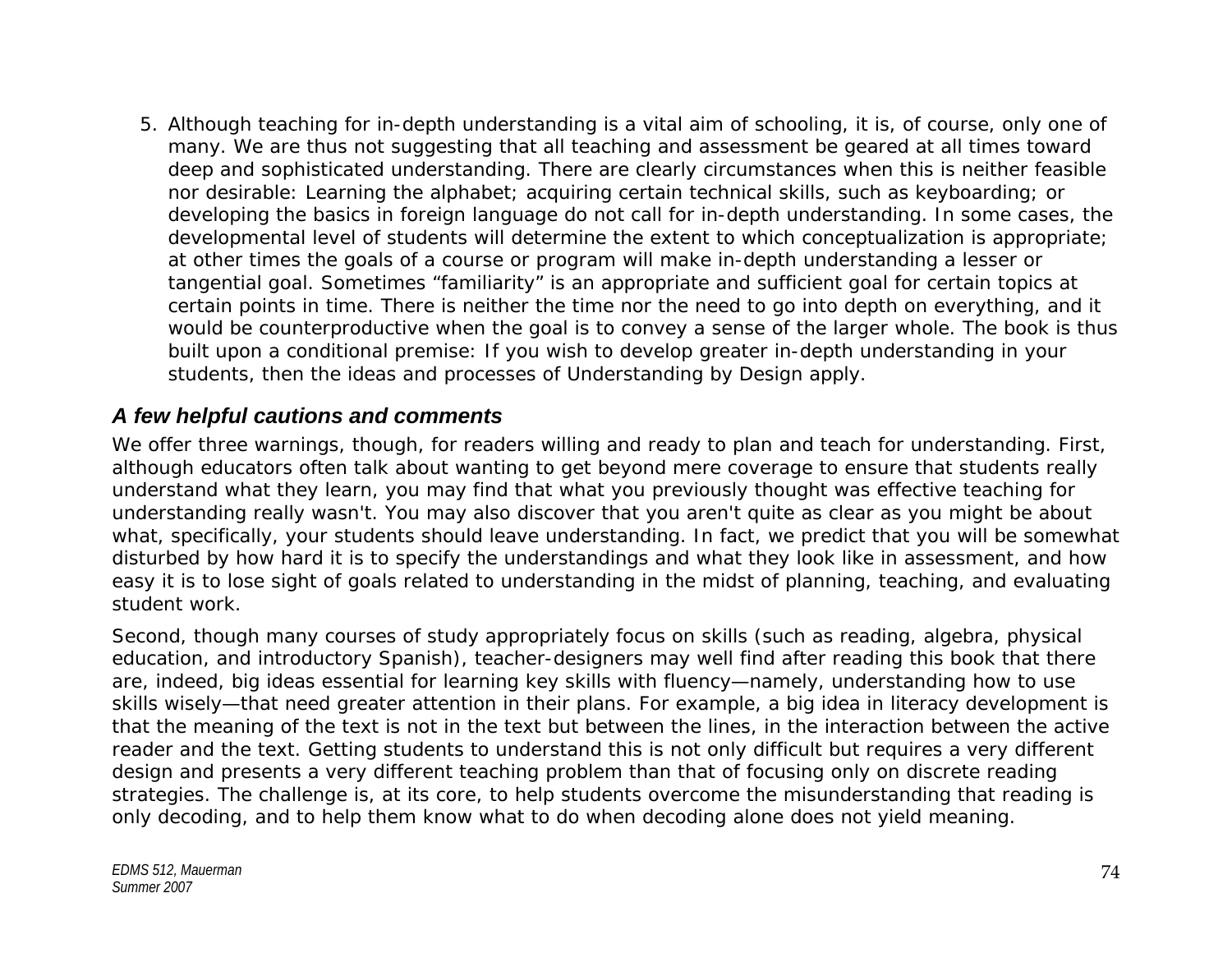Third, though many teachers believe that to design for understanding is incompatible with established content standards and state testing, we think that by the time you have read the entire book, you will consider this to be false. Most state standards identify or at least imply big ideas that are meant to be understood, not merely covered. Consider these examples from Ohio's standards for 11th grade social studies and California's standards for physics:

*Trace key Supreme Court decisions related to a provision of the Constitution (e.g., cases related to reapportionment of legislative districts, free speech, or separation of church and state).*

*Energy cannot be created or destroyed, although in many processes energy is transferred to the environment as heat. As a basis for understanding this concept:*

*a. Students know heat flow and work are two forms of energy transfer between systems. . . .*

More generally, once you understand the elements we propose as central to good design, we expect that your approach to *all* your design obligations will change.

We predict that you will experience two quite different feelings as you read. At times you will say to yourself, "Well, of course, this is just common sense! This merely makes explicit what good planners have always done." At other times you will feel that we are proposing provocative and counterintuitive ideas about teaching, learning, assessment, and planning. To help you in the latter case, we will offer sidebars about potential misunderstandings—we call them "Misconception Alerts"—in which we try to anticipate reader confusion in the lines of argument and ideas being proposed.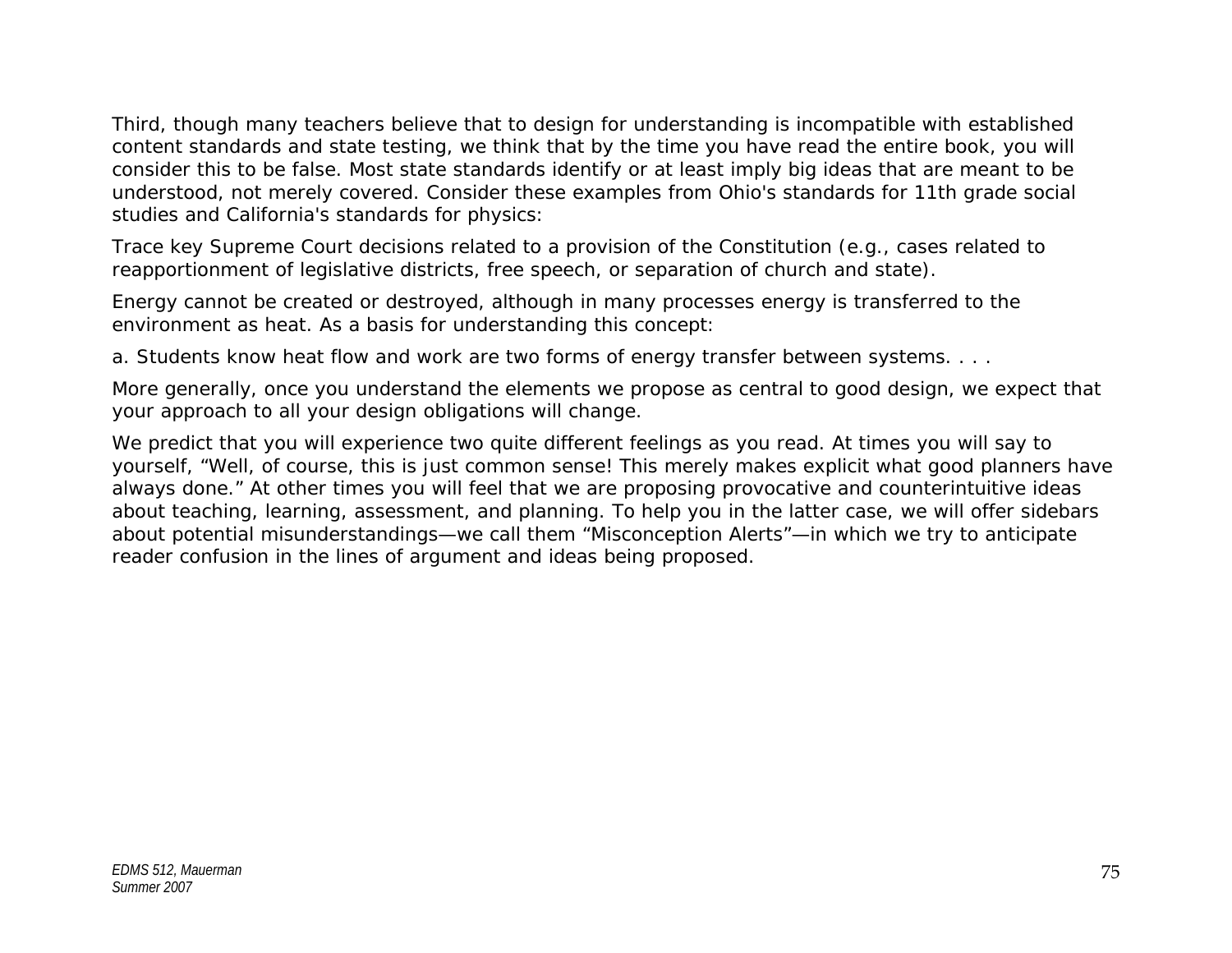## **MISCONCEPTION ALERT!**

- 1. *Only alternative or progressive methods of teaching and assessing can yield understanding*. *This is all about process as opposed to content*. Nothing could be further from the truth. You cannot understand without subject matter knowledge. All so-called traditional approaches to learning at the college level, for example, aim at and often succeed in yielding in-depth understanding. The challenge is not to choose this or that tactic to the exclusion of others, but to *expand* and better *target* our teaching repertoire, based on a more careful consideration of what our learning goals imply. In practice, we find that all teachers, regardless of educational philosophy, are typically hemmed in by a too-limited set of design options. A challenge is to make sure that teachers use a greater diversity of appropriate methods of instruction than they typically do now, regardless of their philosophy. (See Chapters 9 and 10.)
- 2. *We are against traditional testing*. Not so. Here, too, we seek to expand the normal repertoire to make sure that more *appropriate diversity* and validity is found in classroom assessment, based on the diversity of goals typically found in most programs. The challenge is to know which method to use when and why, and to better understand the strengths and weaknesses of *each* form of assessment. (See Chapters 7 and 8.)
- 3. *We are against letter grades*. Why would we be, *if* the grades correspond to a valid assessment of understanding? Letter grades are here to stay, by and large, and nothing in this book is incompatible with grades, transcripts, report cards, and college admission standards. On the contrary, the book should help teachers (especially those at the secondary and collegiate levels) better articulate and justify their grading system, providing students with more fair assessments, improved feedback, and greater clarity about what the grades stand for.

The presence of these particular sidebars conveys a vital message: Teaching for understanding must successfully predict potential misunderstandings and rough spots in learning if it is to be effective. *Indeed, central to the design approach we propose is that we need to design lessons and assessments that*